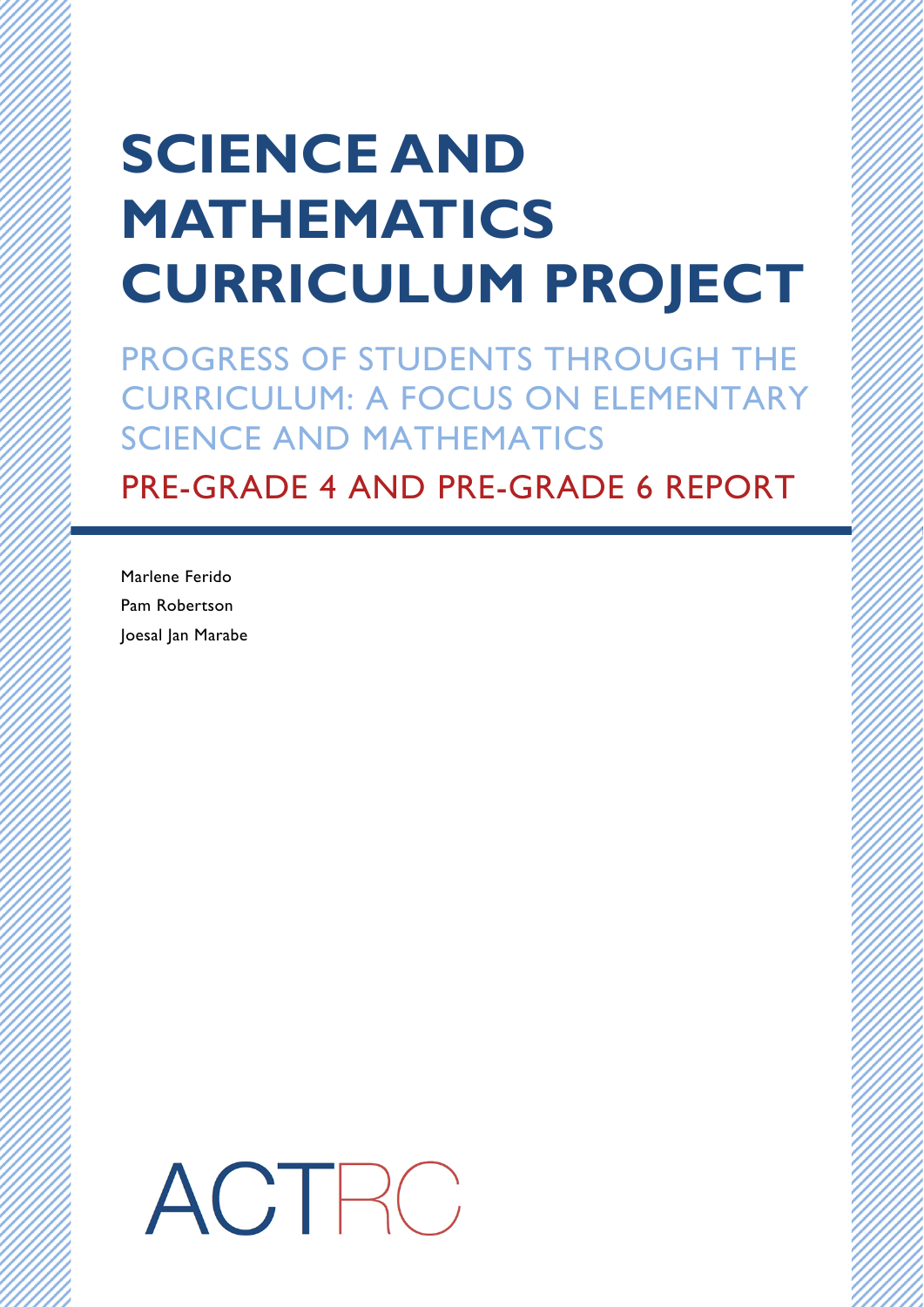© Assessment Curriculum and Technology Research Centre, 2020

ACTRC is a partnership between the University of Melbourne and the University of the Philippines, supported by the Australian Government

ACTRC is a program within the University of the Philippines Center for Integrative and Development Studies (UPCIDS)

UP Campus, Diliman 1101, Quezon City P: 632-8064680 E: info@actrc.org

Citation:

This report should be cited in the following manner:

Ferido, M., Robertson, P., Marabe, J. (2020). Progress of students through the curriculum: A focus on elementary science and mathematics. Pre-Grade 4 and Pre-Grade 6 Report. Assessment Curriculum and Technology Research Centre (ACTRC).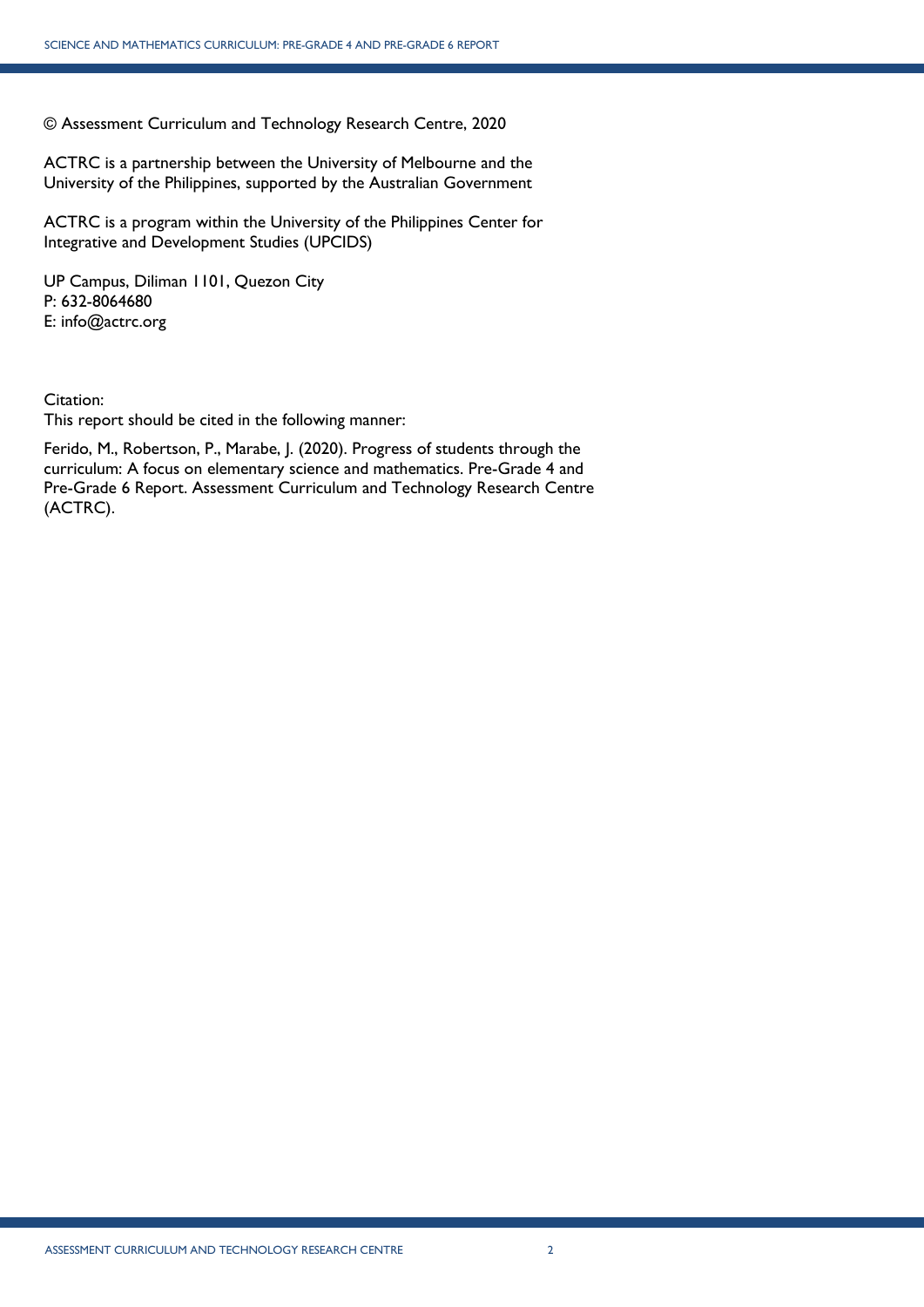# <span id="page-2-0"></span>**EXECUTIVE SUMMARY**

A previous study that investigated the progress of students in Junior High School Chemistry curriculum found that there is a trend of decreasing levels of readiness of students for the K-12 Science Curriculum from Grade 7 to Grade 10 (Ferido et al., 2017). The findings of that study provided an impetus to further investigate the progress of students in Science and Mathematics curricula in the elementary grade levels.

Participants recruited for this study were Grade 4 and Grade 6 students from selected schools from the National Capital Region (NCR), Region VI (Western Visayas) and Region VII (Central Visayas). Assessment of readiness of students for the topics in Science and Mathematics were conducted to investigate the progress of students in the elementary Science and Mathematics curricula. Through the assessment, levels of proficiency of the students were determined and compared against the prerequisite knowledge and skills implicitly required by the Science and Mathematics curricula at the beginning of the school year.

The results revealed that Grade 6 students were generally at higher proficiency levels than their Grade 4 counterparts in skills and conceptual understandings in both Science and Mathematics. However, a smaller proportion of Grade 6 students were found to be ready compared to their Grade 4 counterparts. For Mathematics, 96% of Grade 4 students were assessed as ready for the curriculum compared to only 41% for Grade 6. For Science, 80% of Grade 4 students were ready and only 47% of Grade 6 students. Teacher report data corroborates these findings with between 80% and 90% of teachers, depending on subject, indicating that more than a quarter of their students had difficulties learning the curriculum. For some classes, more than three quarters of students were reported as having difficulties.

The presence of considerable proportion of students who were not ready for their respective topics were taken to suggest two possible issues in the curriculum: (1) that there was a mismatch in the expected pacing of the curriculum and the actual rate of learning of students, and (2) that the topics may not be developmentally appropriate for the students. Teacher questionnaires indicate that between a quarter and a half of teachers were unable to cover the curriculum in the previous school year, adding weight to these presuppositions.

A detailed examination of the teacher and class information revealed some issues with learning delivery also need to be taken into consideration. Access to teacher and student materials remains lacking for a considerable number of participants in the study and at least a third of teachers in each subject had not received training in the K-12 Curriculum. These conditions were seen as aggravating factors faced by the students who enter the grade level with low levels of readiness.

Strategies such as the use of assessment results to determine levels of readiness of students (and decide whether to proceed to the next topic) and the conduct of remedial/enhancement classes, were found to be practiced by some of the teacher participants. These were deemed worth promoting and provide a viable ground for teacher support from the instructional leaders.

An adequate response to these findings has two aspects: one concerns the curriculum and the other concerns learning delivery. The findings suggest the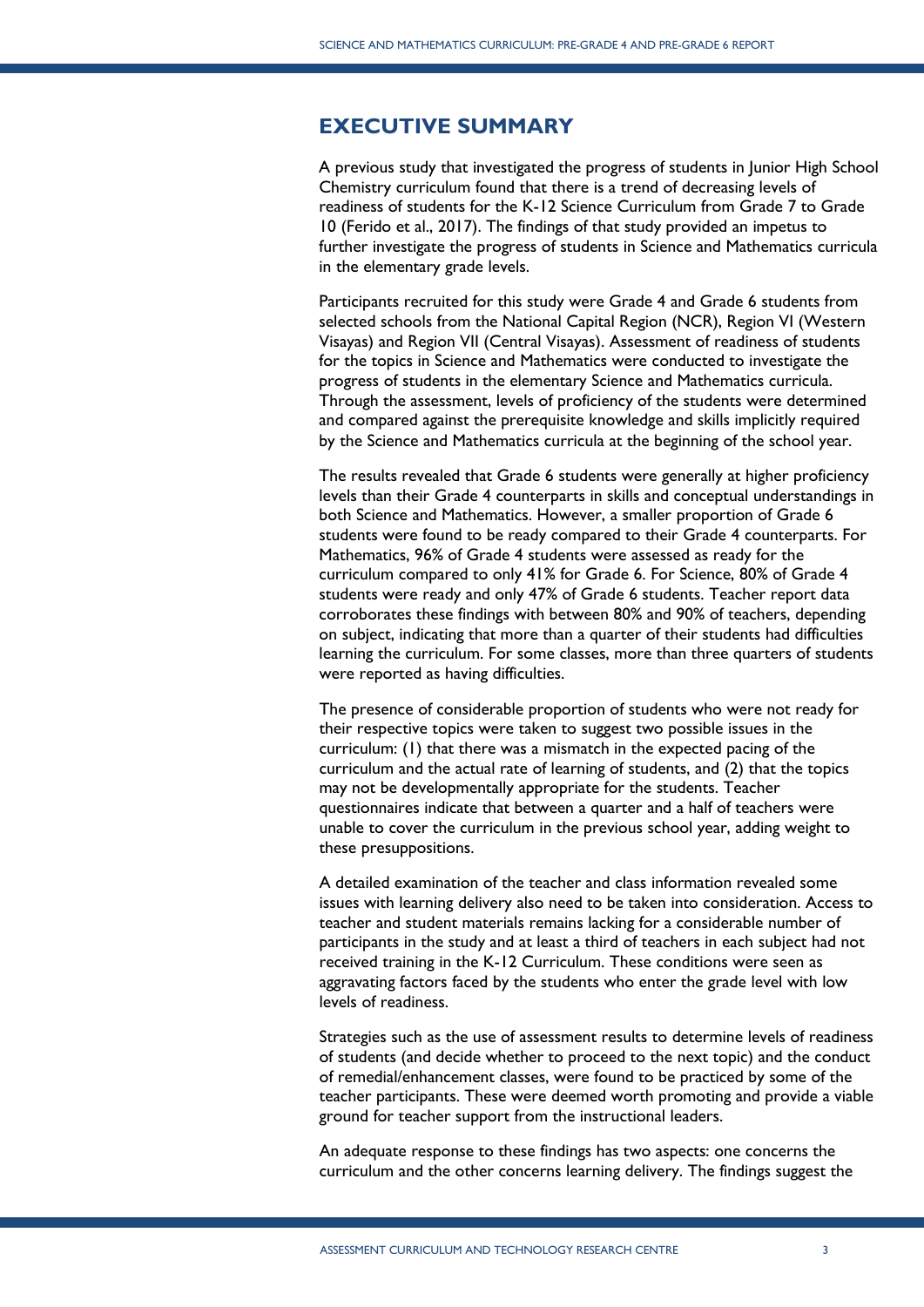need to revisit the assumptions of the curriculum in terms of the rate of learning and the developmental appropriateness of the topics for the students. At the same time, access to teacher and learner materials needs to be improved as problems in access are expected to affect student learning. Current good practices reported by the teacher participants such as the use of formative assessment and the conduct of remedial lessons may also be supported to help address the low levels of readiness of students already entering a grade level. Training on proper use of formative assessment as well as provision of interventions such as remedial lesson modules/plans designed to provide students with essential prerequisite skills are opportunities for instructional leaders to support the teachers in this area.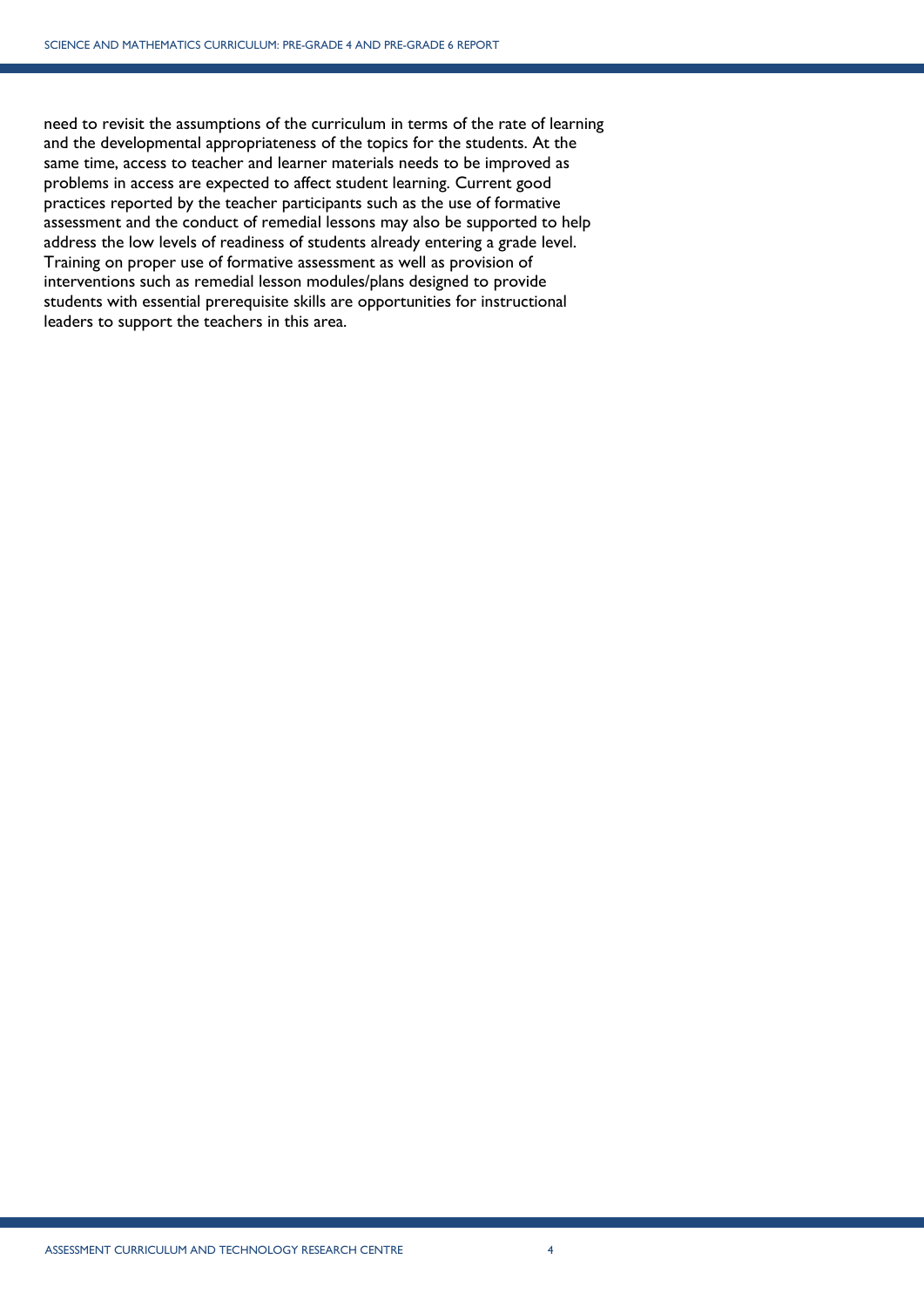# **Table of Contents**

| <b>EXECUTIVE SUMMARY</b>                 | 3               |
|------------------------------------------|-----------------|
| <b>LIST OF TABLES</b>                    | 6               |
| <b>LIST OF FIGURES</b>                   | 6               |
| <b>PROJECT INTRODUCTION</b>              | 7               |
| <b>PROJECT METHOD</b>                    | 8               |
| <b>Participants</b>                      | 8               |
| <b>Research Design</b>                   | 8               |
| <b>Instrument Development</b>            | 8               |
|                                          |                 |
|                                          |                 |
|                                          |                 |
|                                          |                 |
|                                          |                 |
| <b>Data Analysis</b>                     | $\blacksquare$  |
|                                          |                 |
|                                          |                 |
|                                          |                 |
|                                          |                 |
|                                          |                 |
| <b>Reporting</b>                         | 13              |
| <b>RESULTS AND DISCUSSION</b>            | 14              |
| <b>Participants</b>                      | $\overline{14}$ |
| <b>Data Analysis</b>                     | 14              |
|                                          |                 |
|                                          |                 |
|                                          |                 |
| <b>Student Proficiency and Readiness</b> | 18              |
|                                          |                 |
|                                          |                 |
|                                          |                 |
|                                          |                 |
| <b>Teacher and Class Information</b>     | 22              |
|                                          |                 |
|                                          |                 |
| <b>CONCLUSION</b>                        | 25              |
| <b>REFERENCES</b>                        | 27              |
| <b>APPENDIX</b>                          | 28              |
|                                          |                 |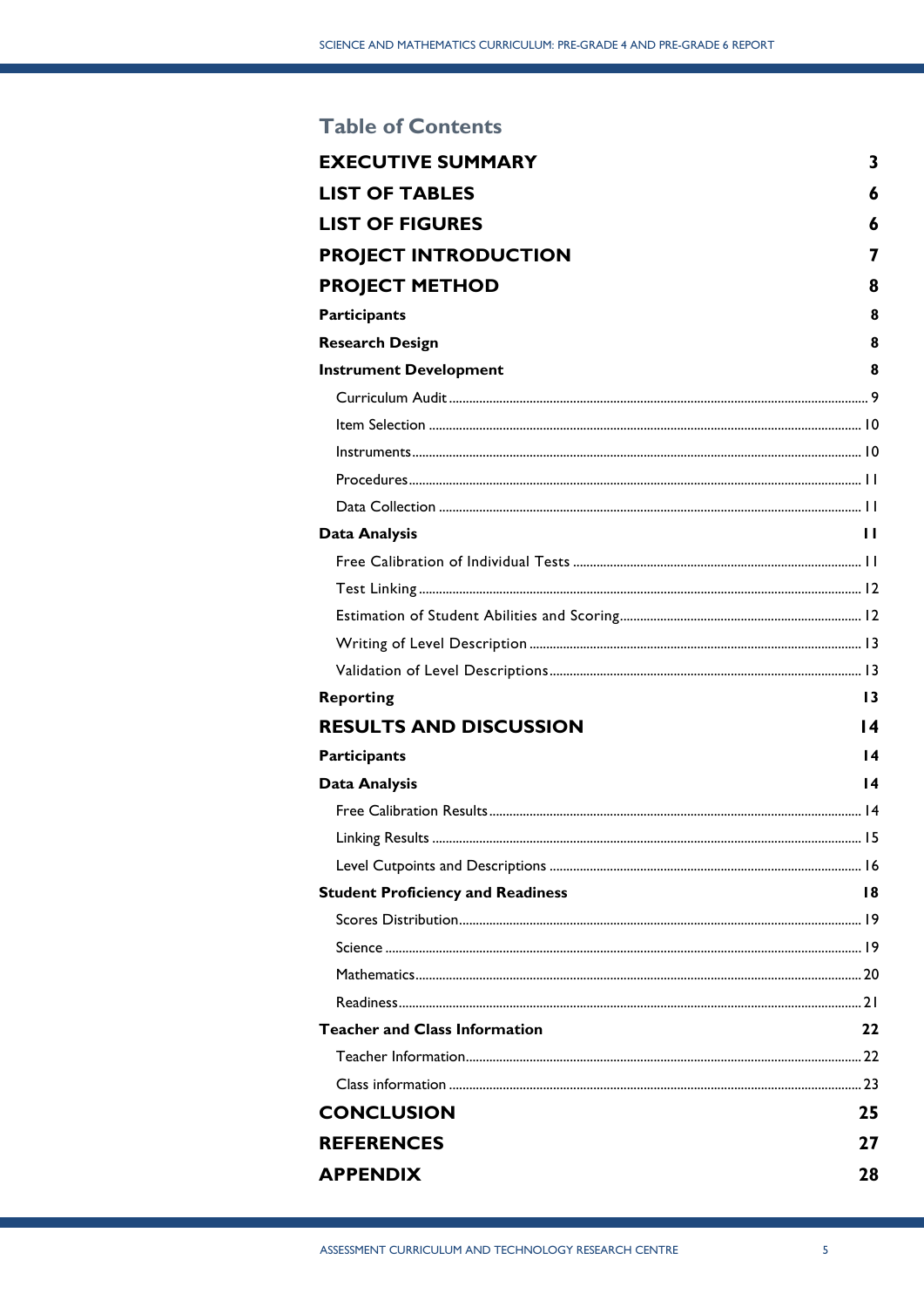# <span id="page-5-0"></span>**LIST OF TABLES**

| Table 1. Curriculum Focus by Quarter Across Grades 4 and 6 9                         |
|--------------------------------------------------------------------------------------|
|                                                                                      |
|                                                                                      |
| Table 4. Distribution of Test Takers by Grade, Region and Gender 14                  |
|                                                                                      |
|                                                                                      |
|                                                                                      |
|                                                                                      |
| Table 9. Mean and Standard Distribution of Ability Estimates on Single Scale 19      |
|                                                                                      |
| Table 11. Mean ability estimates and reliabilities of the tests based on free        |
| Table 12. Summary of Information from Science Teacher Questionnaire (N=24)           |
| Table 13. Summary of Information from Mathematics Teacher Participants ( $N =$<br>35 |
|                                                                                      |
|                                                                                      |

# <span id="page-5-1"></span>**LIST OF FIGURES**

| Figure 1. Percentage of students ready/not ready for the Chemistry curriculum 7         |  |
|-----------------------------------------------------------------------------------------|--|
|                                                                                         |  |
| Figure 3. Distribution of students across science ability levels by grade level ( $A =$ |  |
| Figure 4. Distribution of students across mathematics ability levels by grade level     |  |
| Figure 5. Distribution of Scaled Scores for Pre-Grade 4 Science 28                      |  |
|                                                                                         |  |
|                                                                                         |  |
|                                                                                         |  |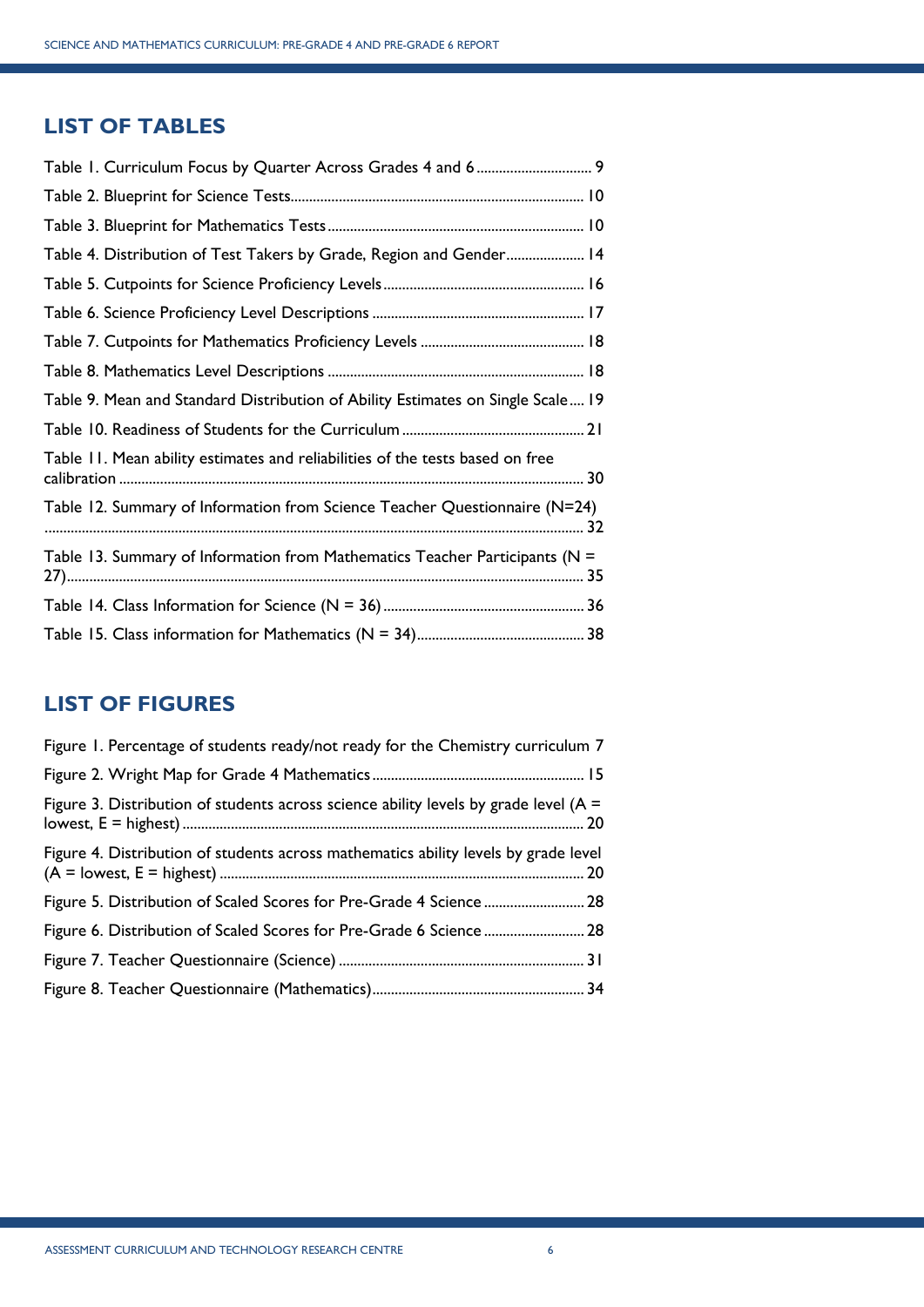# <span id="page-6-0"></span>**PROJECT INTRODUCTION**

In School Years 2015-2017, the Assessment Curriculum and Technology Research Centre (ACTRC) conducted the Science Curriculum Study investigating the progress of Junior High School students within the K–12 Science curriculum. That project focused on the chemistry (Matter) strand and included assessments of readiness for the chemistry topics among samples of students from the National Capital Region (NCR), Region VI and Region VII. The design was cross-sectional and the grade levels tested were Grades 7 to 10.

The findings of the Science Curriculum Study revealed a trend of decreasing readiness for the chemistry topics that the students will tackle at the beginning of their respective quarters in chemistry (Ferido et al., 2017). [Figure 1](#page-6-1) shows the percentages of students ready/not ready for the chemistry topics at the beginning of the quarter. This result served as the impetus to investigate the conditions that led to this trend in readiness levels of students as they move up the grade levels in secondary schools. One question asked was whether such a trend began at the elementary grade levels.



<span id="page-6-1"></span>

In School Year 2017-18 a new study at Grades 4 and 6 provided unique opportunities for assessing and describing the levels of ability of the students in the elementary grades. Since Science is formally introduced into the curriculum at Grade 3, it is at Grade 4 where students are first expected to already have prerequisite concepts and skills to draw from. At Grade 6, students are already in the final year of their elementary education, and the level of prerequisite concepts and skills they have acquired to that point largely determines performance towards the end of their elementary education. It was also necessary to investigate the students' progress in mathematics ability in the elementary level because the science skills in the secondary level require some prerequisite skills from elementary level Mathematics. Determining what students know and can do at these stages can be used to inform subsequent teaching and assist with future reviews of the Science curriculum domains and learner modules.

This project was designed to investigate how students' knowledge of the science and mathematics content, as well as their enquiry and problem-solving skills, develop. It sought to investigate the progress of students' knowledge and skills as they complete the spiral elementary school Science and Mathematics curriculum, with an emphasis on whether students have developed the prerequisite knowledge for the current year of study.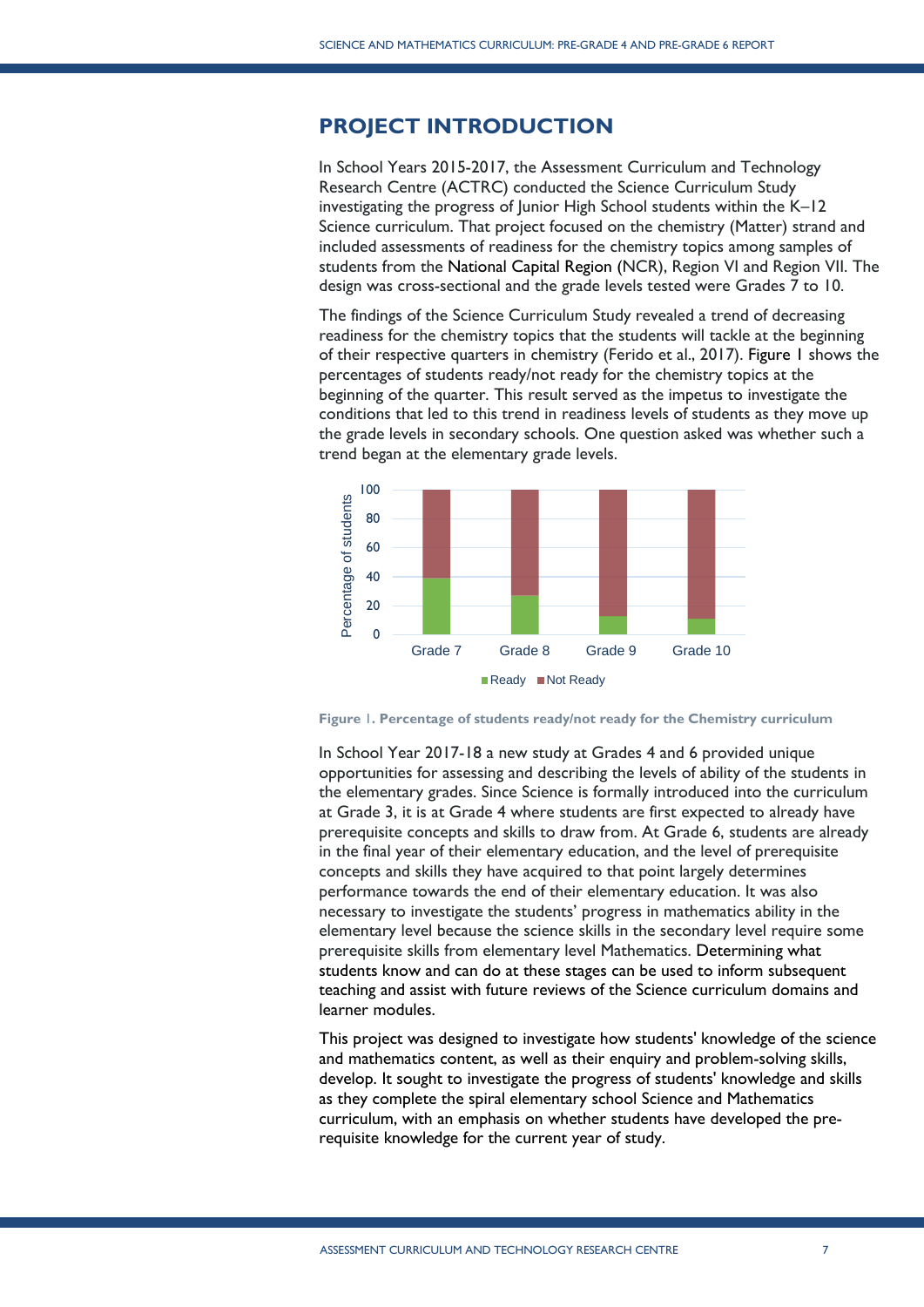# <span id="page-7-0"></span>**PROJECT METHOD**

# <span id="page-7-1"></span>PARTICIPANTS

A total of six Department of Education (DepEd) elementary schools from the NCR, Western Visayas (Region VI) and Eastern Visayas (Region VII) participated in this study. Two schools were recruited from each of these regions. These regions were selected due to their inclusion within the Basic Education Sector Transformation (BEST) initiative. The schools were selected primarily because of their large population and also because of their proximity to the participating schools in the previous study on the Science Curriculum for Grades 7-10.

# <span id="page-7-2"></span>RESEARCH DESIGN

For the main study, elementary students were tested in June 2017, at the beginning of the school year. The assessment was conducted early in the school year to ensure that no significant amount of instruction for the current grade level was delivered to the students. The rationale for this approach is a focus on depth of student learning in the form of retention from the previous year. The approach provides an indication of the skill level of students prior to each relevant grade level, including the level of skill retained from the previous grade level. Following a particular component of the curriculum and tracking students' progress over the elementary school years was expected to give a more accurate and detailed understanding of the way students' knowledge increases over each year and the exact prerequisite understanding students possess prior to entering each grade level. Although it may well be the case that delivery of the new curriculum will become more seamless over the next five years or so, it was hypothesised that, within the duration of the study, little difference would be found across cohorts. Accordingly, a cross-sectional design was implemented. The primary reason for this choice of design was to produce results and information useful to the Department of Education in as timely a manner as possible.

The main variable explored throughout the study was that of student outcomes, as measured through tests of science and mathematics knowledge and skills developed in alignment with the curriculum. Other variables explored include content delivered, teacher, teacher training, teacher specialisation, access to materials, and class size. Confounding variables include homogeneous/ heterogeneous student grouping, socio-economic status (SES), language background, and metro/regional/rural location.

## <span id="page-7-3"></span>INSTRUMENT DEVELOPMENT

Activities for the development of each test comprise:

- a. Curriculum audit: analysis and identification of major themes/skills for analysis
- b. Selection from an item bank for final test form, item writing and item review
- c. Finalisation of grade level test.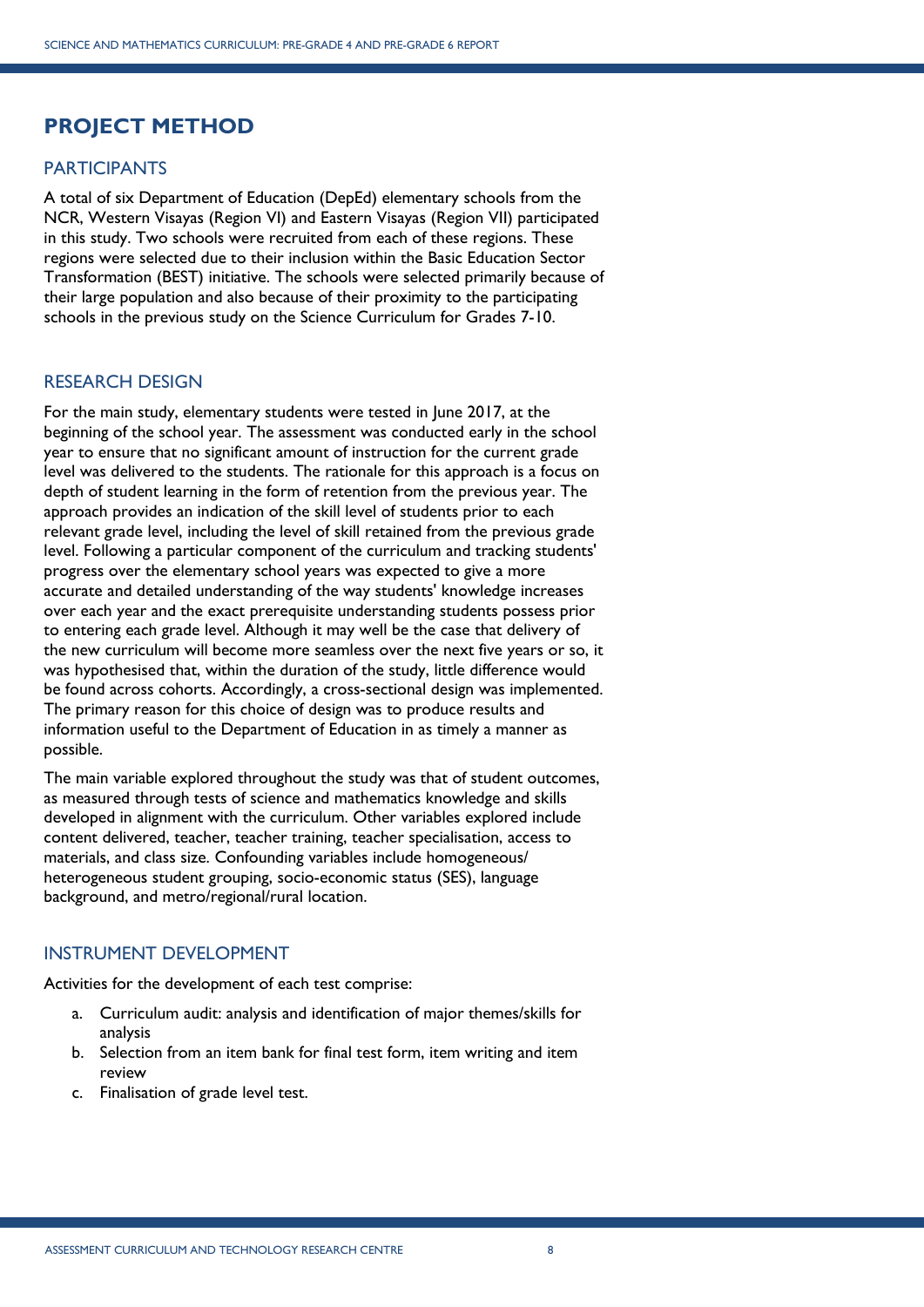## <span id="page-8-0"></span>Curriculum Audit

The curriculum audit was conducted in a workshop on May 9-10, 2017. Participants comprised four science education specialists and three mathematics education specialists from the UP National Institute for Science and Mathematics Education Development (UP NISMED), two science teachers and two mathematics teachers from the UP Integrated School (UPIS), four ACTRC staff members, and ACTRC's Program Leader for Curriculum. The curriculum audit involved curriculum analysis and identification of concepts and skills required for the Grade 4 and Grade 6 Science and Mathematics curricula. Attention was also given to the spiralling of topics in these subjects as it determines the focus of the curriculum in each quarter, thus allowing for consideration of the relevant educational context in the design of the tests. [Table 1](#page-8-1) shows the different topics tackled in the quarters across the school year.

|                                      | Grade 4                                   |                                                      | Grade 6                                   |                                                      |  |
|--------------------------------------|-------------------------------------------|------------------------------------------------------|-------------------------------------------|------------------------------------------------------|--|
| <b>Science</b><br><b>Mathematics</b> |                                           | <b>Science</b>                                       | <b>Mathematics</b>                        |                                                      |  |
| <b>Ist Quarter</b>                   | Matter                                    | Numbers and<br>Number Sense                          | Matter                                    | Numbers and<br>Number Sense                          |  |
| 2nd<br>Quarter                       | Living Things<br>and Their<br>Environment | Numbers and<br>Number Sense                          | Living Things<br>and Their<br>Environment | Numbers and<br>Number Sense                          |  |
| 3rd<br>Quarter                       | Force, Motion<br>& Energy                 | Geometry,<br>Patterns and<br>Algebra,<br>Measurement | Force, Motion<br>& Energy                 | Geometry,<br>Patterns and<br>Algebra,<br>Measurement |  |
| 4th<br>Quarter                       | Earth & Space                             | Measurement,<br>Statistics and<br>Probability        | Earth & Space                             | Measurement,<br>Statistics and<br>Probability        |  |

#### <span id="page-8-1"></span>**Table 1. Curriculum Focus by Quarter Across Grades 4 and 6**

A test blueprint was drafted for each of the four tests, Grades 4 and 6 Mathematics and Grades 4 and 6 Science, using the information derived from the curriculum audit. The following questions were considered in the drafting of the blueprint:

- What strands run through the different grades?
- What is the most communicative terminology to use for each of these strands?
- Do strands appear only at one grade or at some grades?
- What is the relative importance of the strands at each grade level?

To articulate the skills integral to each grade level in the curriculum, specific behaviours that a student could demonstrate were identified. Descriptions of behaviours that could be demonstrated in a pen and paper test were written for each statement. Where the same behaviours appeared at multiple grade levels, these were noted at each relevant level. The behaviours were also classified as 'essential' or 'advantageous.' 'Essential' behaviours were defined as those that indicate the presence of a prerequisite concept or skill that is absolutely necessary for the students to be able to access the topics presented in the Science curriculum for their respective grade levels. 'Advantageous' behaviours, on the other hand, were defined as those that indicate the presence of a related concept or skill that facilitates understanding of the topics.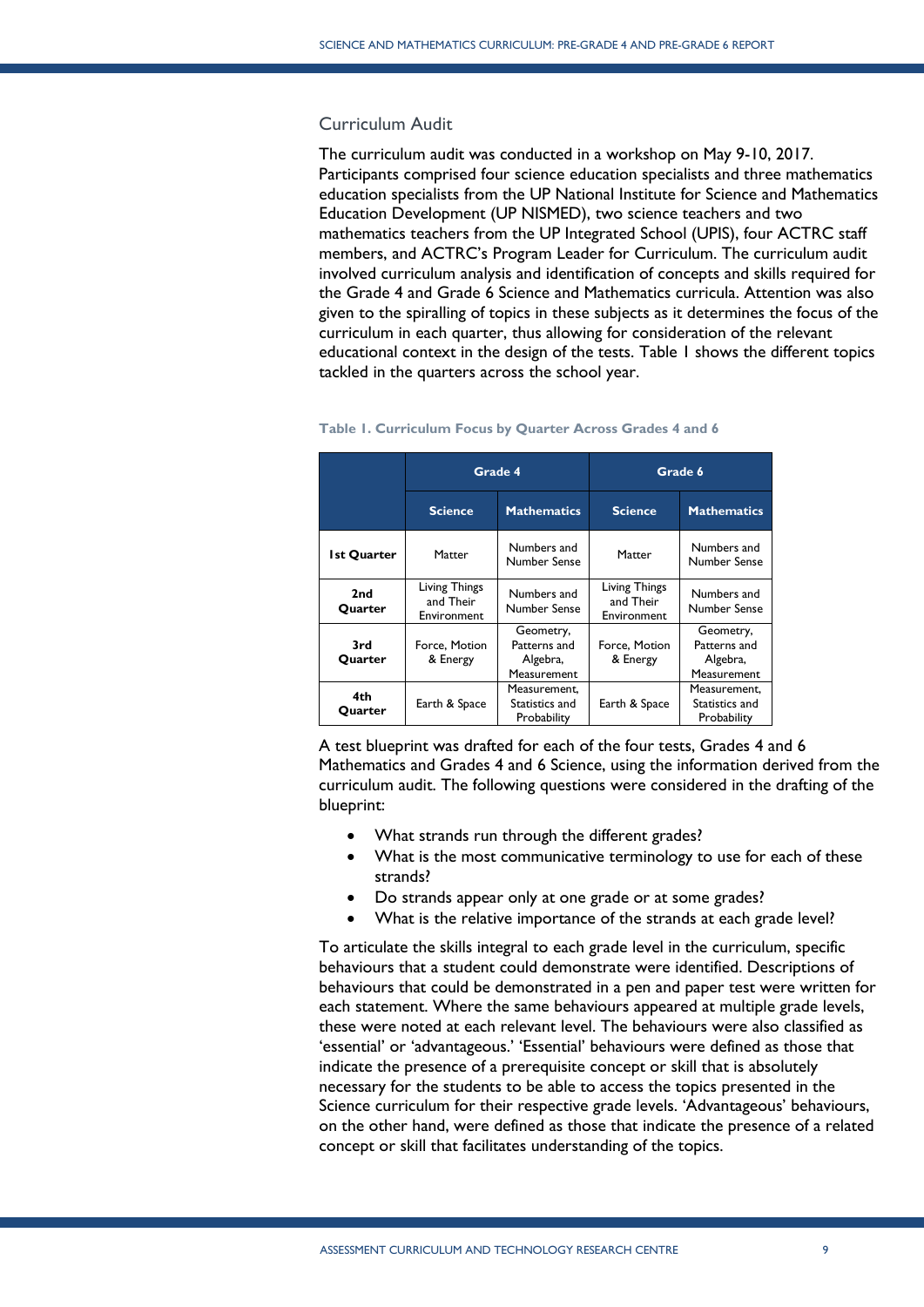# <span id="page-9-0"></span>Item Selection

In the same workshop as the curriculum audit, the experts selected from a pool of pre-existing items those that could be used to assess the skills specified in the test blueprint. In cases where there were no items that could assess specific skills in the blueprint, new items were written and included in the tests. Content experts from UPIS, UP NISMED and staff from ACTRC contributed to the writing of items. The items were written in the English language because this is the language of instruction for Science. A multiple-choice test format was used as this method is easy to mark (Withers, 2012) and therefore an efficient method of assessing at large scale. Newly written items were quality assured by workshop participants through a panelling process. This process ensured adherence to guidelines for best practice in objective item writing and the use of language and scenarios that were appropriate both culturally and contextually for the participating students. The distribution of items across strands in the resulting test forms are presented in [Table 2](#page-9-2) and [Table 3](#page-9-3) for Science and Mathematics, respectively.

| <b>Strand</b>                                        |                                  | Grade 4    | Grade 6                   |            |
|------------------------------------------------------|----------------------------------|------------|---------------------------|------------|
|                                                      | <b>Number of</b><br><b>Items</b> | Percentage | Number of<br><b>Items</b> | Percentage |
| <b>Matter</b>                                        | 21                               | 35%        | 17                        | 27%        |
| <b>Living Things and Their</b><br><b>Environment</b> | 17                               | 28%        | 20                        | 32%        |
| <b>Force, Motion and Energy</b>                      | п                                | 18%        | 14                        | 23%        |
| <b>Earth and Space</b>                               | П                                | 18%        | п                         | 18%        |
| Total                                                | 60                               | 100%       | 62                        | 100%       |

### <span id="page-9-2"></span>**Table 2. Blueprint for Science Tests**

Note: due to rounding, percentages may not total 100.

<span id="page-9-3"></span>**Table 3. Blueprint for Mathematics Tests**

| <b>Strand</b>                     |                                  | Grade 4    | Grade 6                          |            |
|-----------------------------------|----------------------------------|------------|----------------------------------|------------|
|                                   | <b>Number of</b><br><b>Items</b> | Percentage | <b>Number of</b><br><b>Items</b> | Percentage |
| <b>Numbers and Number Sense</b>   | 34                               | 63%        | 37                               | 62%        |
| <b>Geometry</b>                   | 5                                | 9%         | 7                                | 12%        |
| <b>Patterns and Algebra</b>       | 4                                | 7%         | 3                                | 5%         |
| <b>Measurement</b>                |                                  | 13%        |                                  | 12%        |
| <b>Statistics and Probability</b> | 4                                | 7%         | 6                                | 10%        |
| Total                             | 54                               | 100%       | 60                               | 100%       |

Note: due to rounding, percentages may not total 100.

## <span id="page-9-1"></span>**Instruments**

A total of four tests were developed in this project to assess student learning. Separate tests, for each grade level, were constructed for both Science and Mathematics. For each subject, items common to both grade level tests were included for the linking of tests. This was in order to construct a single scale for each subject that would apply across the grade levels.

The tests were designed to cover prerequisite knowledge and skills for the relevant grade level. For science, these knowledge and skills cover the four domains of science in the curriculum, namely, Matter, Living Things and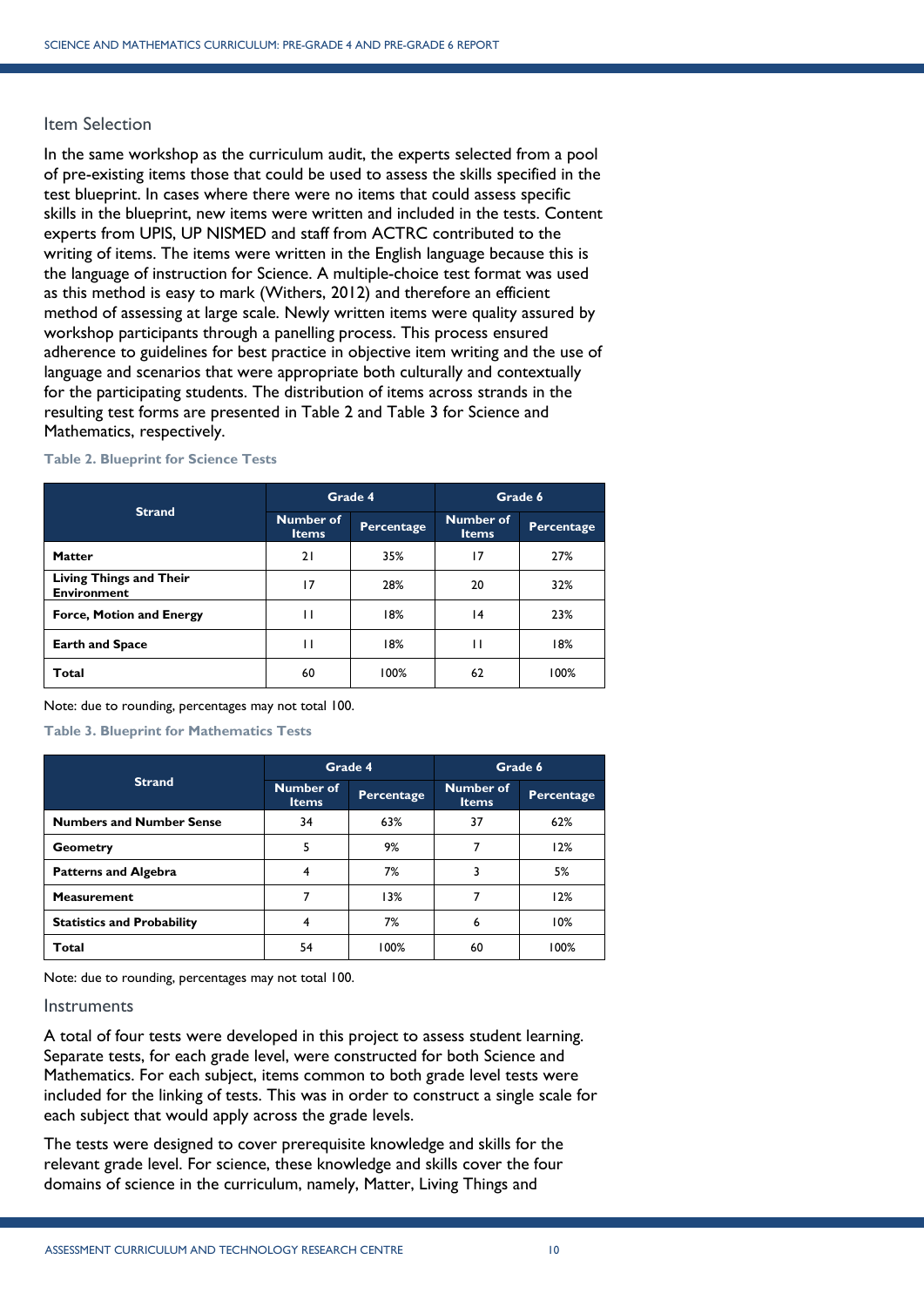Environment, Force, Motion and Energy, and Earth and Space. For mathematics, these knowledge and skills cover five strands: Numbers and Number Sense, Geometry, Patterns and Algebra, Measurement, and Statistics and Probability.

A teacher questionnaire was also developed to capture information about both the teacher and the class of the assessed students. The purpose of the teacher questionnaire was to provide background information about the context in which these students were expected to learn for the coming year.

## <span id="page-10-0"></span>Procedures

The main procedures were:

- liaising with DepEd Central and in NCR, Regions VI and VII for the purposes of recruitment
- recruitment within the NCR for the tests
- fieldwork associated with research data collection from students and schools
- analysis and reporting.

## <span id="page-10-1"></span>Data Collection

Data was collected with clearance from the University of Melbourne's Human Ethics Advisory Group (HEAG project number: 1748910.1). Permission for the conduct of the research was granted by DepEd through DepEd Memorandum (DM-PFO-2017-0346).

The primary activity in each school comprised student assessment. Data was collected via pencil and paper tests, with student responses provided on scannable forms. Each participant was requested to take both the Science and Mathematics tests for his/her grade level. The subject teachers of the participating students were also asked to provide teacher and class information through a teacher questionnaire.

## <span id="page-10-2"></span>DATA ANALYSIS

A free calibration of each test was conducted and then the two tests within each learning area were linked psychometrically in order to place them on a single scale so the results across grades could be compared.

## <span id="page-10-3"></span>Free Calibration of Individual Tests

Individual tests were calibrated using the one-parameter simple logistic model (Rasch, 1960) within the modelling software ConQuest (Wu et al., 2010). Estimates of item difficulty, measures of item separation reliability, person separation reliability, item-total correlations, MNSQ and fit statistics were examined to determine acceptability of items for the linking and the final estimation of student abilities. The acceptable reliability for both item and person separation was set at .80 for this project. Items with low discrimination (i.e., Item-Total Correlation < .20) were flagged to be performing poorly, and were examined for possible causes (e.g., mis-keyed, confusing stem or options, etc.). Flagged items were either deleted or retained depending on the nature of the issue. In particular, difficult items with poor discrimination were retained. Mis-keyed items were simply supplied with corrected keys and retained in the subsequent calibrations. Items with confusing stem or other issues that could not be addressed adequately were deleted in the next iteration of calibrations.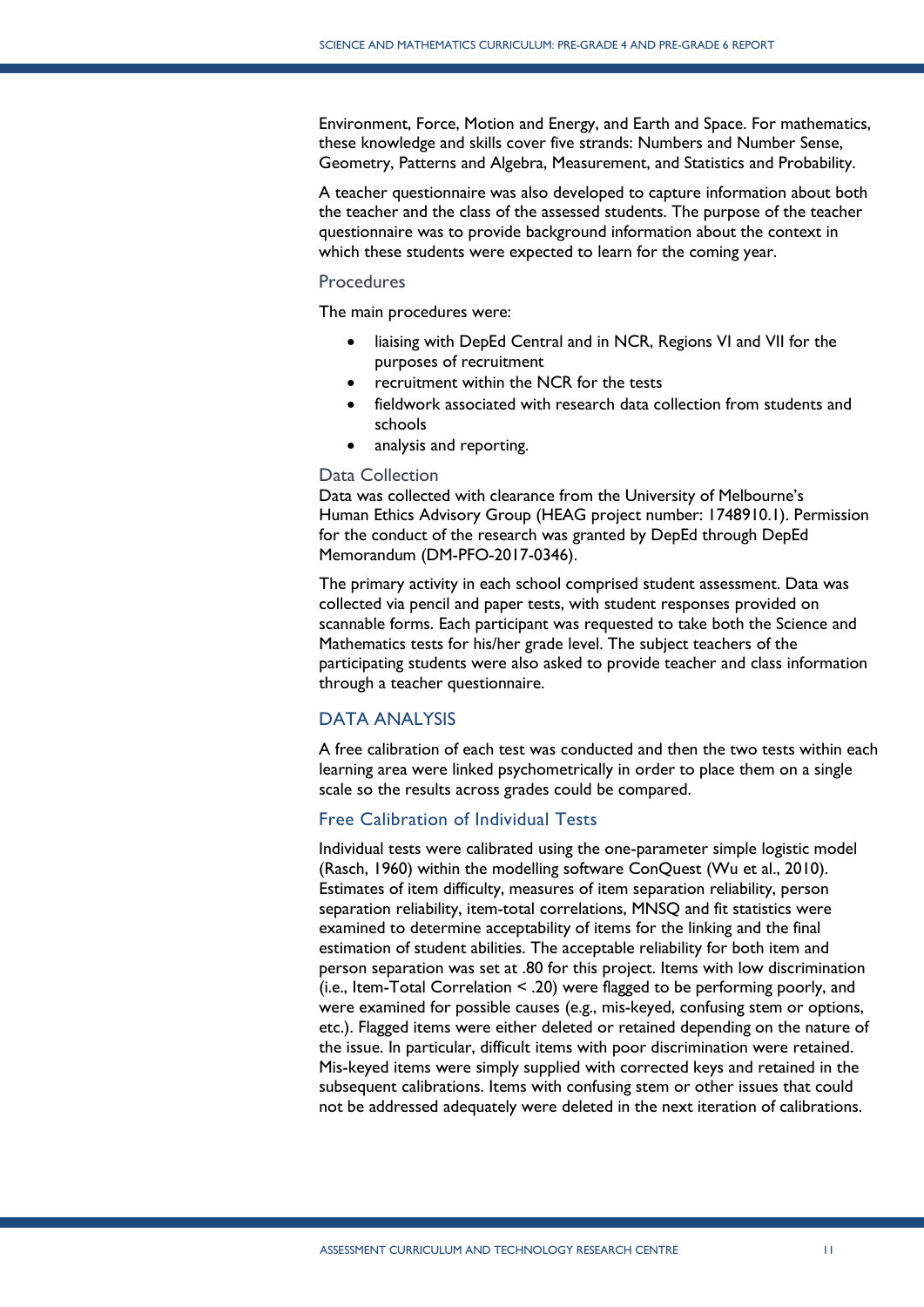# <span id="page-11-0"></span>Test Linking

For both Science and Mathematics tests, the Grade 4 and Grade 6 tests were linked via an anchoring procedure using common items. Stability of difficulties of the common items was examined so as to ensure consistency of the scale. In doing the linking procedure, the difficulty estimates for the common items were obtained from the calibration using the Grade 4 sample. Then, holding those difficulty estimates fixed, the Grade 6 tests were recalibrated, using the Grade 6 sample to obtain linked estimates of item difficulties of the unique Grade 6 items. This yielded estimates that were anchored to the same scale as the Grade 4 item difficulty estimates. Hence, direct comparison of the difficulty estimates of all items on the tests across grade levels were made possible.

# <span id="page-11-1"></span>Estimation of Student Abilities and Scoring

The estimates of student abilities were obtained using the Weighted Least Estimate (WLE) of person ability against the linked tests. For the Grade 4 sample, the WLEs were obtained from the final calibration, from which any items that did not perform well were excluded. For the Grade 6 sample, the WLEs were estimated while fixing item parameters of the anchor items to those obtained from the calibration using the Grade 4 sample.

The Rasch scores (estimates of student abilities) were transformed to a scale (M  $= 50$ , SD  $= 10$ ) to facilitate interpretation. The formulae for computing the transformed scores are given below:

$$
Score_{i,Math} = \frac{10(\delta_{i,Math} - \overline{\delta}_{ALL, Math})}{SD_{ALL, Math}} + 50
$$

$$
Score_{i, Sci} = \frac{10(\delta_{i, Sci} - \overline{\delta}_{ALL, Sci})}{SD_{ALL, Sci}} + 50
$$

## where,

| $Score_{i,Math}$          | is the transformed score for mathematics                                            |
|---------------------------|-------------------------------------------------------------------------------------|
| $\delta_{i, Math}$        | is the WLE of mathematics ability of student i                                      |
| $\delta_{ALL, Math}$      | is the average WLE of mathematics ability of all<br>participants                    |
| $SD_{ALL, Math}$          | is the standard deviation of the WLEs of<br>mathematics ability of all participants |
| Score <sub>i,Sci</sub>    | is the transformed score for science                                                |
| $\delta_{i, Sci}$         | is the WLE of science ability of student i                                          |
| $\bar{\delta}_{ALL, Sci}$ | is the average WLE of science ability of all<br>participants                        |
| $SD_{ALL, Sci}$           | is the standard deviation of the WLEs of science<br>ability of all participants.    |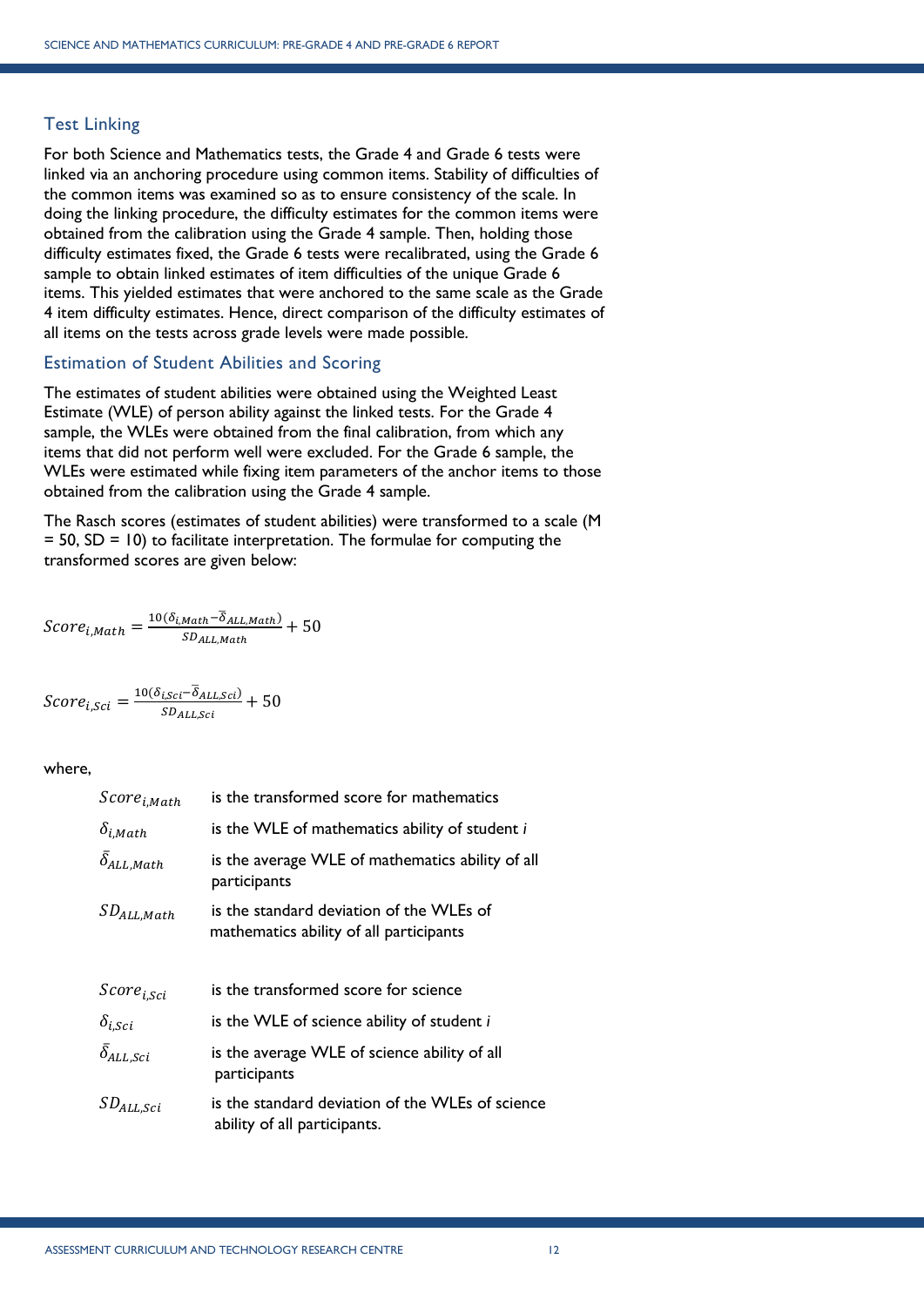## <span id="page-12-0"></span>Writing of Level Description

The items were sorted using the linked item difficulty estimates. With the use of the skills audit (i.e., descriptions of the underpinning skill required by each item), the sorted items were then examined to identify clusters of items that suggest the presence of a common substantive skill. Whether the clusters illustrate a unique substantive skill that could help explain the change in difficulty level of the items was also checked. The descriptions of the underlying skills of the item clusters were then used as criterion-reference for the interpretation of the student scores (Griffin, 2007).

## <span id="page-12-1"></span>Validation of Level Descriptions

The drafted level descriptions were presented to a group of Elementary Level Science and Mathematics content experts for validation. Validation was done to ensure the sound theoretical grounding and the usability of the level descriptions for the teachers at the classroom level. This was done in collaboration with experts from NISMED.

# <span id="page-12-2"></span>REPORTING

Results in aggregated form for each class were provided to participating schools in order to supply teachers with relevant information about student learning levels. For school use, student results across descriptive skill levels were provided. At no point in the study were any individual student scores or grades reported.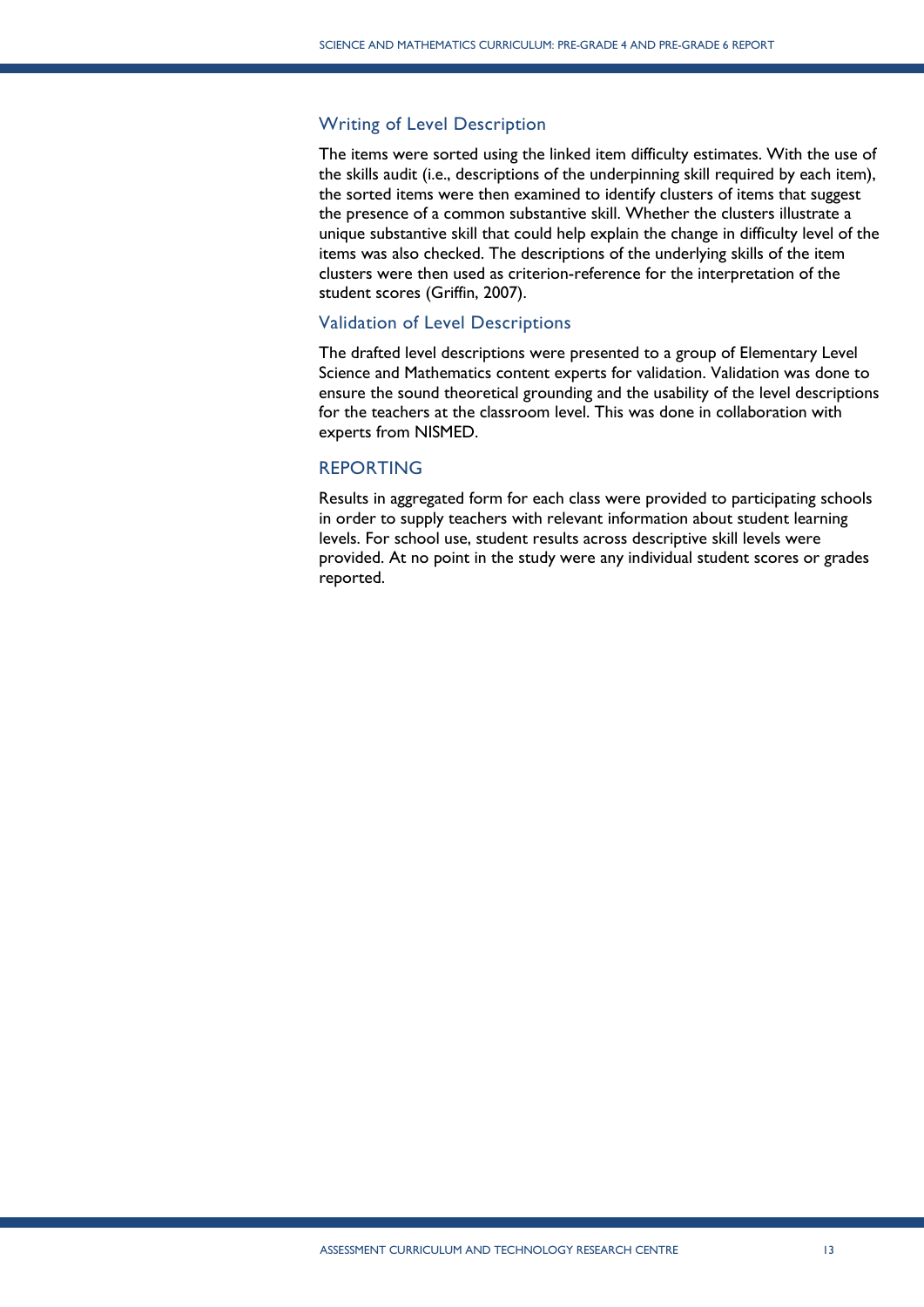# <span id="page-13-0"></span>**RESULTS AND DISCUSSION**

Testing of Grade 4 and Grade 6 students in Science and Mathematics was carried out at the beginning of the 2017-2018 school year.

# <span id="page-13-1"></span>PARTICIPANTS

A total of 1478 and 1466 respondents participated in the Mathematics and Science tests respectively. [Table 4](#page-13-4) shows the distribution of respondents by gender across grade levels and regions. It should be noted that the respondents for both tests came from the same particular classes but the number of students varied because the assessments for each subject were done on different days. Some of the participants were absent on the first day of assessment but joined in the following day, while there were also students who were present during the first day but did not come the following day for the assessment on the second subject.

## <span id="page-13-4"></span>**Table 4. Distribution of Test Takers by Grade, Region and Gender**

|                         |              | <b>Science Participants</b> |                          | <b>Mathematics Participants</b> |                            |                          |                           |
|-------------------------|--------------|-----------------------------|--------------------------|---------------------------------|----------------------------|--------------------------|---------------------------|
| Grade<br>Level          | Region       | Female<br>Count<br>(Row %)  | Male<br>Count<br>(Row %) | Total<br>Count<br>(Row %)       | Female<br>Count<br>(Row %) | Male<br>Count<br>(Row %) | Total<br>Count<br>(Row %) |
|                         | Grade Region | 133                         | 101                      | 234                             | 135                        | 98                       | 233                       |
| $\overline{\mathbf{4}}$ | VI           | (56.8%)                     | (43.2%)                  | (100%)                          | (57.9%)                    | (42.1%)                  | (100.0%)                  |
|                         | Region       | 122                         | 122                      | 244                             | 118                        | 126                      | 244                       |
|                         | VII          | $(50.0\%)$                  | $(50.0\%)$               | (100%)                          | (48.4%)                    | (51.6%)                  | (100.0%)                  |
|                         | <b>NCR</b>   | 3                           | 110                      | 241                             | 125                        | 108                      | 233                       |
|                         |              | (54.4%)                     | (45.6%)                  | (100%)                          | (53.6%)                    | (46.4%)                  | $(100.0\%)$               |
|                         | Total        | 386                         | 333                      | 719                             | 378                        | 332                      | 710                       |
|                         |              | (53.7%)                     | (46.3%)                  | (100%)                          | (53.2%)                    | (46.8%)                  | $(100.0\%)$               |
|                         | Grade Region | 133                         | 108                      | 241                             | 130                        | 109                      | 239                       |
| 6                       | VI           | (55.2%)                     | (44.8%)                  | (100%)                          | (54.4%)                    | (45.6%)                  | (100.0%)                  |
|                         | Region       | 134                         | 119                      | 253                             | 132                        | 117                      | 249                       |
|                         | VII          | (53.0%)                     | (47.0%)                  | (100%)                          | (53.0%)                    | (47.0%)                  | $(100.0\%)$               |
|                         | <b>NCR</b>   | 127                         | 134                      | 261                             | 127                        | 135                      | 262                       |
|                         |              | (48.7%)                     | (51.3%)                  | (100%)                          | (48.5%)                    | (51.5%)                  | (100.0%)                  |
|                         | Total        | 394                         | 361                      | 755                             | 389                        | 361                      | 750                       |
|                         |              | (52.2%)                     | (47.8%)                  | (100%)                          | (51.9%)                    | (48.I%)                  | $(100.0\%)$               |

# <span id="page-13-2"></span>DATA ANALYSIS

The data collected from the Science and Mathematics tests were scanned and cleaned prior to analysis.

# <span id="page-13-3"></span>Free Calibration Results

The test data were calibrated using the previously described method. Item statistics were examined for evidence of acceptable psychometric properties of the items used. The initial results of the free calibrations allowed for the flagging of items that performed poorly. In the final iteration of the free calibration,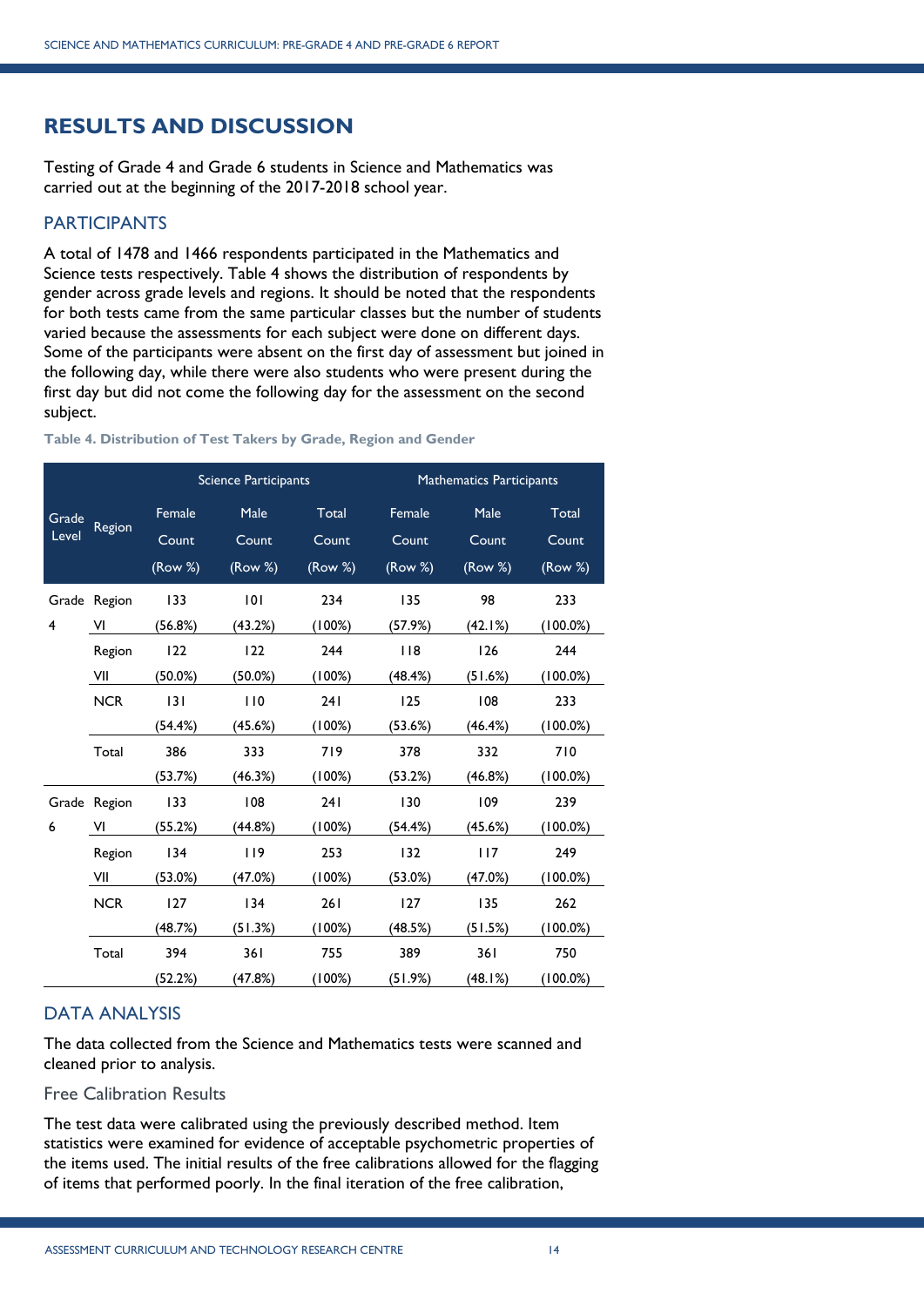three items from G4 Science, six items from G6 Science, six items from G4 Mathematics, and 11 items from G6 Mathematics were deleted.

To check the suitability of the tests for use to determine the prerequisite knowledge and skills of students, the distribution of item difficulties for each test was compared to the distribution of the estimates of student ability. This can be visually examined by the use of a Wright map, in which the estimates of student ability and item difficulties are plotted on adjacent panels using a common scale. [Figure 2](#page-14-1) shows the Wright map for Grade 4 Mathematics. The student abilities are plotted on the left panel and the item difficulties on the right panel. In this example, the distribution of student ability roughly matches that of item difficulties, indicating that the test is suitable for use in determining the prerequisite knowledge and skills in Mathematics of the Grade 4 students. Similar observations were made of the Wright maps for the other tests.



Each 'X' represents 1.1 cases

<span id="page-14-1"></span>**Figure 2. Wright Map for Grade 4 Mathematics**

#### <span id="page-14-0"></span>Linking Results

In order for the scales to be directly comparable across grade levels, the tests were linked using common items. The common items were found to have acceptable psychometric properties in the initial calibration and the estimates of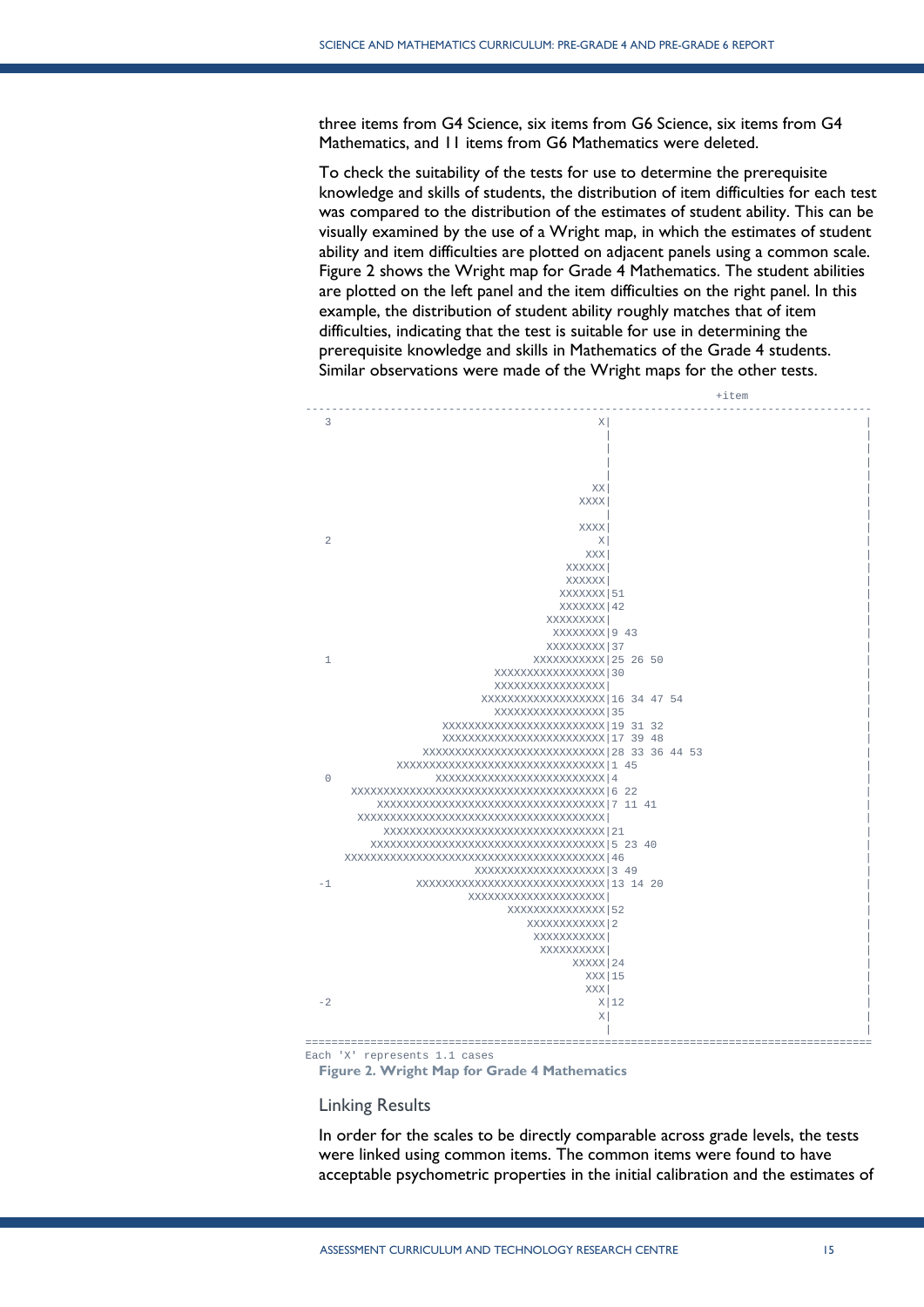difficulties of these items from the initial calibrations were found to be highly correlated. These indicate the consistency in the ordering of the difficulty of items across samples and, therefore, the suitability of the use of a single scale within each learning area. The estimates of item difficulties and student abilities from the single scale were used for in the subsequent analyses of the results.

The estimates of student abilities using the linked scales were then transformed to scores with an overall mean of 50 and a standard deviation of 10 for easy comparison.

# <span id="page-15-0"></span>Level Cutpoints and Descriptions

In order to provide for interpretable reporting, the scaled scores were divided into discrete levels of proficiency, which are characterised by qualitatively different underlying concepts/skills in terms of levels of complexity and sophistication. Each level of proficiency was described based on the underpinning concepts/skills required by the cluster of linked items that are within the proficiency level. The proficiency levels are defined by a set of cutpoints for item difficulty/scores.

## *Science*

The cutpoints for levels on the Science proficiency scale are shown in [Table 5.](#page-15-1) The values in the table are scaled scores on the single scale.

<span id="page-15-1"></span>**Table 5. Cutpoints for Science Proficiency Levels**

| Level | <b>Cutpoints</b><br>(Scaled score)<br>Lower bound<br><b>Upper bound</b> |         |  |
|-------|-------------------------------------------------------------------------|---------|--|
| F     | >62.69                                                                  | Highest |  |
| D     | > 53.78                                                                 | 62.69   |  |
| r.    | > 44.38                                                                 | 53.78   |  |
|       | > 36.58                                                                 | 44.38   |  |
|       | Lowest                                                                  | 36.58   |  |

<span id="page-15-2"></span>Descriptions were written for each level using the process described in the Method section. The final Science level descriptions are given in [Table 6.](#page-15-2)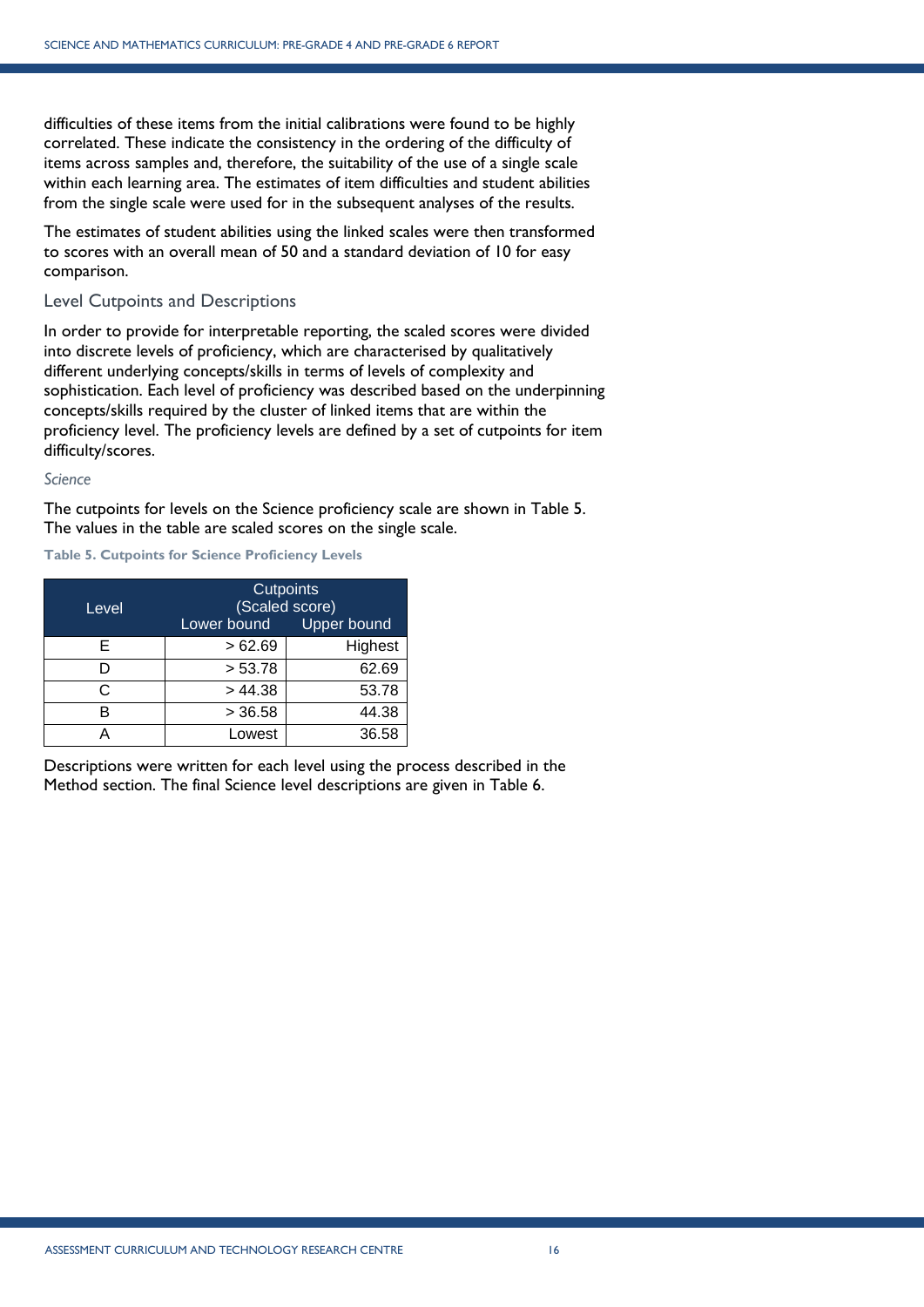| Level | <b>Science Level Description</b>                                                                                                                                                                                                                                                                                                                                                                                                                                                                                                                                                                                                                                                                                  |
|-------|-------------------------------------------------------------------------------------------------------------------------------------------------------------------------------------------------------------------------------------------------------------------------------------------------------------------------------------------------------------------------------------------------------------------------------------------------------------------------------------------------------------------------------------------------------------------------------------------------------------------------------------------------------------------------------------------------------------------|
| E     | Students at this level have mastered the skills in levels A to D.                                                                                                                                                                                                                                                                                                                                                                                                                                                                                                                                                                                                                                                 |
| D     | Students at this level are learning to identify interactions among basic<br>components of a system. They are beginning to identify the interactions<br>within an ecosystem. They are starting to identify factors affecting<br>interactions between forces and objects. They are also beginning to<br>understand how heat is transferred and sound propagated and apply this<br>in identifying objects in which heat and sound can travel through.                                                                                                                                                                                                                                                                |
| C     | Students at this level are starting to recognize causal relationships. They<br>are learning to identify the effects of forces on objects. They are learning<br>to recognize the effect of temperature on objects undergoing phase<br>change, and identify sources of force acting on an object. They are<br>beginning to apply their understanding of the properties of matter to<br>identify potentially harmful wastes. They are beginning to understand that<br>body parts help animals adapt in a particular habitat. They are learning to<br>classify plants as flowering and non-flowering. They are beginning to<br>identify ways to protect oneself from harmful effects of the weather and<br>pollution. |
| B     | Students at this level are learning to use characteristics of living things and<br>properties of objects to predict behaviors and functions. They are learning<br>to identify sources of heat and sound. They are learning the body parts of<br>plants and animals and their functions, and the developmental stages of<br>common plant or animal. They are learning to describe natural objects<br>that are seen in the sky.                                                                                                                                                                                                                                                                                     |
| A     | Students at this level are beginning to learn scientific terminology for<br>observable characteristics of living things and properties of objects and to<br>classify according to these characteristics/properties. They are starting to<br>recognize basic parts of a plant and identify natural habitats of animals.                                                                                                                                                                                                                                                                                                                                                                                            |

#### **Table 6. Science Proficiency Level Descriptions**

Shown in Table 6 are the descriptions of levels of proficiency in elementary Science. Upon examination of the underlying skills and the required topics in the curriculum, in consultation with content experts in elementary Science, it was found that the students at level B and above may be considered "ready" for the topics to be taught in Grade 4 Science. For Grade 6, it is those at levels D and E who may be considered "ready".

Students were assigned their corresponding proficiency levels based on their scores. In interpreting the results, it should be noted that the students assigned to higher ability levels are deemed to have mastered the skills described at the lower levels (i.e., they have a greater than 50% chance of giving the correct answer for items on lower level difficulty). Conversely, those at the lower levels are deemed not yet ready to learn the skills/topics at the higher levels (i.e., they have less than a 50% chance of giving the correct answer for items on higher levels of difficulty).

## *Mathematics*

<span id="page-16-0"></span>The results for Mathematics were treated the same way as those for Science so as to allow a similar interpretation. The cutpoints for Mathematics proficiency levels are given in [Table 7.](#page-16-0)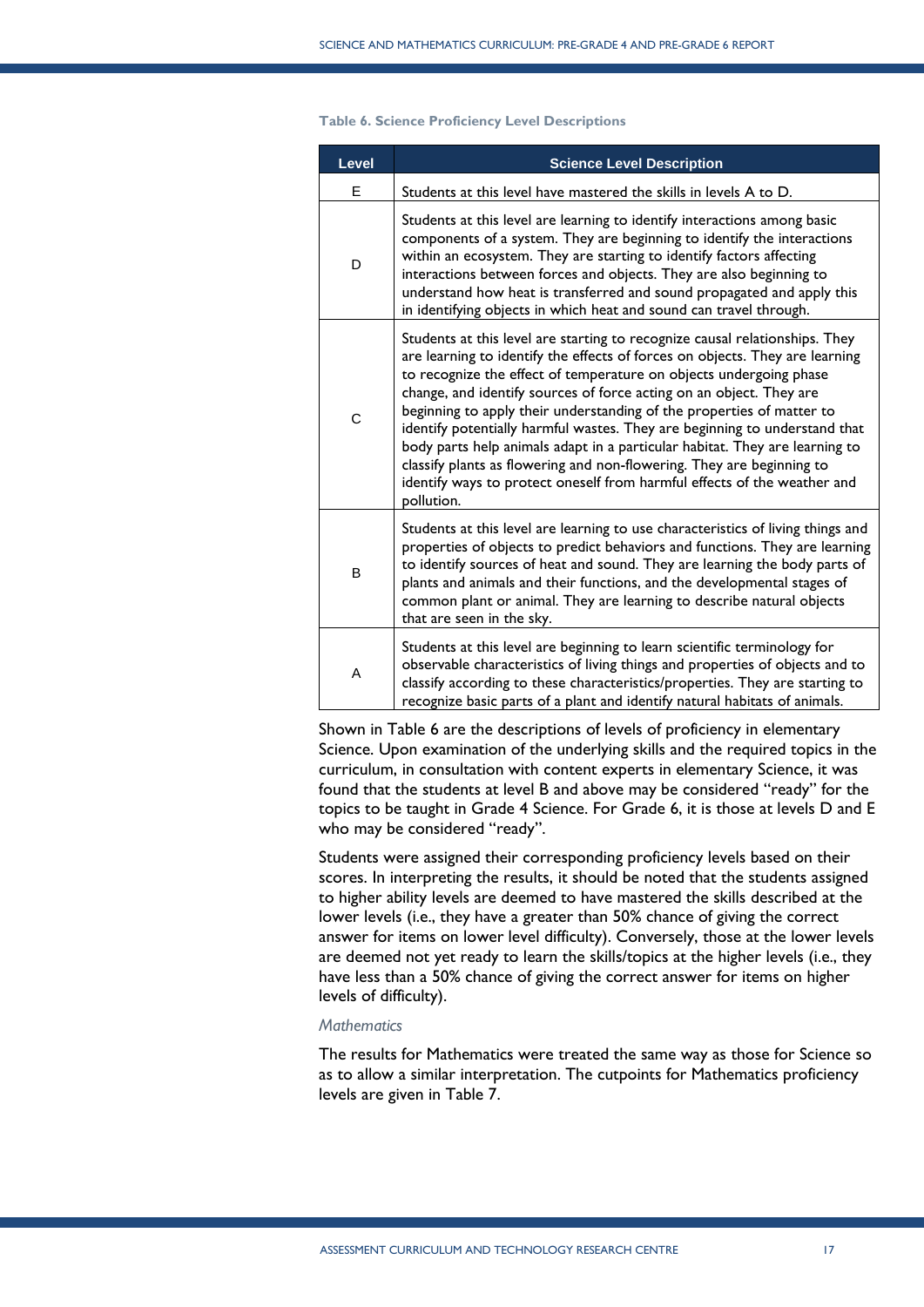### **Table 7. Cutpoints for Mathematics Proficiency Levels**

| Level | <b>Cutpoints</b><br>(Scaled score) |                |  |
|-------|------------------------------------|----------------|--|
|       | Lower<br>bound                     | Upper<br>bound |  |
| E     | >61.94                             | Highest        |  |
| D     | > 52.42                            | 61.94          |  |
| C     | > 43.95                            | 52.42          |  |
| в     | > 33.37                            | 43.95          |  |
| А     | Lowest                             | 33.37          |  |

## The Mathematics proficiency level descriptions are shown in [Table 8.](#page-17-1)

<span id="page-17-1"></span>**Table 8. Mathematics Level Descriptions**

| <b>Level</b> | <b>Mathematics Level Description</b>                                                                                                                                                                                                                                                                                                                                                                                                                                                                                                                                              |
|--------------|-----------------------------------------------------------------------------------------------------------------------------------------------------------------------------------------------------------------------------------------------------------------------------------------------------------------------------------------------------------------------------------------------------------------------------------------------------------------------------------------------------------------------------------------------------------------------------------|
| Е            | Students at this level are starting to exhibit the ability to determine prime<br>factors of a given number and also use factors in reducing fractions to<br>their lowest term. They are also learning to perform addition of dissimilar<br>fractions. They are beginning to apply an understanding of parallel,<br>intersecting and perpendicular lines in solving word problems involving<br>lines and shapes.                                                                                                                                                                   |
| D            | Students at this level are learning to understand division to be the inverse<br>of multiplication and apply this understanding in solving word problems.<br>They are starting to perform division with remainder and convert fraction<br>to decimal or percentage. They are beginning to apply their understanding<br>of parallel lines and symmetry in distinguishing between different shapes<br>and different solids (3-D figures). They are also learning to calculate the<br>area and volume of regular shapes, and read and interpret bar graphs.                           |
| C            | Students at this level are starting to use multiplication of decimal numbers<br>in solving word problems. They are beginning to interpret multiplication<br>as repeated addition and division as repeated subtraction. They are also<br>learning to perform division operation without remainder. They are<br>beginning to identify common solids (3-D figures) and recognize parallel<br>lines and symmetrical shapes. They are gaining an understanding of<br>measurements as additive and are starting to exhibit ability to read and<br>interpret count data in tabular form. |
| B            | Students at this level are learning arithmetic operation. They are beginning<br>to use place value with numbers greater than 1000 and to apply addition<br>and subtraction operation with decimal numbers in solving word<br>problems. They are starting to perform addition of similar fractions and<br>multiplication with decimal numbers.                                                                                                                                                                                                                                     |
| A            | There was not enough evidence collected to describe the skills the<br>students at this level are ready to learn.                                                                                                                                                                                                                                                                                                                                                                                                                                                                  |

Checking the description of the proficiency levels for Mathematics against the required topics in the curriculum revealed that the lowest level of understanding that can be considered ready for Grade 4 is level B and for Grade 6 is level D.

# <span id="page-17-0"></span>STUDENT PROFICIENCY AND READINESS

To compare the proficiency of students in Grades 4 and 6, the scaled scores, distribution of students across the levels, and readiness of students were examined for both Science and Mathematics.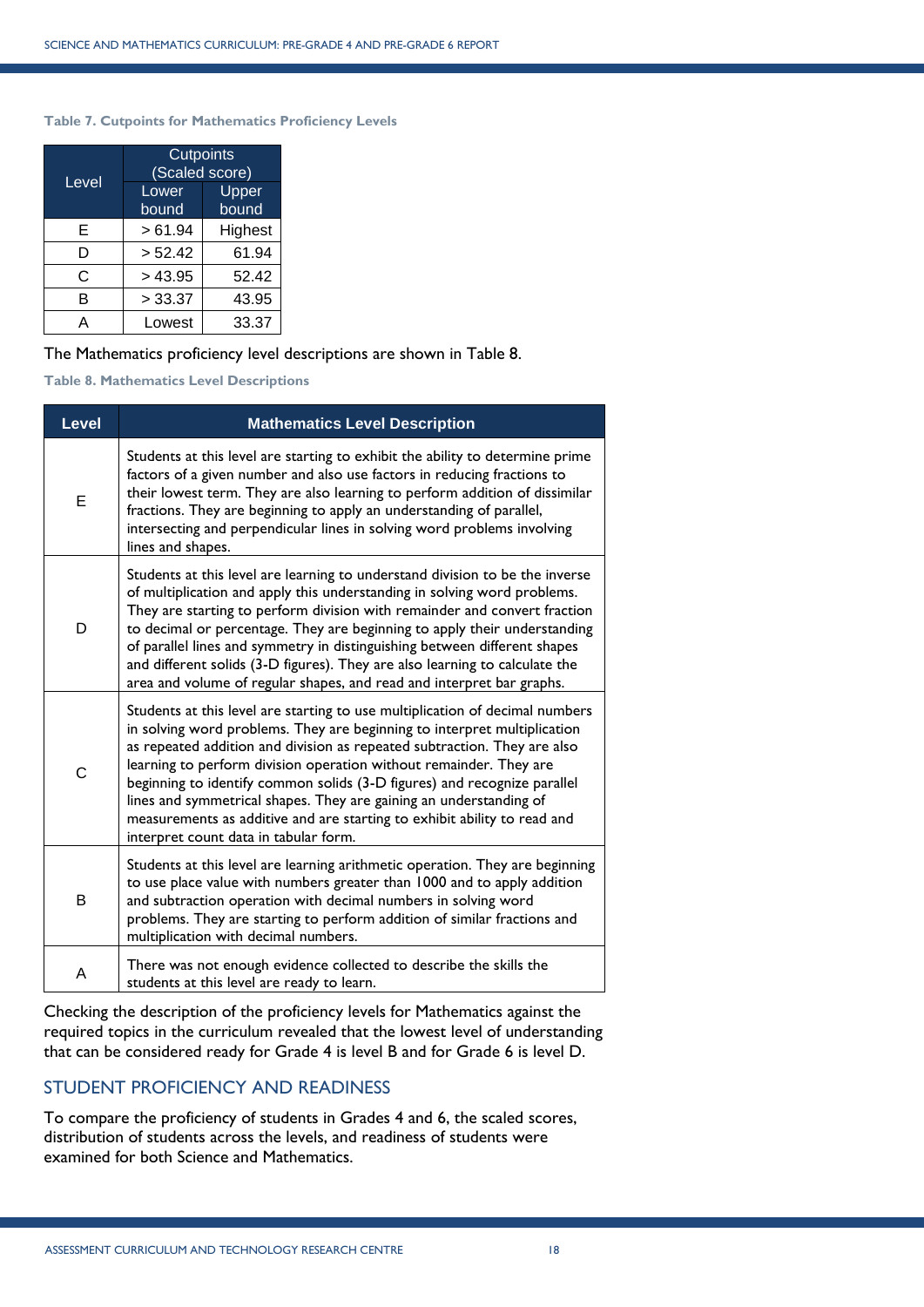## <span id="page-18-0"></span>Scores Distribution

To compare the abilities of students in Grades 4 and 6, the scaled scores were examined. [Table 9](#page-18-2) shows the mean and SD of the distribution student ability in both tests grouped by grade levels.

| Test               | Grade<br>Level | N   | Mean<br><b>Ability</b> | <b>SD</b> |
|--------------------|----------------|-----|------------------------|-----------|
| Science            |                | 723 | 45.98                  | 9.63      |
|                    | 6              | 755 | 53.85                  | 8.76      |
| <b>Mathematics</b> |                | 716 | 47.29                  | 9.81      |
|                    | 6              | 750 | 52.59                  | 9.49      |

<span id="page-18-2"></span>

|  |  |  | Table 9. Mean and Standard Distribution of Ability Estimates on Single Scale |  |  |  |  |  |  |  |
|--|--|--|------------------------------------------------------------------------------|--|--|--|--|--|--|--|
|--|--|--|------------------------------------------------------------------------------|--|--|--|--|--|--|--|

Tests of statistical significance were used to determine whether the differences between grade levels and gender were significant at 95% confidence level. Mann-Whitney U tests of significance of differences across groups of interest were used because the distribution deviated significantly from the normal distribution (see Figures 5, 6, 7 & 8 in the Appendix). A statistically significant difference is indicated by a p-value less than .05.

Comparing across grade levels, it was found that the Grade 6 students performed significantly better than Grade 4 students in Science (U = 148925.0, p-value = .000) and in Mathematics ( $U = 182179.0$ , p-value = 0.000). This suggests that students typically experience considerable growth in ability levels in Science and Mathematics when they progress from Grade 4 to Grade 6. While this result is expected, it is reassuring to have confirmation that students improve significantly in both Science and Mathematics as they move up the grades.

Comparing the performance between sexes, female students generally perform significantly better than male students for both the Science ( $U = 242097.5$ , pvalue = 0.000) and Mathematics ( $U = 238462.0$ , p-value = 0.001) tests.

## <span id="page-18-1"></span>Science

The distribution of students across levels of proficiency in Science is shown in [Figure 3.](#page-19-1) The distribution for Grade 4 students is shown in blue and Grade 6 in brown. The distribution for the Grade 6 participants peaked at a higher level (Level C) than that for Grade 4 participants (Level B). It is also noteworthy that there were very few Grade 6 students still in Level A, the lowest level of proficiency. It should be remembered that this graph shows the distribution of two different cohorts of students, not longitudinal data. However, the size shift between the two grades is sufficient to suggest that students typically make considerable progress between the beginning of Grade 4 and the beginning of Grade 6.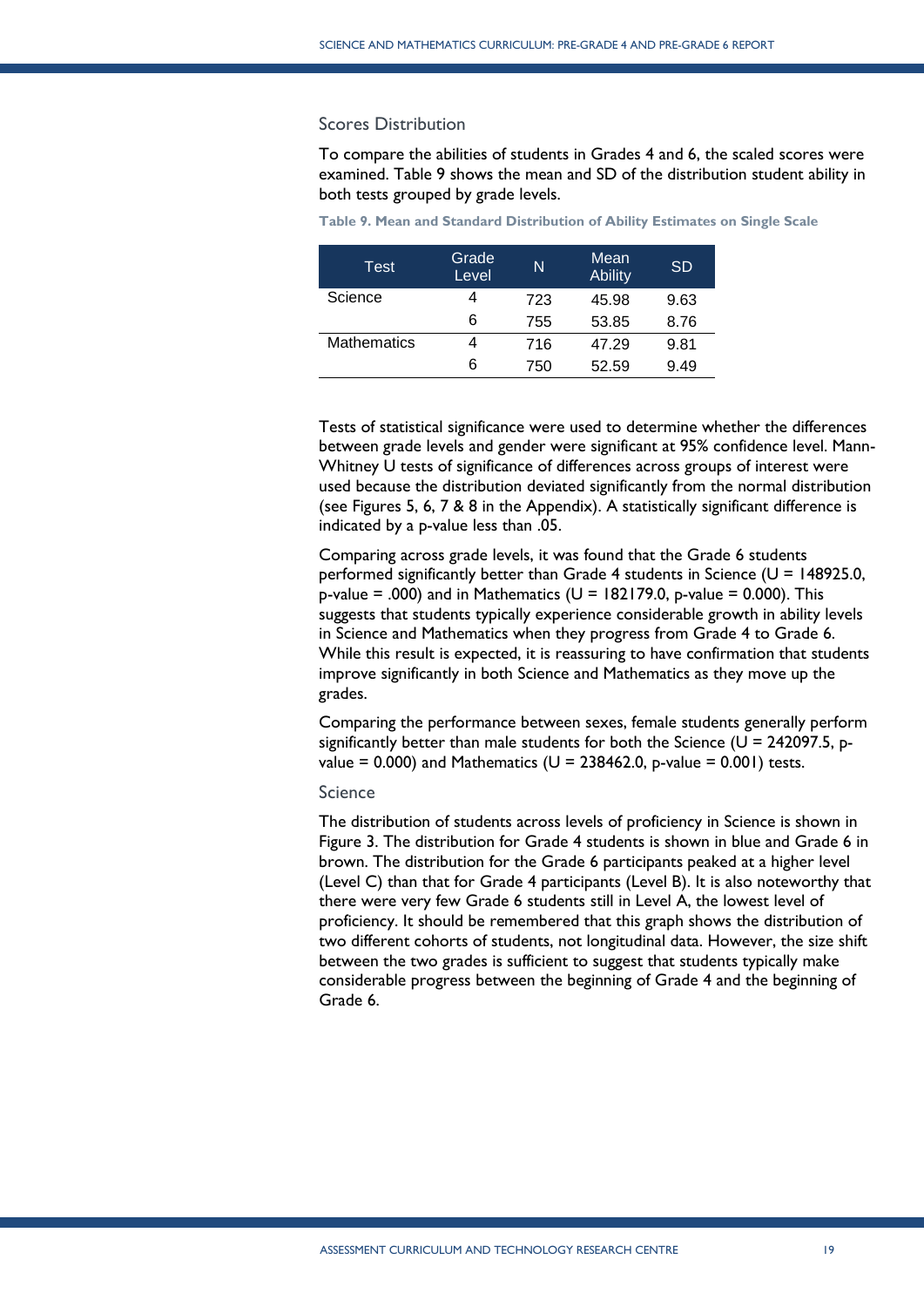

<span id="page-19-1"></span>**Figure 3. Distribution of students across science ability levels by grade level (A = lowest, E = highest)**

## <span id="page-19-0"></span>**Mathematics**

The distribution of students across the Mathematics proficiency levels, shown in [Figure 4,](#page-19-2) was similar to that for Science.



<span id="page-19-2"></span>

The distribution of students shown in [Figure 4](#page-19-2) was shifted in a similar way to the Science data. The peak for each grade was at different levels: Level B and Level C for Grade 4 and Grade 6, respectively. The differences were most obvious at lower proficiency levels, with few Grade 6 students being placed in Levels A or B.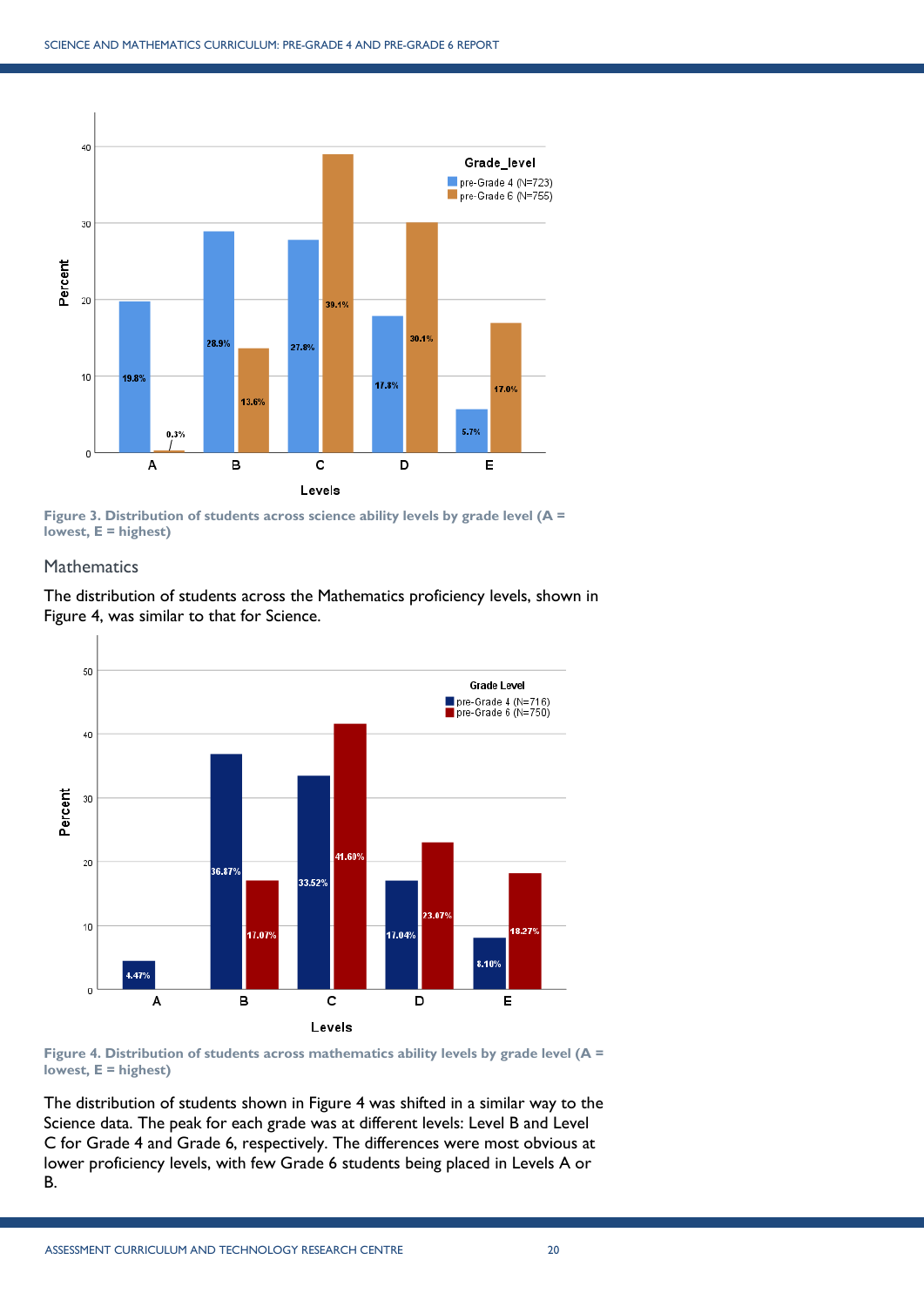#### <span id="page-20-0"></span>**Readiness**

The readiness of students for the curriculum they were about to undertake is shown in [Table 10.](#page-20-1)

<span id="page-20-1"></span>

| <b>Table 10. Readiness of Students for the Curriculum</b> |  |
|-----------------------------------------------------------|--|
|-----------------------------------------------------------|--|

| <b>Grade</b>                             | <b>Ready</b> | <b>Not ready</b> |
|------------------------------------------|--------------|------------------|
| <b>Pre-Grade 4 Science</b>               | 80%          | 20%              |
| <b>Pre-Grade 6 Science</b>               | 47%          | 53%              |
| <b>Pre-Grade 4</b><br><b>Mathematics</b> | 96%          | 4%               |
| Pre-Grade 6<br><b>Mathematics</b>        | 41%          | 59%              |

These results indicate that although a high percentage of students enter Grade 4 with the prerequisite skills, this is not the situation by the time students enter Grade 6, where approximately half the students lack the skills and conceptual understandings needed to be ready for the Grade 6 curriculum.

The high level of readiness of students for Grade 4 Mathematics indicates a good matching of the expectations of the curriculum with the level of ability of the students. For Science, the presence of a fifth of students who are not ready for the Grade 4 topics suggests poor matching of the expectation of the curriculum with the ability level of the students. It should be noted, however, that the Grade 4 participants were only introduced to science concepts at grade 3. This means that the students may not have been able to learn or retain the concepts and skills taught to them in the previous grade level.

The low percentage of Grade 6 participants who were ready is worth noting. The percentages of Grade 6 students who were ready for their respective topics on both subjects is a considerable drop from that of Grade 4 students. This suggests that the trend of decreasing levels of readiness found in a similar study for Junior High School (Ferido et al., 2017) also happens in the elementary grade levels.

This study was not designed to investigate the factors contributing to student readiness, but the results suggest it would be beneficial for these to be explored in the future. The results could be partly due to factors related to the curriculum and delivery of instruction. In terms of the curriculum, it has been suggested that the pacing of student learning expected in the curriculum is not realistic and that the contents are probably not developmentally appropriate. The difference in the pacing expected by the curriculum and rate of student learning could explain the drop in the percentage of the students who were ready. This is assuming perfect implementation of the curriculum. The mismatch in terms of developmental appropriateness to the students of the contents could potentially explain why at Grade 4, though with minimal exposure to the curriculum, a considerable percentage of students are not ready for the topics. In this, the assumption of perfect implementation may be relaxed, thus making the mismatch in terms of developmental appropriateness more tenable. Both arguments, however, deserve careful consideration.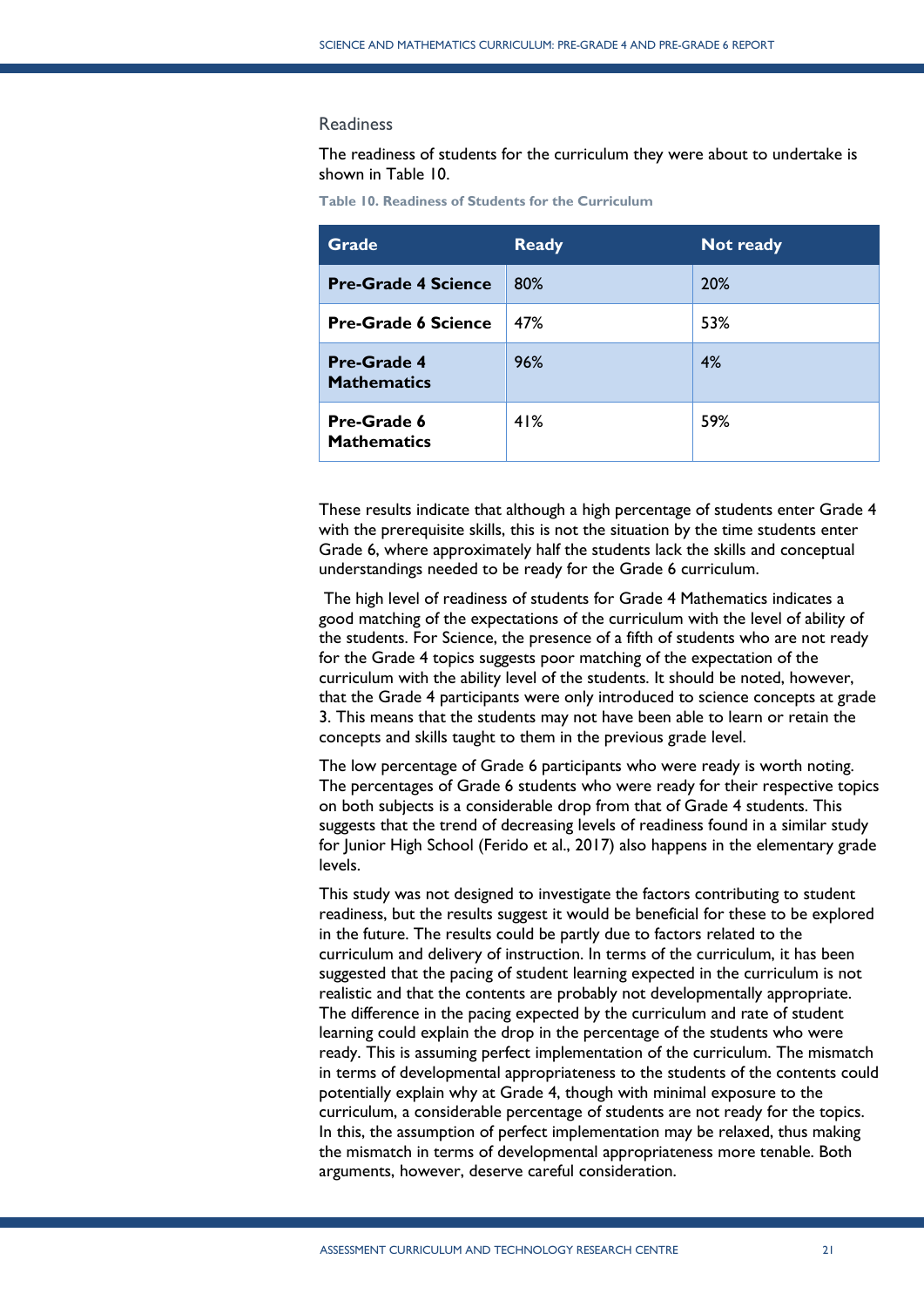On the other hand, it may also be argued that the problem is in the delivery, which includes factors related to materials, school, teachers and students. While these factors are indeed worth investigating, the study has not been designed to determine their effects. In fact, the purposive selection of large schools located in city centres tended to minimize the conditions within the implementation that could adversely affect the student performance because the schools selected through the process are more likely to have greater access and receive more support compared to the smaller ones outside the city centres.

A more comprehensive view is that the results may be due to an ensemble of factors from both the curriculum and the delivery of instruction. As to which and to what extent the possible factors affected the results is beyond what can be inferred from results of this study. Notwithstanding the limitations of the interpretive value of the results, it is clear that the low percentage of students who are ready for their respective topics to be covered is a problem to be addressed and the suggestions concerning areas in the curriculum that could contribute to this problem cannot be readily dismissed.

# <span id="page-21-0"></span>TEACHER AND CLASS INFORMATION

This section presents pertinent features of the context in which the results were obtained. Specifically, summarised information collected through the teacher questionnaires is presented here to provide background on the conditions faced by the students who participated in this study. It should be noted that no causal relation may be established between the assessment results presented and the background information.

# <span id="page-21-1"></span>Teacher Information

Summary information from the science teachers and the mathematics teachers, is shown in [Table 12](#page-31-0) and [Table 13](#page-34-0) respectively (See Appendix). Based on these summaries, most of the teachers for both subjects were experienced (mean= 16 years) and female. Most of the science teachers and all of the mathematics teachers taught the same subject for at least a year by the time of data collection. For Grade 4 teachers, this means they were not only experienced with the subject, but also with this specific curriculum. The situation for Grade 6 teachers was different; while they had experience with the subject, they were inexperienced with this specific curriculum as, at the time of data collection, it was the first year of the implementation of the new Grade 6 curriculum.

Responses on items that asked Grade 4 teachers about the extent to which they were able to cover the Grade 4 the curriculum in the previous school year reveal that half for mathematics were not able to cover all material, with the Quarter 4 content being the most frequently incomplete. The problem was less extreme for Grade 4 Science teachers with just under a quarter of these teachers reporting they were unable to cover the curriculum. One limitation of the questionnaire design was that it did not ask teachers if they needed to cut corners in order to complete the curriculum. It is possible that the extent of the problem is greater than indicated by these results, as teachers who did not report incomplete quarters may have reduced the depth of curriculum coverage in order to finish. Incomplete or reduced depth would contribute to students being unable to develop the skills and conceptual understandings required for subsequent grades.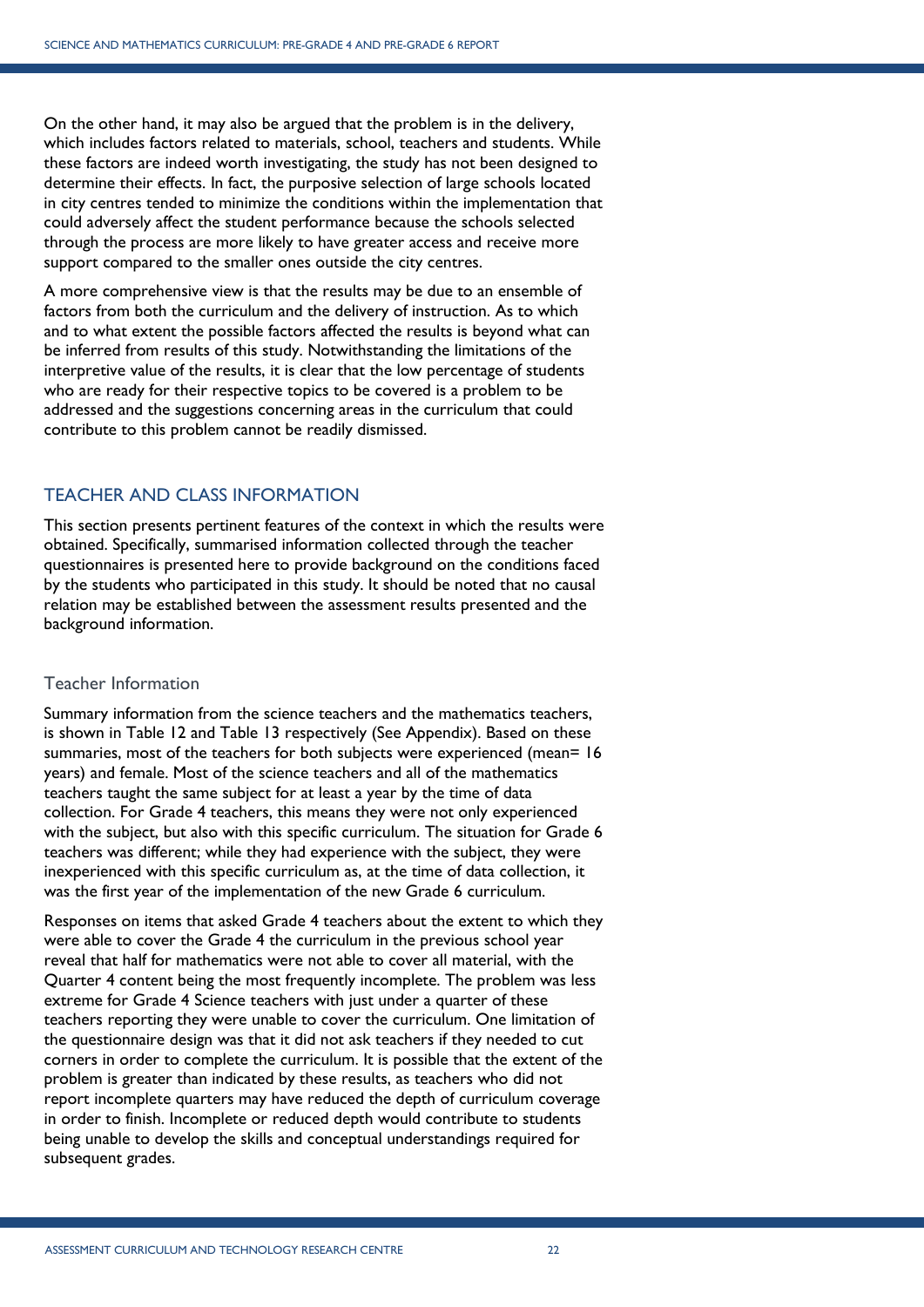In terms of training, most of the teachers graduated with a degree in education (83% for Science and 89% for Mathematics) and a small percentage (12% for Science and 11% Mathematics) with non-education degrees. Among those with education-related degrees, more majored in elementary than in secondary education. For their in-service training, it is worth noting that almost half of the teachers for both subjects have attended the National Training of Trainers in the new curriculum, the first level of the 'train the trainer' model used to roll out professional development, while roughly a quarter of them have attended training at the regional level. Overall, 9 out of 24 science teachers and 12 out of 27 mathematics teachers neither received national level training nor the regional level training in the new curriculum. Two mathematics teachers also reported having availed themselves of training offered by private institutions, specifically Metrobank.

Responses on items asking about the availability of teaching materials are also worth examining. The Teacher's Guide (TG), according to the responses of the teachers, is available to roughly half of the teachers only. This therefore limited the extent of the use of the TG. To address this lack of access, some resorted to using other materials.

## Class information

<span id="page-22-0"></span>Class information is summarized in [Table 14](#page-35-0) and [Table 15](#page-37-0) (see Appendix) for Science and Mathematics, respectively. As each group of students were tested for both Science and Mathematics, the data is very similar for each subject, with variations in entries mainly due to the differences specific to the subject. The difference in the total number of responses presented here is due to the inability to collect responses from the subject teachers who were not in school during the administration of the test. It should also be noted that some of the teachers provided multiple answers to the items asking them about what they do when they have difficulty moving to the next topic; hence the number of total responses exceeds the total number of teachers interviewed.

The average class size of the participants is well within the acceptable size determined by DepEd, which is within 15 to 65 (Department of Education, 2004). The usual attendance rate, which appears to be within a two-unit difference from the average class size, suggests a low level of absenteeism in the participating classes. The rate of use of DepEd Learners' Materials (LM) was high for the participating classes (75% for Science and 59% for Mathematics). Workspace, equipment and storage of materials for experiments appear to be available or somewhat available for more than half of the classes. While these reveal acceptable levels of access to the resources for students in those classes, there are still about half the students in the sample without access.

Teachers reported that their students experienced difficulties understanding the topics taught to them. This is in alignment with the assessment data gathered in this project. When asked about their estimates of the percentage of students who have difficulty in understanding the topics being taught by them, for 89% (for Science) and 83% (for Mathematics) of the classes the teachers indicated percentages higher than 25% of their students. This means that the teachers already recognize the lack of readiness of the students for the topics at the beginning of the school year. This recognition of the lack of readiness was also apparent when teachers were asked if they had difficulty deciding when to move to the next topic. There were two types of responses that teachers take when faced with this problem: (1) some teachers resolve to ignore this and proceed to the next topic in order to keep up with the budget of work and (2) others reteach, give remedial lessons and enrichments for the students having difficulty in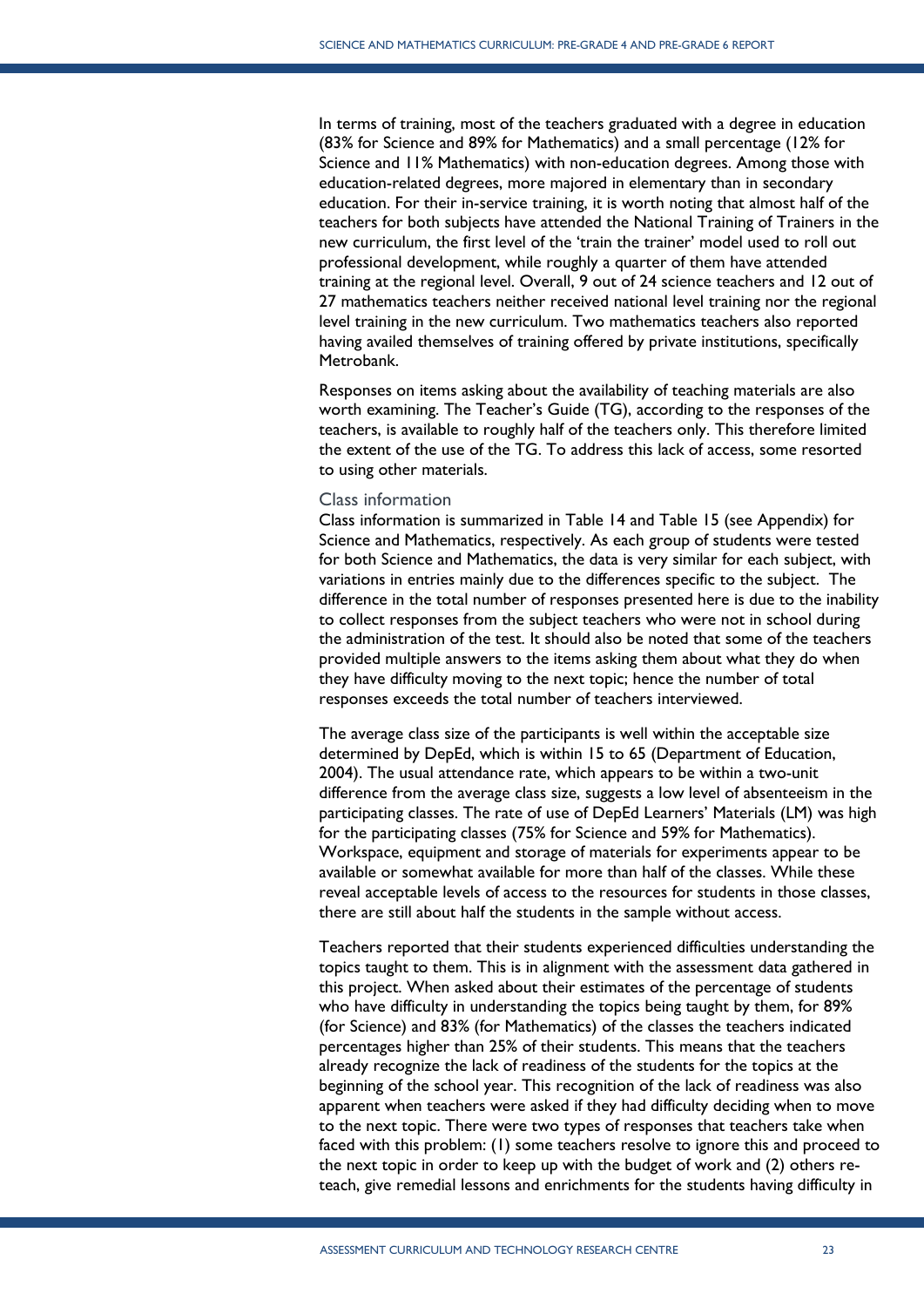order for them to catch up. These responses point to the need to take into account time allotment, in addition to student readiness, as a factor that affects the teachers' decision-making.

## **Implications**

Aside from corroborating with the results of the assessment of student readiness for Science and Mathematics done in this study, the background information given by the teachers provide a picture of how they determine the readiness of students and how they approach classes depending on their own findings. It also revealed that aside from student readiness for the topics, teachers also consider time allotment in deciding when to move to the next topic. It has been found that already some of the teachers use assessment results to guide their decision. This practice needs to be encouraged and be improved upon through proper training in formative assessment. The conduct of remedial/enrichment lesson for students also presents a viable ground for teacher support through provision of remedial lessons designed to take up less time while covering the essential concepts and skills that will equip the students for the topics to be covered.

The findings based on the teacher and class information point to possible areas for further improvement in the area of implementation. However, they cannot be used to explain the performance of the students in the assessment of their readiness. While it can be argued that they may have been affected by similar circumstances given that they studied in the same school in the previous year levels, it still cannot be safely assumed that they have had similar access to materials and that their teachers had similar background. At best, these findings show the context in which the participants of this study are situated. Despite that, it is clear that the conditions surrounding implementation of the curriculum are in some instances unfavorable for students, especially for those who are not ready for the topics.

To improve the implementation of the reform, two aspects have to be addressed adequately. One concerns the curriculum. It has been argued that the mismatch of the readiness of students to their studies could be due to unrealistic expectations embedded in the curriculum. It is yet to be determined whether the expected pacing, the degree of developmental appropriateness or a combination of both is the cause of this mismatch. Further research in this area could shed more light into this problem. These findings, therefore, can also be understood to invite curriculum designers to revisit the sequencing of the topics in the Science and Mathematics curriculum because such problems may also be due to inadequate coverage of prerequisite concepts and skills for the subsequent years of study and/or that the gap between teaching of prerequisite concepts and skills and their latter application may have been too long that the students were not able to retain their mastery of the concepts and skills. Addressing these will certainly require adjustments in the curriculum itself that will render it more developmentally appropriate and ensure adequate coverage of essential concepts and skills at the lower grade levels.

The other aspect concerns delivery of the curriculum. This includes access to instructional materials: the Teacher's Guide and appropriate training for the teachers, and the provision of Learner's Materials to students. While this study did not establish a causal link between these background issues and the assessment results, there is sufficient cause for concern in this aspect of curriculum implementation since it showed that the low levels of readiness of the students in some schools are met with an aggravating condition of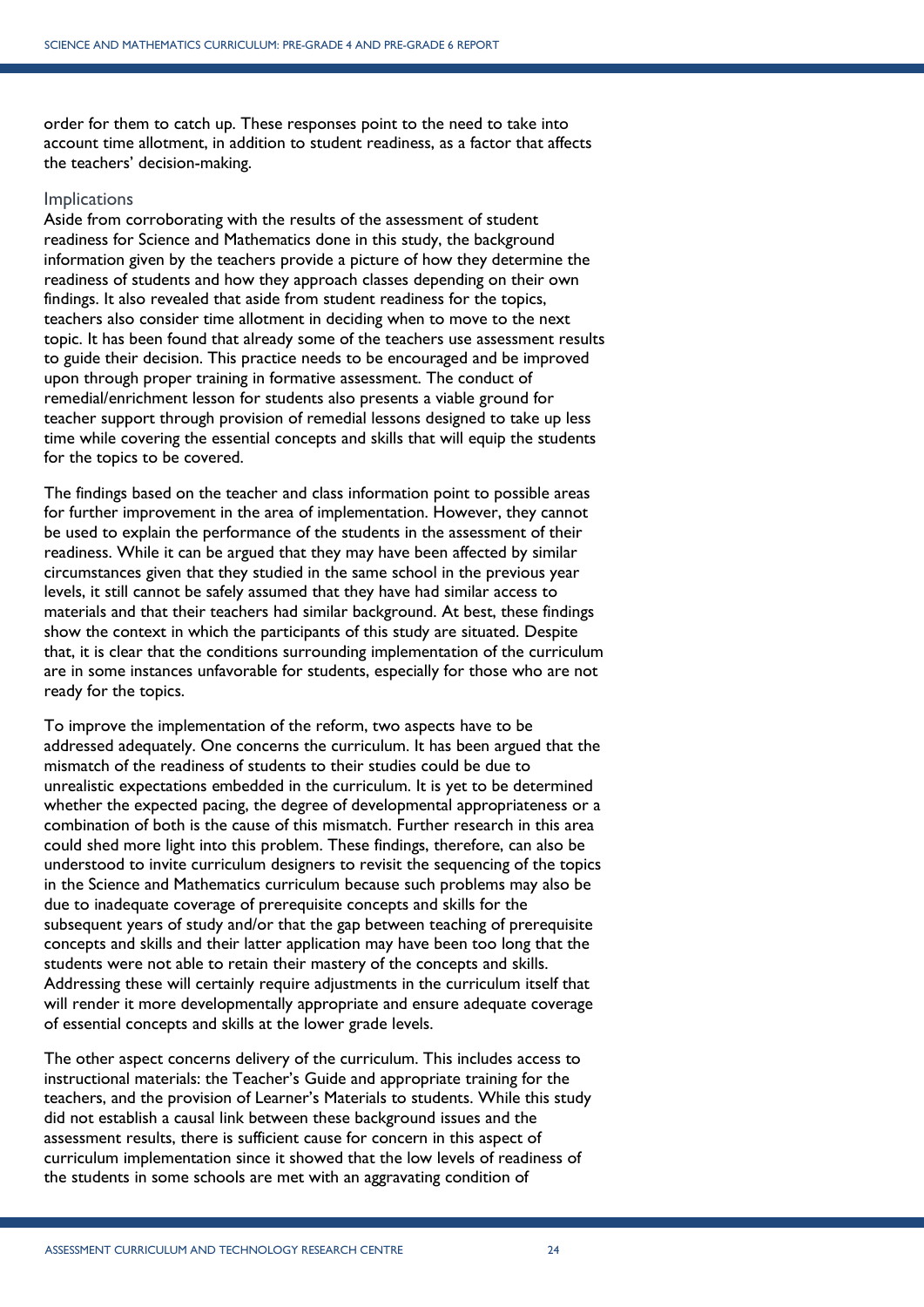inadequate access to educational resources. Some good practices in addressing the lack of readiness of students were also uncovered and found to be worth promoting. The use of assessment results in determining readiness of students and the conduct of remedial/enrichment lessons for students and are suggested as good starting points to assist teachers in their work.

Given the design of the study and its accompanying limitations, several recommendations for future research are suggested. While the assessment results provide evidence that certain prerequisite concepts and skills in the K-12 Science and Mathematics curriculum have not been retained by the students, it is possible that the performance of the Grade 6 participants (the first cohort to undergo the full K-12 curriculum) have been affected negatively because the schools and the teachers are still adjusting to the new curriculum. A replication of this study after a few years into the implementation could help rule out this possible confounding effect. An experimental (or quasi-experimental) design that could uncover the relationships among curriculum, delivery variables and student outcomes would be a study that could also further the understanding of the issues found in this study. A detailed look at the topics taught and an inventory of prerequisite concepts and skills could also help implementers. Studies designed to determine the essential concepts and skills required by the Science and Mathematics curriculum for each grade level could provide helpful information for the design of interventions for students who are found to be not equipped with prerequisite skills.

## <span id="page-24-0"></span>**CONCLUSION**

The progress of students in the elementary Science and Mathematics curricula was investigated in this study. The results showed that Grade 6 students were typically more proficient in both Science and Mathematics than their Grade 4 counterparts. This finding is reassuring as it suggests that students make progress in their skills and conceptual understandings over those two years of schooling, although this study has not tracked students longitudinally.

The study generated descriptions of proficiency levels which allowed for a qualitative interpretation of the performance of the Grade 4 and Grade 6 students at the beginning of the school year 2017-2018. The proficiency levels were also used to determine grade-specific levels of readiness. The percentage of students who are ready for the topics to be covered is lower for Grade 6 than for Grade 4. This is similar to the findings of the previous project in which there was a trend of decreasing readiness for the Chemistry curriculum from Grade 7 to Grade 10 (Ferido et al., 2017). The presence of considerable proportion of students who were not ready for their respective topics were taken to suggest two possible issues in the curriculum i.e., that there was a mismatch in the expected pacing of the curriculum and the actual rate of learning of students, and that the topics may not be developmentally appropriate for the students.

A detailed examination of the teacher and class information revealed findings that provide insight into the context in which these results were gathered. Access to teacher and student materials was a challenge for a considerable number of participants in the study. The in-service training made use of by the teachers also appeared to be limited. While the low levels of student readiness cannot be directly attributed to these, it is still worth noting that in addition to the low readiness for the topics covered, the students also face the challenges brought about by these unfavourable conditions. With these challenges, some teacher practices, specifically the use of assessment results to determine levels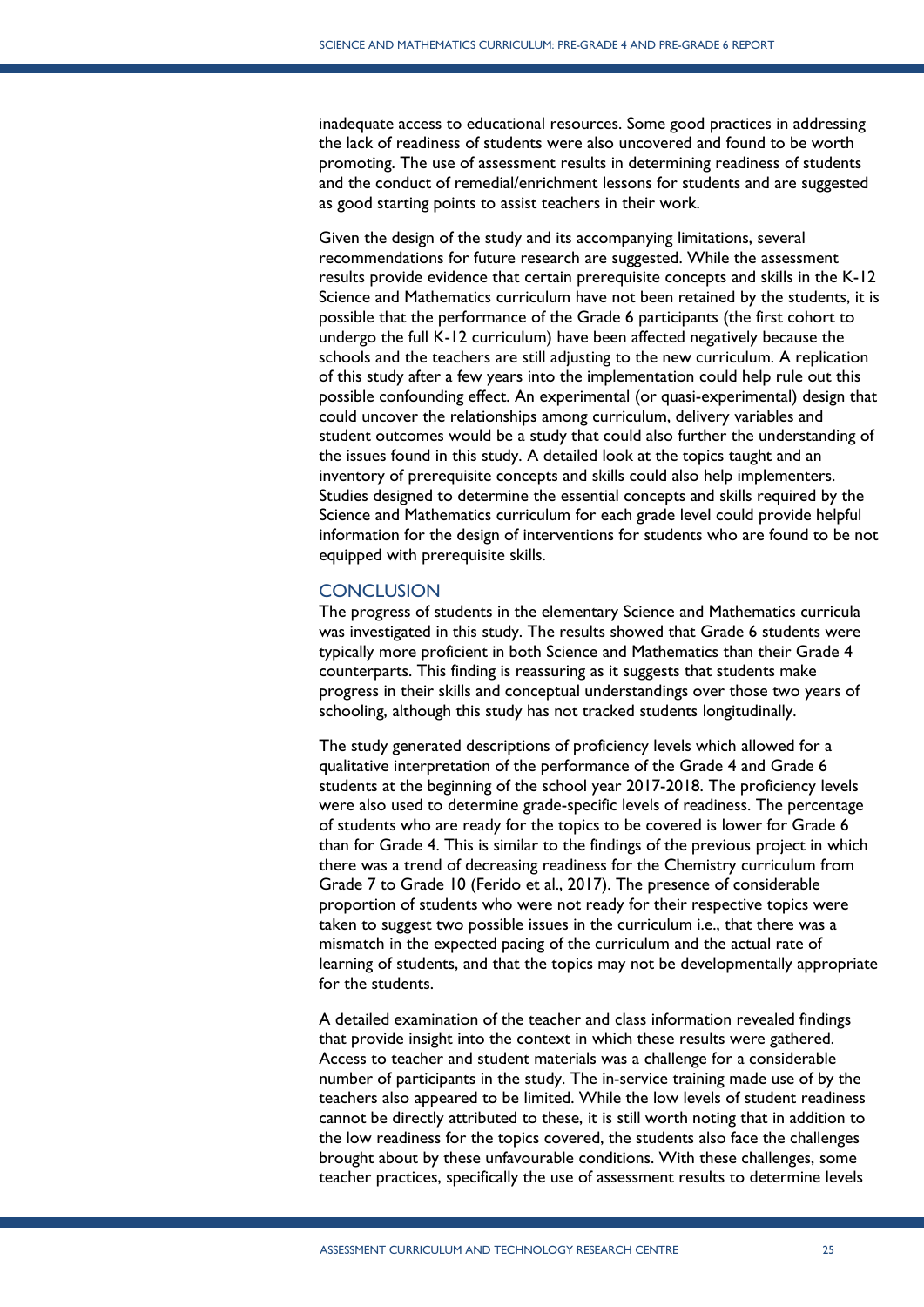of readiness of students (and decide whether to proceed to the next topic) and the conduct of remedial/enhancement classes, were found to be worth promoting and provide a viable ground for teacher support from the instructional leaders to address problems of student readiness.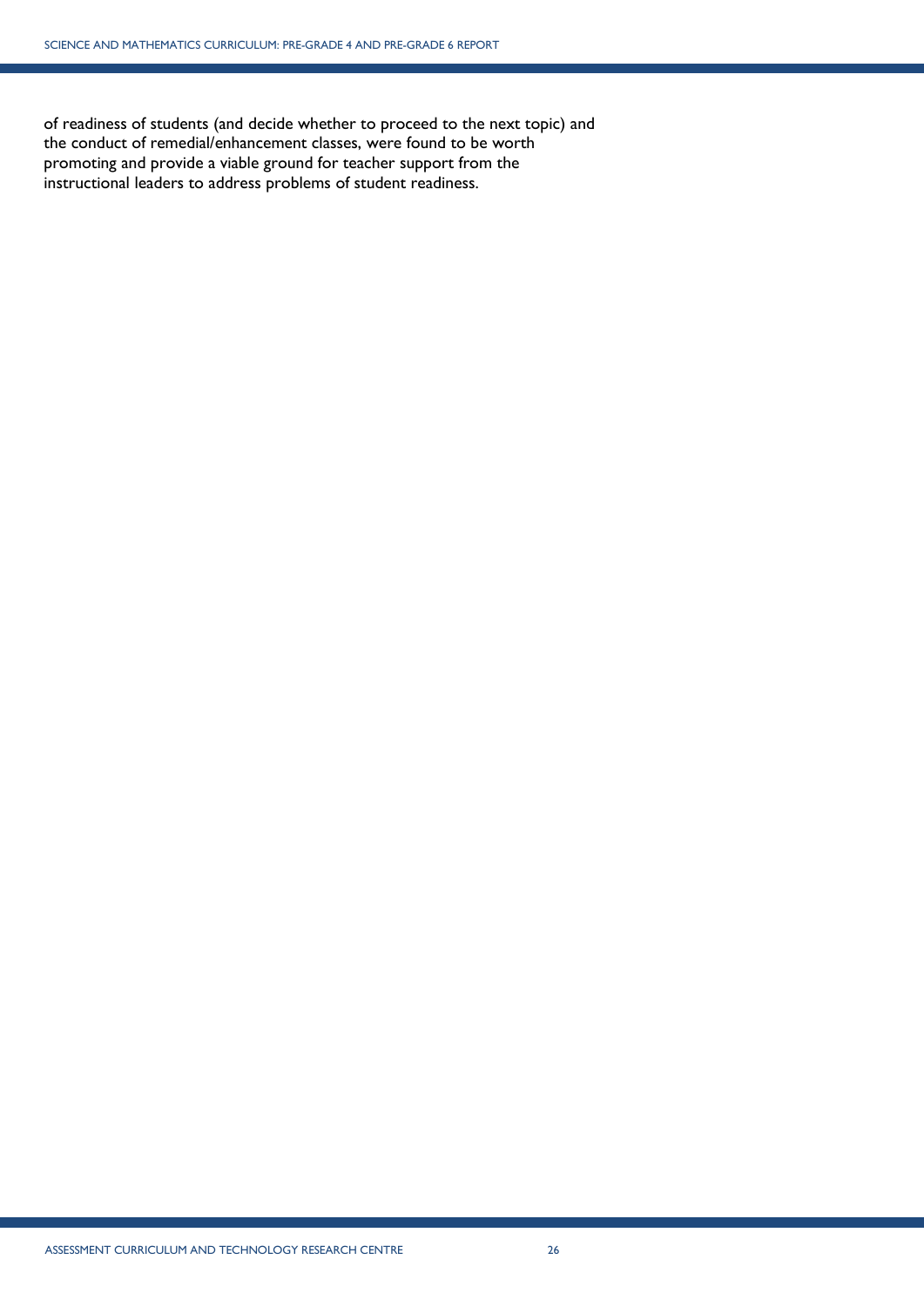# <span id="page-26-0"></span>**REFERENCES**

- Department of Education. (2004). *Adoption of Double Policy in Public Schools to Address Classroom Shortage* (DepEd Order No. 62, s.2004). Republic of the Philippines. [https://www.deped.gov.ph/2004/12/13/do-62-s-2004-adoption](https://www.deped.gov.ph/2004/12/13/do-62-s-2004-adoption-of-double-shift-policy-in-public-school-to-address-classroom-shortage/)[of-double-shift-policy-in-public-school-to-address-classroom-shortage/](https://www.deped.gov.ph/2004/12/13/do-62-s-2004-adoption-of-double-shift-policy-in-public-school-to-address-classroom-shortage/)
- Department of Education. (2016). *K to 12 Curriculum Guide: Mathematics*. Republic of the Philippines. [http://www.deped.gov.ph/wp](http://www.deped.gov.ph/wp-content/uploads/2019/01/Math-CG_with-tagged-math-equipment.pdf)[content/uploads/2019/01/Math-CG\\_with-tagged-math-equipment.pdf](http://www.deped.gov.ph/wp-content/uploads/2019/01/Math-CG_with-tagged-math-equipment.pdf)
- Department of Education. (2016). *K to 12 Curriculum Guide: Science*. Republic of the Philippines. [http://www.deped.gov.ph/wp](http://www.deped.gov.ph/wp-content/uploads/2019/01/Science-CG_with-tagged-sci-equipment_revised.pdf)[content/uploads/2019/01/Science-CG\\_with-tagged-sci](http://www.deped.gov.ph/wp-content/uploads/2019/01/Science-CG_with-tagged-sci-equipment_revised.pdf)[equipment\\_revised.pdf](http://www.deped.gov.ph/wp-content/uploads/2019/01/Science-CG_with-tagged-sci-equipment_revised.pdf)
- Ferido, M., Robertson, P., Pavlovic, M., & Care, E. (2017). *Progress of students through the science curriculum: A focus on matter (chemistry). Stage 4 pre-Grade 10 report*. [https://actrc.files.wordpress.com/2018/03/science](https://actrc.files.wordpress.com/2018/03/science-curriculum-report-pre-grade-10.pdf)[curriculum-report-pre-grade-10.pdf](https://actrc.files.wordpress.com/2018/03/science-curriculum-report-pre-grade-10.pdf)
- Griffin, P. (2007). The Comfort of Competence and the Uncertainty of Assessment. *Studies in Educational Evaluation, 33*, 87-99. <https://doi.org/10.1016/j.stueduc.2007.01.007>
- Withers, G. (2012). *Item writing for tests and examinations*. UNESCO International Institute for Educational Planning. [http://www.sacmeq.org/sites/default/files/sacmeq/training-modules/sacmeq](http://www.sacmeq.org/sites/default/files/sacmeq/training-modules/sacmeq-training-module-5.pdf)[training-module-5.pdf](http://www.sacmeq.org/sites/default/files/sacmeq/training-modules/sacmeq-training-module-5.pdf)
- Wu, M., Adams, R., Wilson, M. & Haldane, S. (2007). *ConQuest* (Version 2) [Computer software]. Australian Council for Educational Research.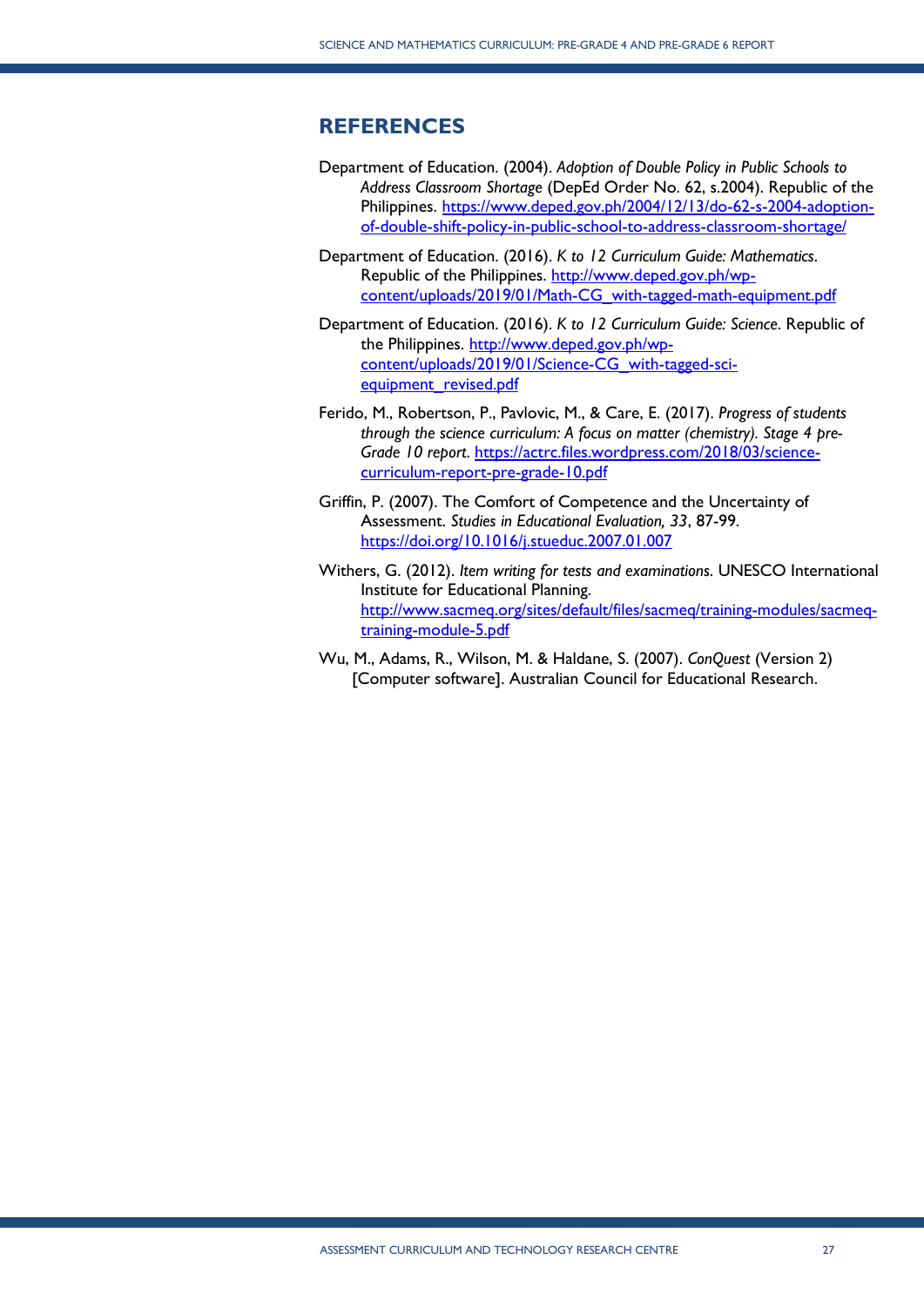Appendix



<span id="page-27-1"></span><span id="page-27-0"></span>

<span id="page-27-2"></span>

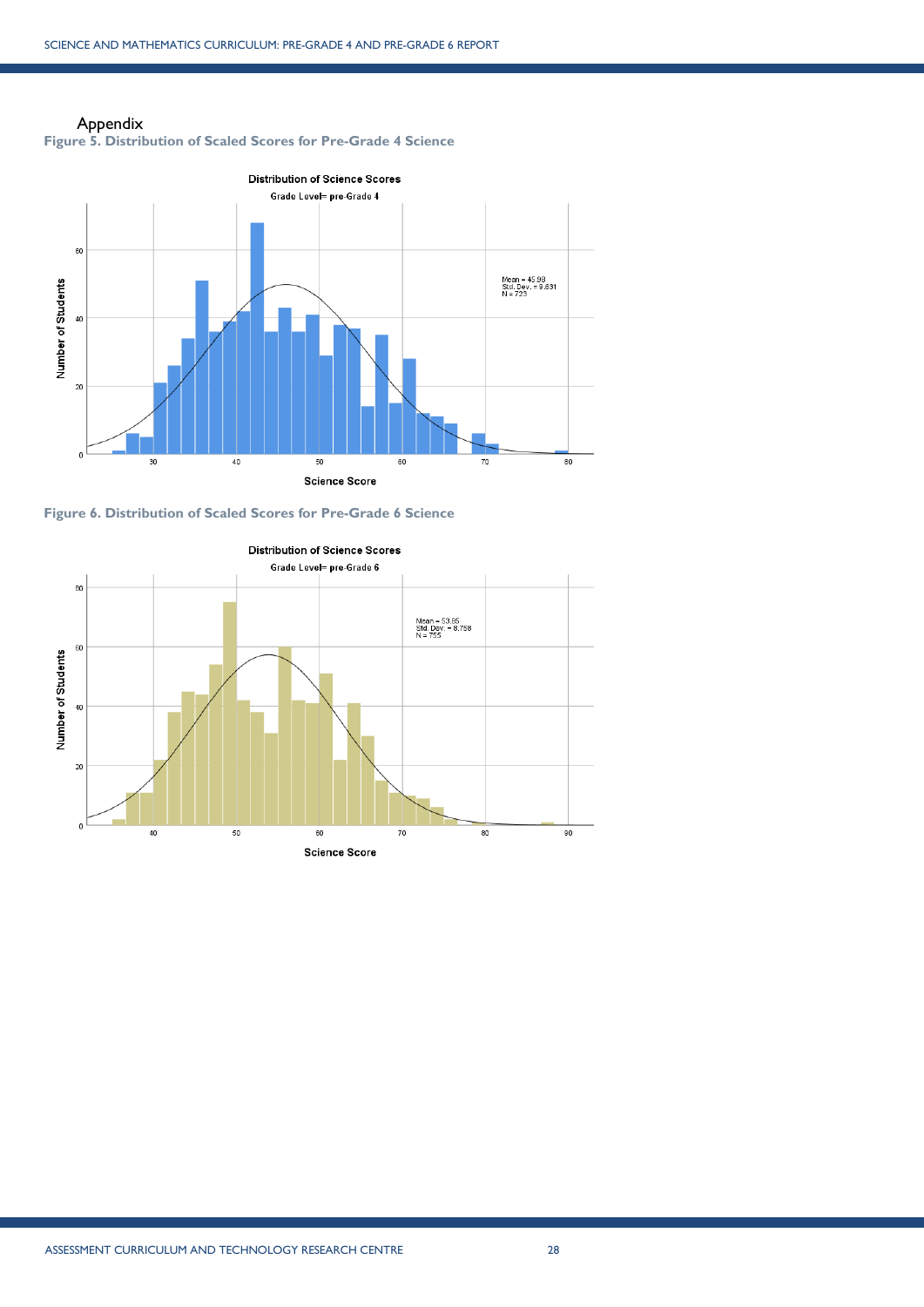

Figure . Distribution of Scaled Scores for Pre-Grade 4 Mathematics

Figure . Distribution of Scaled Scores for Pre-Grade 6 Mathematics

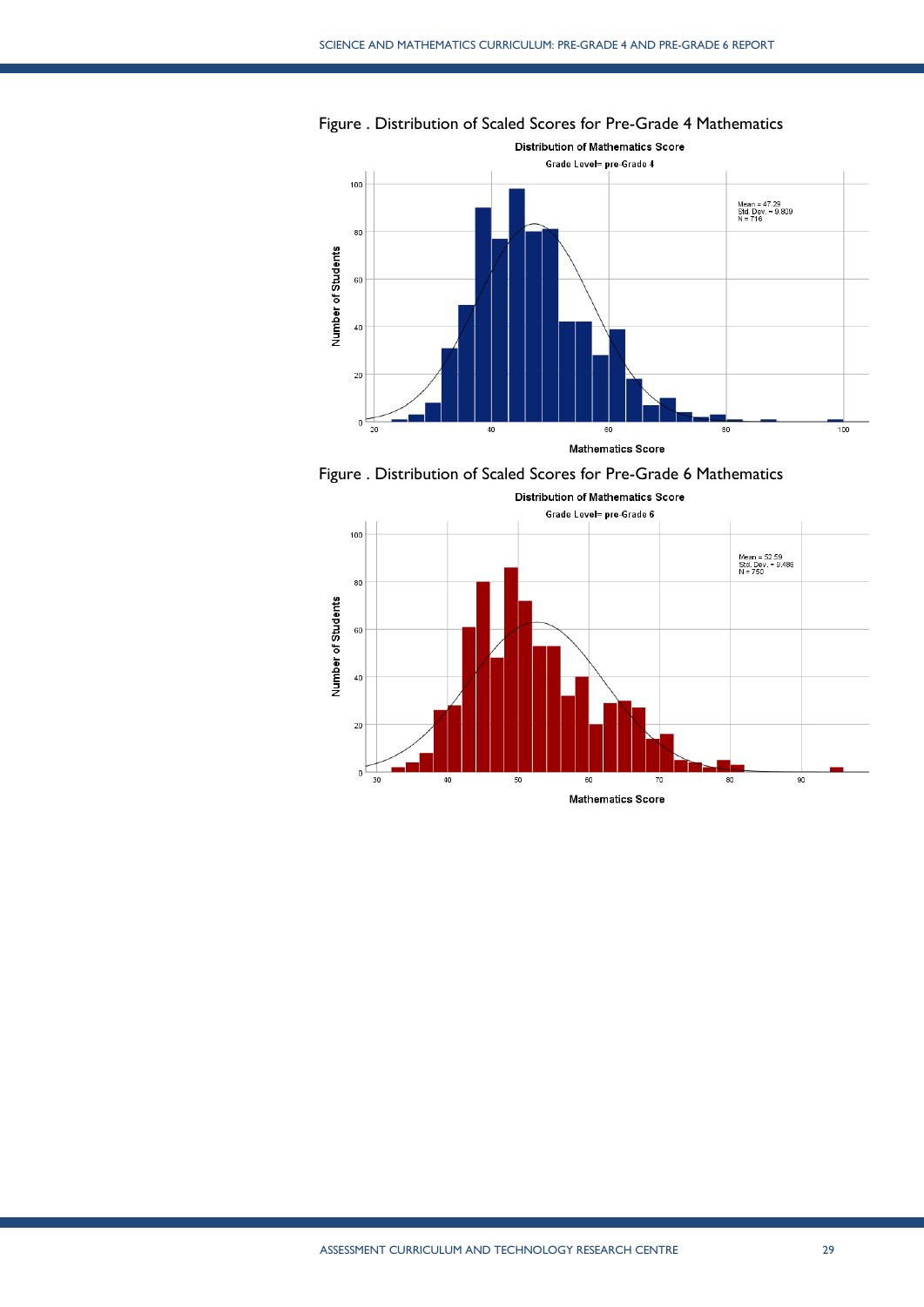<span id="page-29-0"></span>

| Table 11. Mean ability estimates and reliabilities of the tests based on free calibration |  |  |  |  |  |  |  |  |  |  |
|-------------------------------------------------------------------------------------------|--|--|--|--|--|--|--|--|--|--|
|-------------------------------------------------------------------------------------------|--|--|--|--|--|--|--|--|--|--|

| Test                | N   | Mean<br><b>Ability</b> | <b>SD</b> | <b>Item</b><br>Separation<br><b>Reliability</b> | Person<br>Separation<br><b>Reliability</b> |
|---------------------|-----|------------------------|-----------|-------------------------------------------------|--------------------------------------------|
| Grade 4 Science     | 723 | .2743                  | 1.081     | .989                                            | .910                                       |
| Grade 6 Science     | 755 | .2940                  | .9891     | .992                                            | .895                                       |
| Grade 4 Mathematics | 716 | $-.0849$               | .9269     | .992                                            | .860                                       |
| Grade 6 Mathematics | 755 | $-1749$                | 9.49      | .990                                            | .862                                       |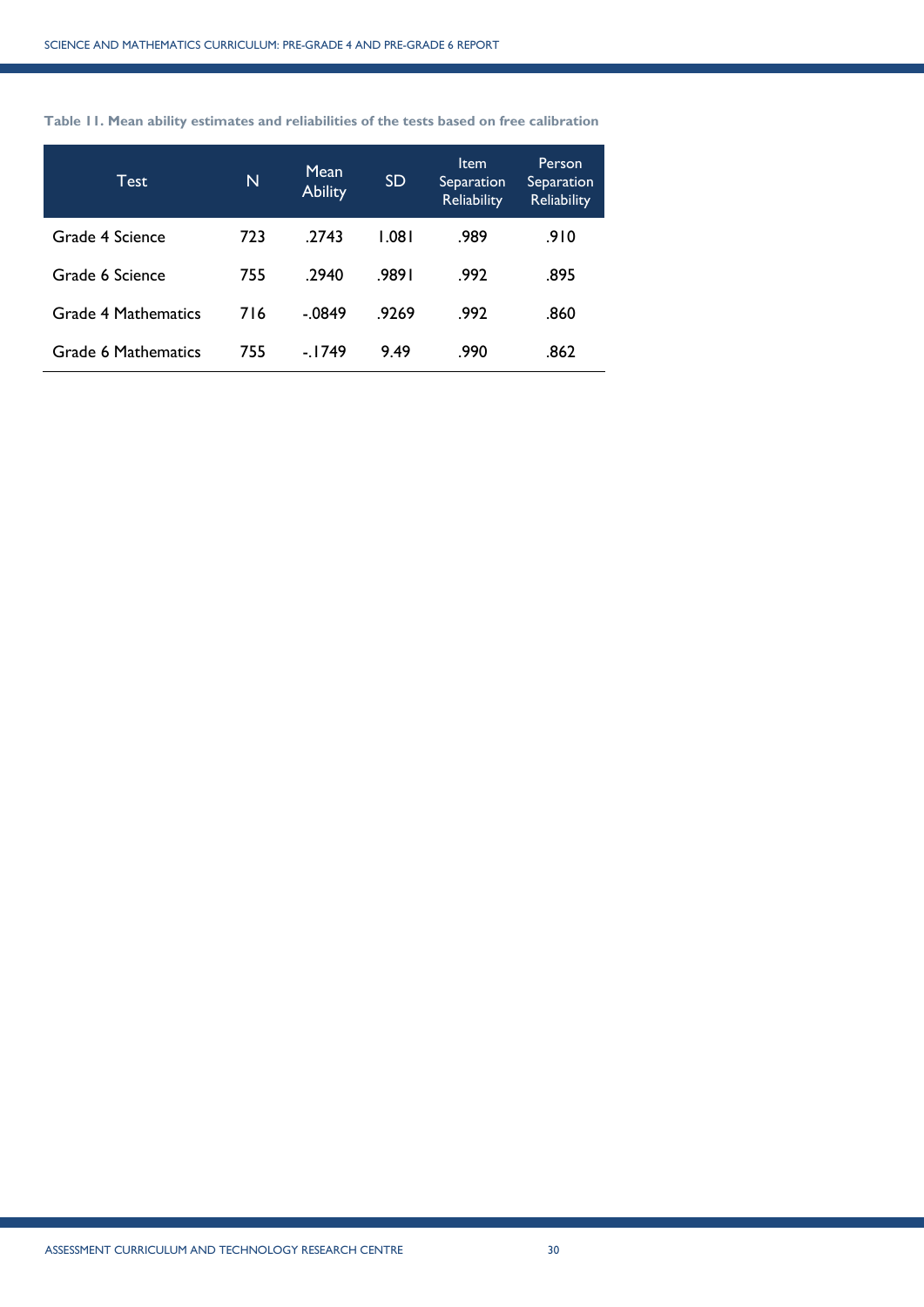<span id="page-30-0"></span>

| 1. Gender:<br>ロ Male ロ Female                                                                                                                                                                                                                                       |  |  |  |  |  |
|---------------------------------------------------------------------------------------------------------------------------------------------------------------------------------------------------------------------------------------------------------------------|--|--|--|--|--|
|                                                                                                                                                                                                                                                                     |  |  |  |  |  |
| 3. What grade level/s are you presently teaching?                                                                                                                                                                                                                   |  |  |  |  |  |
| Subjects /Write "all" if applicable)<br>$\square$ Grade 1                                                                                                                                                                                                           |  |  |  |  |  |
| $\square$ Grade 2                                                                                                                                                                                                                                                   |  |  |  |  |  |
| $\square$ Grade 3                                                                                                                                                                                                                                                   |  |  |  |  |  |
| $\square$ Grade 4                                                                                                                                                                                                                                                   |  |  |  |  |  |
| $\square$ Grade 5                                                                                                                                                                                                                                                   |  |  |  |  |  |
| $\square$ Grade 6                                                                                                                                                                                                                                                   |  |  |  |  |  |
|                                                                                                                                                                                                                                                                     |  |  |  |  |  |
| 4. Did you teach Science in SY 2016-2017?                                                                                                                                                                                                                           |  |  |  |  |  |
| If yes, for grade<br>□ Yes<br>— No                                                                                                                                                                                                                                  |  |  |  |  |  |
| 5. Which quarter/s were you not able to finish? In the space provided, please specify the part/s of the quarter                                                                                                                                                     |  |  |  |  |  |
| not covered.                                                                                                                                                                                                                                                        |  |  |  |  |  |
| $\Box$ Quarter 1 (Matter)                                                                                                                                                                                                                                           |  |  |  |  |  |
| □ Quarter 2 (Living Things and their Environment)                                                                                                                                                                                                                   |  |  |  |  |  |
|                                                                                                                                                                                                                                                                     |  |  |  |  |  |
| $\Box$ Quarter 3 (Force, Motion and Energy)                                                                                                                                                                                                                         |  |  |  |  |  |
| $\Box$ Quarter 4 (Earth and Space)                                                                                                                                                                                                                                  |  |  |  |  |  |
|                                                                                                                                                                                                                                                                     |  |  |  |  |  |
| 6. What is your undergraduate degree? The control of the control of the control of the control of the control of the control of the control of the control of the control of the control of the control of the control of the<br>□ Bachelor of Elementary Education |  |  |  |  |  |
| □ Bachelor of Elementary Education Major in                                                                                                                                                                                                                         |  |  |  |  |  |
| $\Box$ Others (Please specify)                                                                                                                                                                                                                                      |  |  |  |  |  |
| 7. Did you attend the national training for K to 12 Science?                                                                                                                                                                                                        |  |  |  |  |  |
| If yes, for grade<br>□ Yes<br>$\square$ No                                                                                                                                                                                                                          |  |  |  |  |  |
|                                                                                                                                                                                                                                                                     |  |  |  |  |  |
| 8. Did you attend any regional training for K to 12 Science?                                                                                                                                                                                                        |  |  |  |  |  |
| If yes, for grade<br>□ Yes<br>$\square$ No                                                                                                                                                                                                                          |  |  |  |  |  |
| 9. Do you have a copy of the DepEd Science Teacher's Guide (TG)?                                                                                                                                                                                                    |  |  |  |  |  |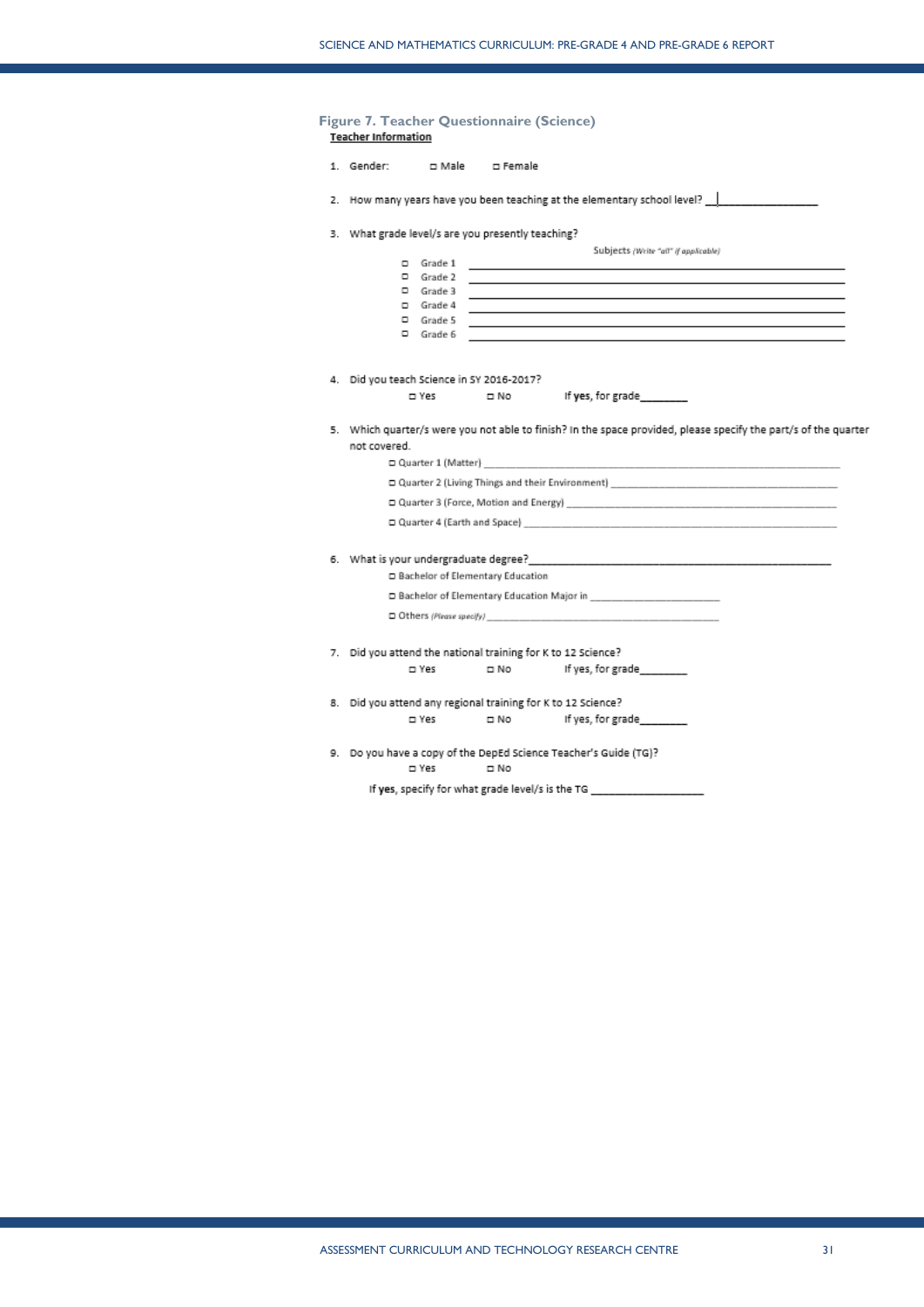| 10. Do you use the TG accompanying the DepEd Learning Materials?<br>□ Yes                       | $\square$ No                                                  | <b>D</b> Somewhat                     |                                                                                                              |  |  |  |  |
|-------------------------------------------------------------------------------------------------|---------------------------------------------------------------|---------------------------------------|--------------------------------------------------------------------------------------------------------------|--|--|--|--|
|                                                                                                 |                                                               |                                       |                                                                                                              |  |  |  |  |
| understanding the Science lessons?                                                              |                                                               |                                       | 11. Based on your initial interaction with your pupils, what percent of your pupils are having difficulty in |  |  |  |  |
| $-25%$                                                                                          |                                                               | □ 26-50%      □ 51-75%      □ 76-100% |                                                                                                              |  |  |  |  |
| understood the previous topic?<br><b>D</b> Yes                                                  | $\square$ No                                                  |                                       | 12. Do you have difficulty deciding whether to move to the next topic when there are pupils who have not yet |  |  |  |  |
|                                                                                                 |                                                               |                                       | If yes, how do you decide or what do you do?                                                                 |  |  |  |  |
|                                                                                                 | If no, what is your usual basis for moving to the next topic? |                                       |                                                                                                              |  |  |  |  |
|                                                                                                 |                                                               |                                       |                                                                                                              |  |  |  |  |
| <b>Class Information</b>                                                                        |                                                               |                                       |                                                                                                              |  |  |  |  |
| 13. How many pupils are enrolled in this class?                                                 |                                                               |                                       |                                                                                                              |  |  |  |  |
| 14. How many pupils usually attend this class?                                                  |                                                               |                                       |                                                                                                              |  |  |  |  |
| 15. Are you using the DepEd Learner's Material to teach this class?                             |                                                               |                                       |                                                                                                              |  |  |  |  |
| □ Yes                                                                                           | — ⊡ No                                                        |                                       |                                                                                                              |  |  |  |  |
| If yes, how often                                                                               |                                                               |                                       |                                                                                                              |  |  |  |  |
|                                                                                                 | □ Sometimes □ Most of the time                                |                                       |                                                                                                              |  |  |  |  |
| 16. Does each pupil in this class have a copy of the DepEd Learner's Material?                  |                                                               |                                       |                                                                                                              |  |  |  |  |
| □ Yes                                                                                           | Photocopy ⊏<br>⊟No                                            |                                       |                                                                                                              |  |  |  |  |
| 17. Do you have an appropriate workspace to conduct Science experiments in this class?<br>□ Yes | ⊟ No<br>Somewhat ⊐                                            |                                       |                                                                                                              |  |  |  |  |
|                                                                                                 |                                                               |                                       |                                                                                                              |  |  |  |  |
| 18. Do you have the required equipment to conduct experiments in your Science class?            |                                                               |                                       |                                                                                                              |  |  |  |  |
| □ Yes                                                                                           | ם Somewhat<br>□ No                                            |                                       |                                                                                                              |  |  |  |  |
| 19. Do you have a place to store Science materials or math manipulatives?<br>□ Yes              | ⊡No<br>Somewhat ב                                             |                                       |                                                                                                              |  |  |  |  |

# <span id="page-31-0"></span>**Table 12. Summary of Information from Science Teacher Questionnaire (N=24)**

| SCIENCE TEACHER INFORMATION ( $N = 24$ )   |      |       |
|--------------------------------------------|------|-------|
| Sex                                        |      |       |
| Male                                       | 3    | 12.5% |
| Female                                     | 20   | 83.3% |
| Missing                                    |      | 4.2%  |
| Years of Experience                        |      |       |
| Mean                                       | 16.0 |       |
| SD                                         | 8.0  |       |
| Max                                        | 34   |       |
| Min                                        | 3    |       |
| Range                                      | 31   |       |
| Grade Levels Presently Teaching            |      |       |
| Grade 4                                    | П    | 45.8% |
| Grade 6                                    | п    | 45.8% |
| Grade 4 and 6                              |      | 4.2%  |
| Missing                                    |      | 4.2%  |
| Taught Science in the previous school year |      |       |
| Yes                                        | 21   | 87.5% |
| No                                         | 2    | 8.3%  |
| Missing                                    |      | 4.2%  |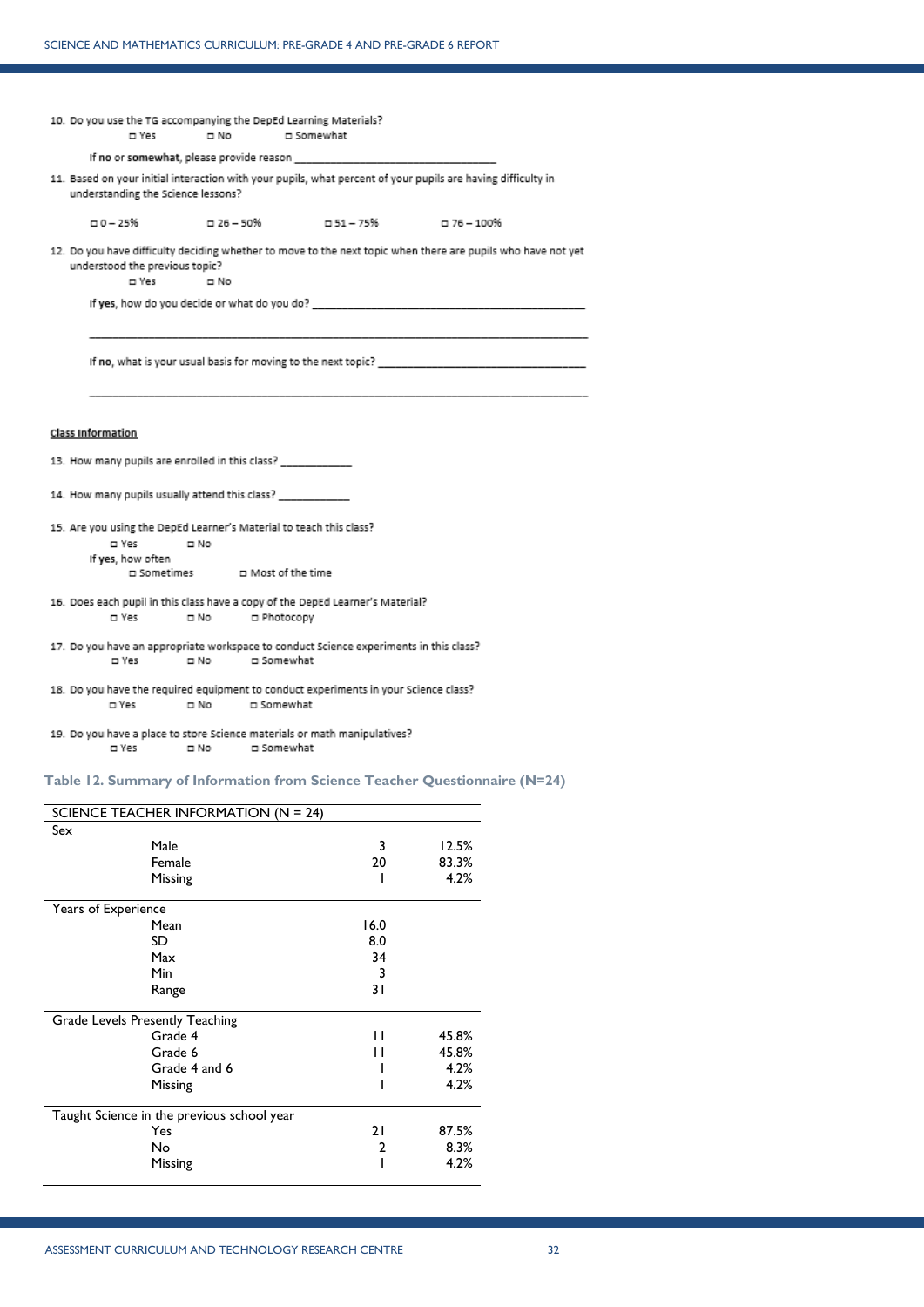|                                   | Grade Level Taught Science in SY 16-17 |                |                |
|-----------------------------------|----------------------------------------|----------------|----------------|
|                                   | Grade 4                                | 8              | 33.3%          |
|                                   | Grade 6                                | 7              | 29.2%          |
|                                   | Grade 4, 5 and 6                       | 2              | 8.3%           |
|                                   | NA                                     | 2              | 8.3%           |
|                                   | Missing                                | 5              | 20.8%          |
| Quarters not completed            |                                        |                |                |
|                                   | Q4                                     | 6              | 25.0%          |
|                                   | QI                                     | I              | 4.2%           |
|                                   | Q2                                     | ı              | 4.2%           |
|                                   | <b>NA</b>                              | 2              | 8.3%           |
|                                   | Missing                                | 14             | 58.3%          |
| Parts not Covered                 |                                        |                |                |
|                                   | Ecosystem                              | $\mathsf{I}$   | 4.2%           |
|                                   | Universe                               | I              | 4.2%           |
|                                   | First implementation                   | 2              | 8.3%           |
|                                   | Not specified                          | 4              | 16.7%          |
|                                   | <b>NA</b>                              | 2              | 8.3%           |
|                                   | Missing                                | 4              | 58.3%          |
| Undergraduate degree              |                                        |                |                |
|                                   | <b>Elementary Education</b>            | 19             | 79.2%          |
|                                   | Secondary Education                    | I              | 4.2%           |
|                                   | Non-education                          | 3              | 12.5%          |
|                                   | Missing                                | I              | 4.2%           |
| <b>Attended National Training</b> |                                        |                |                |
|                                   | Yes                                    | 13             | 54.2%          |
|                                   | No                                     | 9              | 37.5%          |
|                                   | Missing                                | 2              | 8.3%           |
|                                   | Grade Level National Training attended |                |                |
|                                   | Grade 4                                | 5              | 20.8%          |
|                                   | Grade 6                                | 4              | 16.7%          |
|                                   | NA.                                    | 10             | 41.7%          |
|                                   | Missing                                | 5              | 20.8%          |
|                                   |                                        |                |                |
| Regional Training                 | Yes                                    |                |                |
|                                   |                                        | 6              | 25.0%<br>66.7% |
|                                   | No                                     | 16<br>2        | 8.3%           |
|                                   | Missing                                |                |                |
|                                   | Grade Level Regional Training attended |                |                |
|                                   | Grade 4                                | 2              | 8.3%           |
|                                   | Grade 6                                | $\overline{2}$ | 8.3%           |
|                                   | <b>NA</b>                              | 16             | 66.7%          |
|                                   | Missing                                | 4              | 16.7%          |
|                                   | Copy of Teacher Guide (TG)             |                |                |
|                                   | Yes                                    | 14             | 58.3%          |
|                                   | No                                     | $\overline{0}$ | 41.7%          |
| Teacher Guide Grade Level         |                                        |                |                |
|                                   | Grade 4                                | 9              | 37.5%          |
|                                   | Grade 6                                | $\mathsf{I}$   | 4.2%           |
|                                   | NA.                                    | 10             | 41.7%          |
|                                   | Missing                                | 4              | 16.7%          |
| Use of Teacher Guide              |                                        |                |                |
|                                   | Yes                                    | П              | 45.8%          |
|                                   | No                                     | П              | 45.8%          |
|                                   | Somewhat                               | 2              | 8.3%           |
|                                   | Reason for "No" & "Somewhat"           |                |                |
|                                   | Not available                          | 7              | 29.2%          |
|                                   | Uses other materials                   | 3              | 12.5%          |
|                                   |                                        |                |                |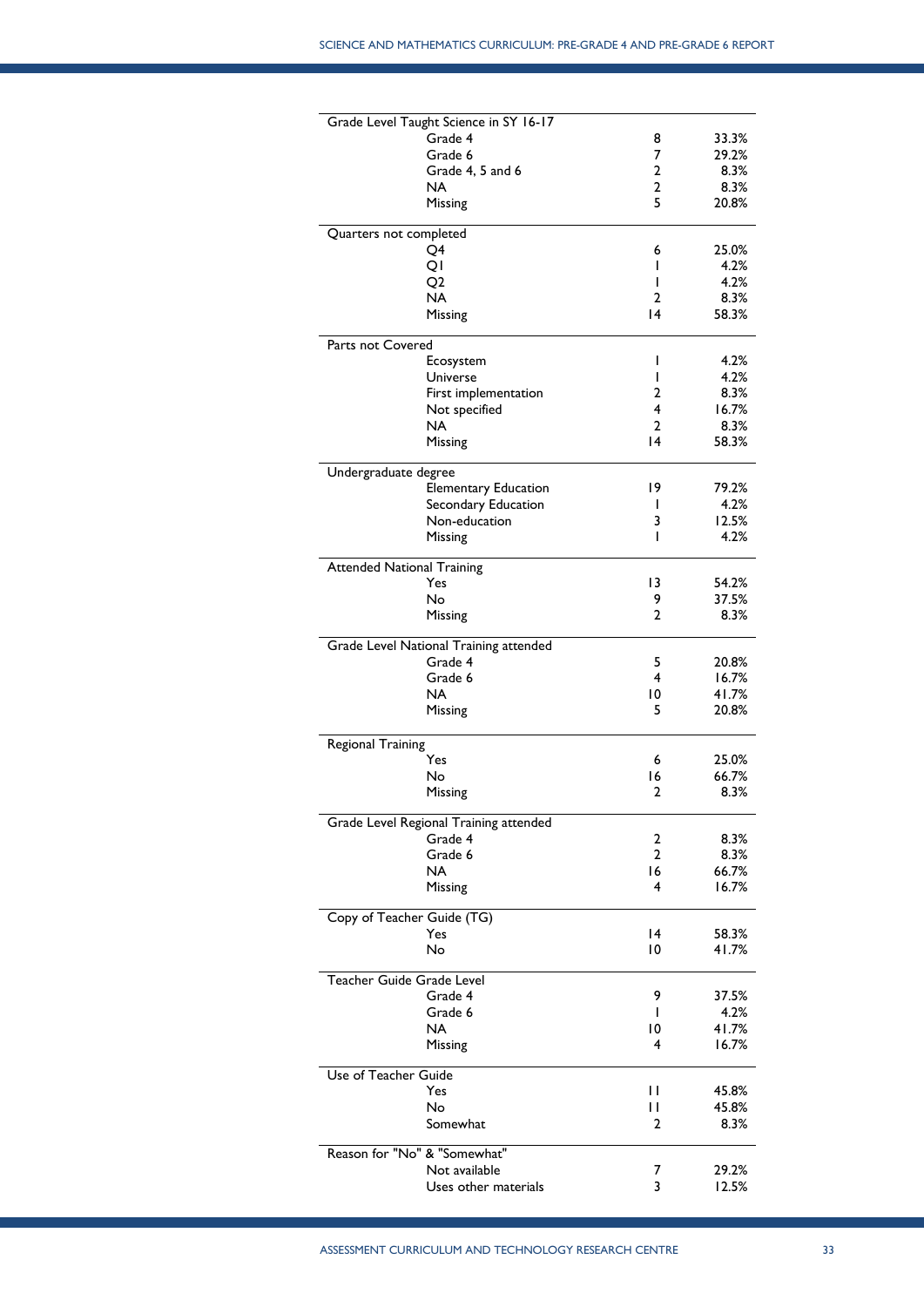<span id="page-33-0"></span>

|                                                                          | <b>NA</b><br>Missing |                                    |                                                               | П<br>3                               | 45.8%<br>12.5% |                                                                                                                 |
|--------------------------------------------------------------------------|----------------------|------------------------------------|---------------------------------------------------------------|--------------------------------------|----------------|-----------------------------------------------------------------------------------------------------------------|
| <b>Figure 8. Teacher Questionnaire (Mathematics)</b>                     |                      |                                    |                                                               |                                      |                |                                                                                                                 |
| <b>Teacher Information</b>                                               |                      |                                    |                                                               |                                      |                |                                                                                                                 |
|                                                                          |                      |                                    |                                                               |                                      |                |                                                                                                                 |
| 1. Gender:                                                               |                      | <b>O Male D</b> Female             |                                                               |                                      |                |                                                                                                                 |
| 2. How many years have you been teaching at the elementary school level? |                      |                                    |                                                               |                                      |                |                                                                                                                 |
| 3. What grade level/s are you presently teaching?                        |                      |                                    |                                                               |                                      |                |                                                                                                                 |
|                                                                          |                      |                                    |                                                               | Subjects /Write "all" if applicable) |                |                                                                                                                 |
| $\square$ Grade 1                                                        |                      |                                    |                                                               |                                      |                |                                                                                                                 |
| $\square$ Grade 2                                                        |                      |                                    |                                                               |                                      |                |                                                                                                                 |
| $\square$ Grade 3                                                        |                      |                                    |                                                               |                                      |                |                                                                                                                 |
| $\square$ Grade 4                                                        |                      |                                    |                                                               |                                      |                |                                                                                                                 |
| $\square$ Grade 5                                                        |                      |                                    |                                                               |                                      |                |                                                                                                                 |
| $\square$ Grade 6                                                        |                      |                                    |                                                               |                                      |                |                                                                                                                 |
|                                                                          |                      |                                    |                                                               |                                      |                |                                                                                                                 |
| 4. Did you teach math in SY 2016-2017?                                   |                      |                                    |                                                               |                                      |                |                                                                                                                 |
|                                                                          | □ Yes                | $\square$ No                       | If yes, for grade                                             |                                      |                |                                                                                                                 |
|                                                                          |                      |                                    |                                                               |                                      |                |                                                                                                                 |
|                                                                          |                      |                                    |                                                               |                                      |                | 5. Which quarter/s were you not able to finish? In the space provided, please specify the part/s of the quarter |
| not covered.                                                             |                      |                                    |                                                               |                                      |                |                                                                                                                 |
|                                                                          |                      |                                    | □ Quarter 1 (Numbers and Number Sense)                        |                                      |                |                                                                                                                 |
|                                                                          |                      |                                    |                                                               |                                      |                |                                                                                                                 |
|                                                                          |                      |                                    |                                                               |                                      |                |                                                                                                                 |
|                                                                          |                      |                                    | $\square$ Quarter 4 (Measurement, Statistics and Probability) |                                      |                |                                                                                                                 |
|                                                                          |                      |                                    |                                                               |                                      |                |                                                                                                                 |
|                                                                          |                      |                                    |                                                               |                                      |                |                                                                                                                 |
|                                                                          |                      | □ Bachelor of Elementary Education |                                                               |                                      |                |                                                                                                                 |
|                                                                          |                      |                                    | □ Bachelor of Elementary Education Major in                   |                                      |                |                                                                                                                 |
|                                                                          |                      |                                    |                                                               |                                      |                |                                                                                                                 |
|                                                                          |                      |                                    |                                                               |                                      |                |                                                                                                                 |
| 7. Did you attend the national training for K to 12 Math?                |                      |                                    |                                                               |                                      |                |                                                                                                                 |
| □ Yes                                                                    |                      | □ No                               | If yes, for grade                                             |                                      |                |                                                                                                                 |
| 8. Did you attend any regional training for K to 12 Math?                |                      |                                    |                                                               |                                      |                |                                                                                                                 |
| □ Yes                                                                    |                      | $\Box$ No                          | If yes, for grade                                             |                                      |                |                                                                                                                 |
|                                                                          |                      |                                    |                                                               |                                      |                |                                                                                                                 |
| 9. Do you have a copy of the DepEd Math Teacher's Guide (TG)?<br>□ Yes   |                      | □ No                               |                                                               |                                      |                |                                                                                                                 |
|                                                                          |                      |                                    | If yes, specify for what grade level/s is the TG _________    |                                      |                |                                                                                                                 |
|                                                                          |                      |                                    |                                                               |                                      |                |                                                                                                                 |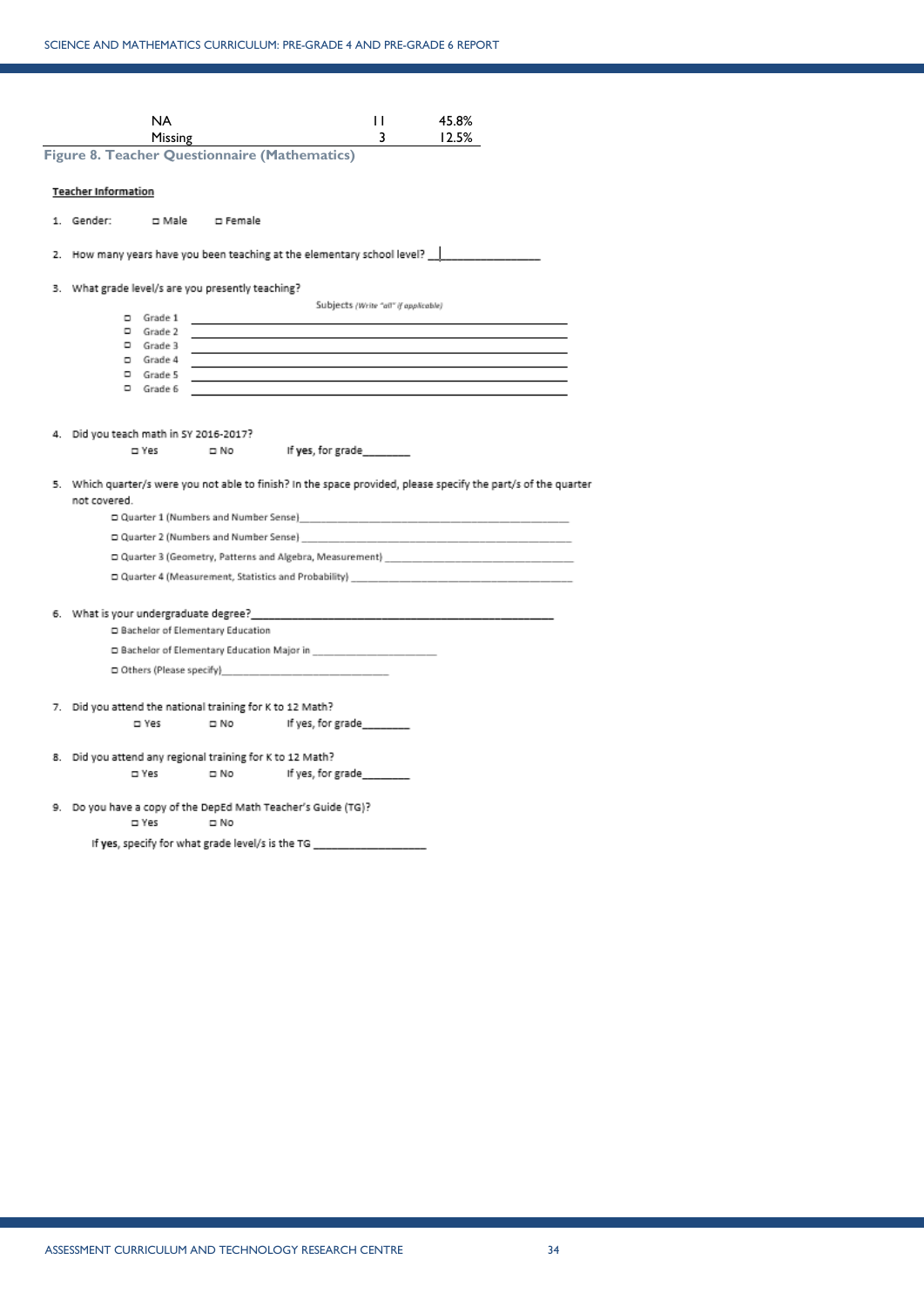|       |      | 10. Do you use the TG accompanying the DepEd Learning Materials? |
|-------|------|------------------------------------------------------------------|
| □ Yes | □ No | □ Somewhat                                                       |

If no or somewhat, please provide reason \_

11. Based on your initial interaction with your pupils, what percent of your pupils are having difficulty in understanding the science/math lessons?

| □ 0 − 25% | $-26 - 50%$ | $-51 - 75%$ | □ 76 – 100% |
|-----------|-------------|-------------|-------------|

12. Do you have difficulty deciding whether to move to the next topic when there are pupils who have not yet understood the previous topic?

> $\square$  Yes  $\square$  No

If yes, how do you decide or what do you do? \_\_\_\_\_\_

If no, what is your usual basis for moving to the next topic?

#### **Class Information**

- 13. How many pupils are enrolled in this class? \_\_\_
- 14. How many pupils usually attend this class? \_\_\_
- 15. Are you using the DepEd Learner's Material to teach this class? □ Yes  $\square$  No If yes, how often □ Most of the time □ Sometimes
- 16. Does each pupil in this class have a copy of the DepEd Learner's Material? □ Yes □ No □ Photocopy
- 17. Do you have an appropriate workspace where pupils can use Math manipulatives in this class?  $\square$  Yes  $\square$  No □ Somewhat
- 18. Do you have the required manipulatives for your math class? □ Yes  $\square$  No □ Somewhat
- 19. Do you have a place to store science materials or math manipulatives?  $\square$  Yes  $\square$  No □ Somewhat

<span id="page-34-0"></span>**Table 13. Summary of Information from Mathematics Teacher Participants (N = 27)**

| MATHEMATICS TEACHER INFORMATION (N=27) |               |              |        |
|----------------------------------------|---------------|--------------|--------|
| Sex                                    |               |              |        |
|                                        | Male          | 3            | 11.1%  |
|                                        | Female        | 24           | 88.9%  |
| Years of Experience                    |               |              |        |
|                                        | Mean          | 16.19        |        |
|                                        | Median        | 17           |        |
|                                        | Mode          | 17           |        |
|                                        | Max           | 27           |        |
|                                        | Min           | $\mathbf{2}$ |        |
|                                        | Range         | 25           |        |
| Grade Level Presently Teaching         |               |              |        |
|                                        | Grade 4       | 12           | 44.4%  |
|                                        | Grade 6       | 13           | 48.1%  |
|                                        | Grade 4 and 6 | 2            | 7.4%   |
| Taught Math in SY 16-17                |               | 27           | 100.0% |
| Grade Level Taught in SY 16-17         |               |              |        |
|                                        | Grade 4       | 10           | 37.0%  |
|                                        | Grade 6       | 10           | 37.0%  |
|                                        | Others        | 2            | 7.4%   |
|                                        |               |              |        |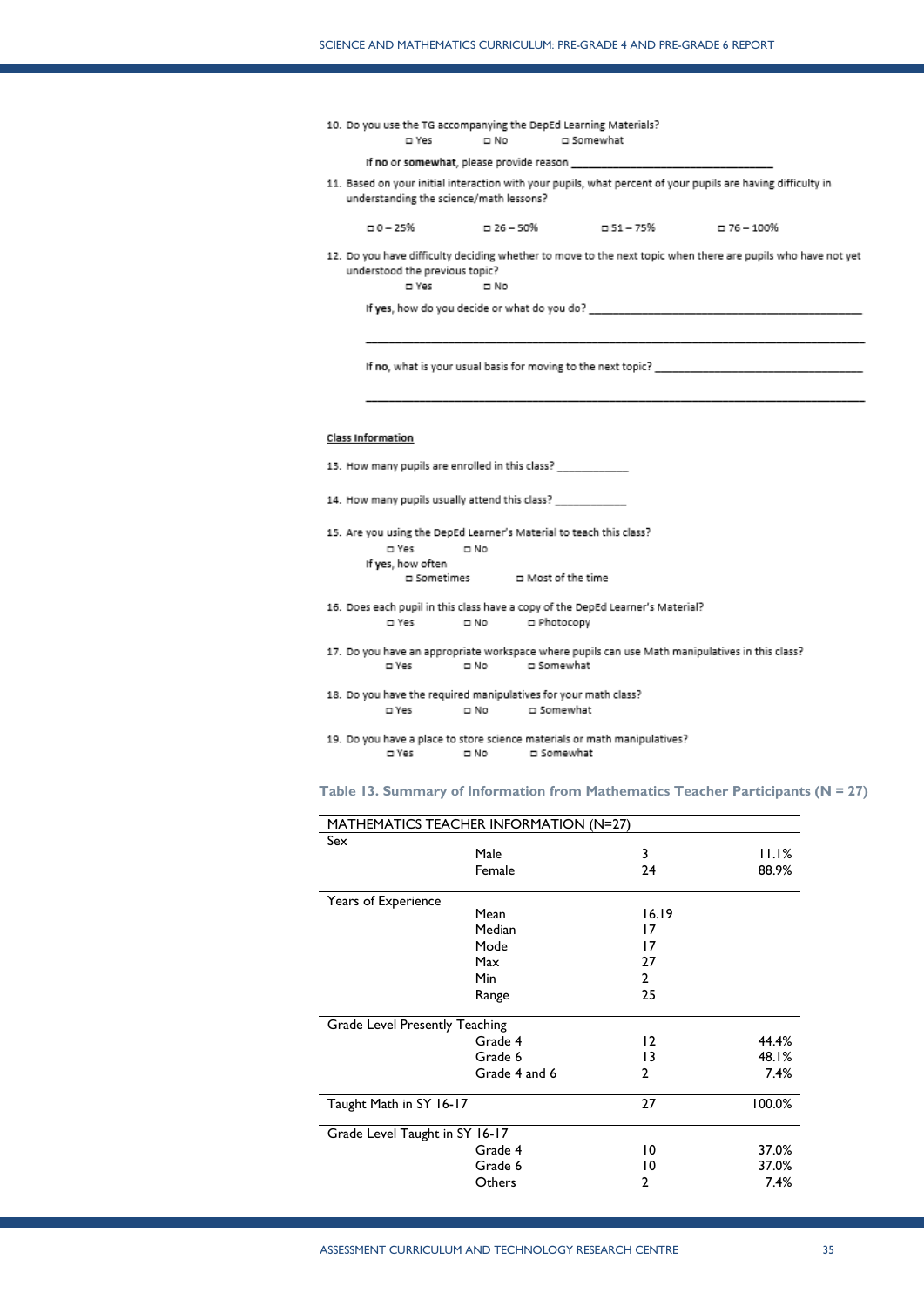|                                        | Missing                     | 5            | 18.5%          |
|----------------------------------------|-----------------------------|--------------|----------------|
| Quarters not completed                 |                             |              |                |
|                                        | Q4                          | 10           | 37.0%          |
|                                        | QI                          | 2            | 7.4%           |
|                                        | Missing                     | 15           | 55.6%          |
| Parts not Covered                      |                             |              |                |
|                                        | <b>Statistics</b>           | 5            | 38.5%          |
|                                        | Probability                 | 4            | 30.8%          |
|                                        | Division                    | 2            | 15.4%          |
|                                        | Multiplication              | L            | 7.7%           |
|                                        | Volume                      | ı            | 7.7%           |
|                                        | Missing                     | 18           |                |
| Undergraduate Degree                   |                             |              |                |
|                                        | <b>Elementary Education</b> | 21           | 77.8%          |
|                                        | Secondary Education         | 3            | 11.1%          |
|                                        | Non-education               | 3            | 11.1%          |
| National Training                      |                             |              |                |
|                                        | Yes                         | 13           | 48.1%          |
|                                        | <b>No</b>                   | 4            | 51.9%          |
| Grade Level National Training attended |                             |              |                |
|                                        | Grade 4                     | 6            | 22.2%          |
|                                        | Grade 6                     | 3            | 11.1%          |
|                                        | Grade 2                     | L            | 3.7%           |
|                                        | NA                          | 14           | 51.9%          |
|                                        | Missing                     | 3            | 11.1%          |
| Regional Training                      |                             |              |                |
|                                        | Yes                         | 8            | 29.6%          |
|                                        | No                          | 19           | 70.4%          |
| Grade Level Regional Training attended |                             |              |                |
|                                        | Grade 4                     | ı            | 3.7%           |
|                                        | Grade 6                     | 3            | 11.1%          |
|                                        | Grade 2                     | ı            | 3.7%           |
|                                        | Unspecified (MTAP)          | 3            | 11.1%          |
|                                        | <b>NA</b>                   | 19           | 70.4%          |
|                                        |                             |              |                |
| Copy of Teacher Guide                  |                             |              |                |
|                                        | Yes                         | 17<br>п      | 60.7%          |
|                                        | No                          |              | 39.3%          |
| Teacher Guide Grade Level              |                             |              |                |
|                                        | Grade 4                     | $\mathbf{H}$ | 39.3%          |
|                                        | Grade 6<br><b>NA</b>        | 3            | 10.7%          |
|                                        |                             |              |                |
|                                        |                             | П            | 39.3%          |
|                                        | Missing                     | 3            | 10.7%          |
| Use of Teacher Guide                   |                             |              |                |
|                                        | Yes                         | 19           | 67.9%          |
|                                        | Somewhat                    | 2            | 7.1%           |
|                                        | No                          | 7            | 25.0%          |
| Reason for "No" & "Somewhat"           |                             |              |                |
|                                        | Not available               | 6            | 21.4%          |
|                                        | <b>NA</b><br>Missing        | 19<br>3      | 67.9%<br>10.7% |

## <span id="page-35-0"></span>**Table 14. Class Information for Science (N = 36)**

**Class Size**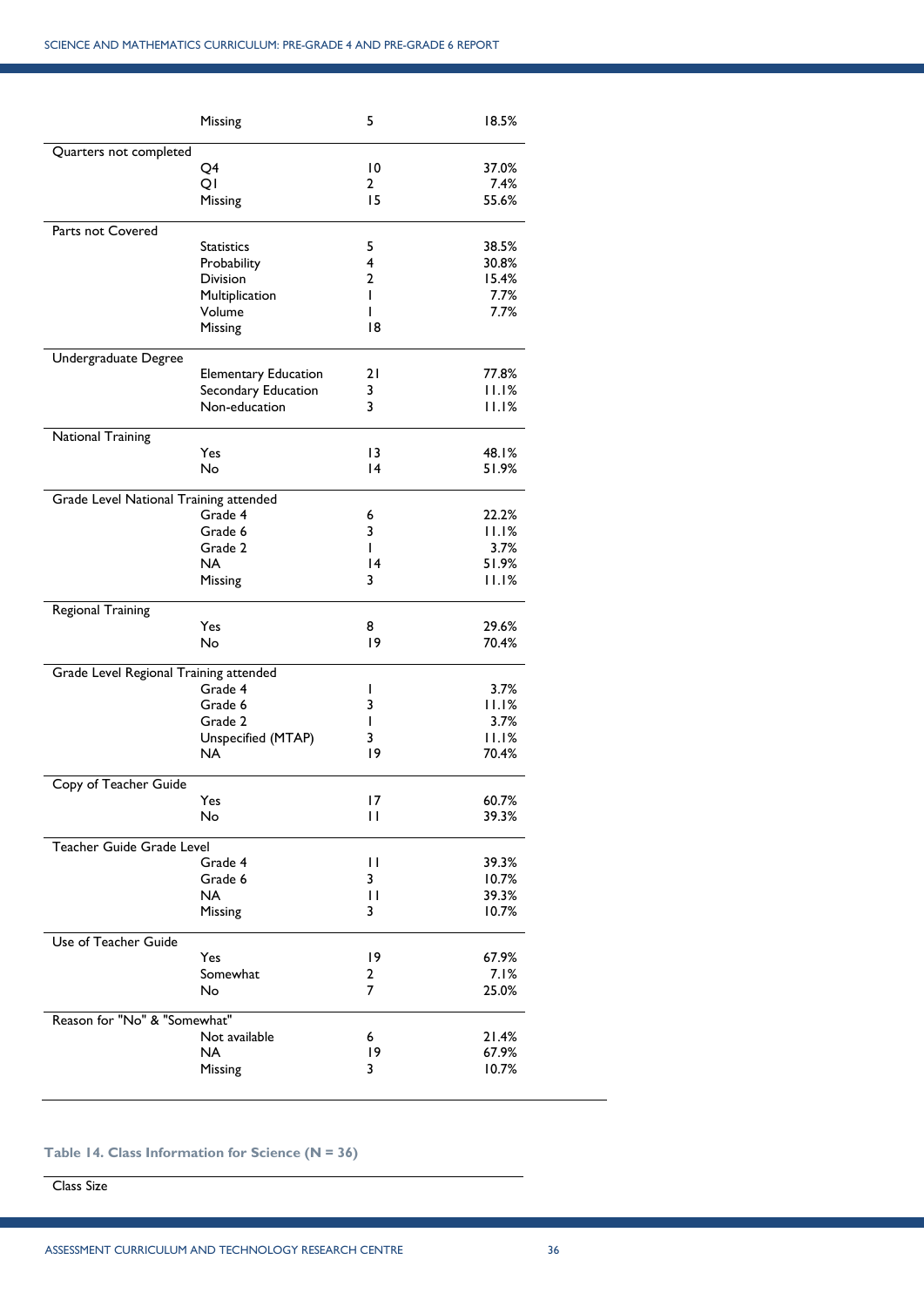|                                | Mean                                  | 43.6 |       |
|--------------------------------|---------------------------------------|------|-------|
|                                | SD                                    | 4.4  |       |
|                                | Max                                   | 52   |       |
|                                | Min                                   | 33   |       |
|                                | Range                                 | 9    |       |
|                                |                                       |      |       |
| Usual Attendance               |                                       |      |       |
|                                | Mean                                  | 42.1 |       |
|                                | SD                                    | 3.9  |       |
|                                | Max                                   | 49   |       |
|                                | Min                                   | 33   |       |
|                                | Range                                 | 16   |       |
|                                |                                       |      |       |
| Use of DepEd Learner Materials |                                       | 27   |       |
|                                | Yes                                   |      | 75.0% |
|                                | No                                    | 8    | 22.2% |
|                                | Missing                               | ı    | 2.8%  |
| Frequency                      |                                       |      |       |
|                                | Most of the time                      | 20   | 55.6% |
|                                | Sometimes                             | 0    | 0.0%  |
|                                | NA                                    | 8    | 22.2% |
|                                | Missing                               | 8    | 22.2% |
|                                |                                       |      |       |
|                                | Copy of Learner Materials per student |      |       |
|                                | Yes                                   | 17   | 47.2% |
|                                | Photocopy                             | 3    | 8.3%  |
|                                | No                                    | 15   | 41.7% |
|                                | Missing                               | ı    | 2.8%  |
|                                |                                       |      |       |
| Workspace for experiment       |                                       |      |       |
|                                | Yes                                   | 14   | 38.9% |
|                                | Somewhat                              | 8    | 22.2% |
|                                | No                                    | 13   | 36.1% |
|                                | Missing                               | ı    | 2.8%  |
|                                |                                       |      |       |
| Equipment for experiment       |                                       |      |       |
|                                | Yes                                   | 15   | 41.7% |
|                                | Somewhat                              | 7    | 19.4% |
|                                | No                                    | 13   | 36.1% |
|                                | Missing                               | I    | 2.8%  |
| Storage Area for Science       |                                       |      |       |
|                                | Yes                                   | 17   | 47.2% |
|                                | Somewhat                              | 6    | 16.7% |
|                                | No                                    | 2    | 33.3% |
|                                | Missing                               | I    | 2.8%  |
|                                |                                       |      |       |
| % of Students with Difficulty  |                                       |      |       |
|                                | $0 - 25%$                             | 6    | 16.7% |
|                                | 26-50%                                | 10   | 27.8% |
|                                | 51-75%                                | 8    | 22.2% |
|                                | 76-100%                               | 10   | 27.8% |
|                                | Missing                               | 2    | 5.6%  |
|                                |                                       |      |       |
|                                | Difficulty moving to the next topic   |      |       |
|                                | Yes                                   | 16   | 44.4% |
|                                | No                                    | 19   | 52.8% |
|                                | Missing                               | ı    | 2.8%  |
| If yes, what do you do?        |                                       |      |       |
|                                | Remedial                              | 8    | 22.2% |
|                                | Reteach                               | 6    | 16.7% |
|                                | Assessment                            | I    | 2.8%  |
|                                | NA                                    | 19   | 52.8% |
|                                | Missing                               | 2    | 5.6%  |
|                                |                                       |      |       |
|                                |                                       |      |       |

If no, basis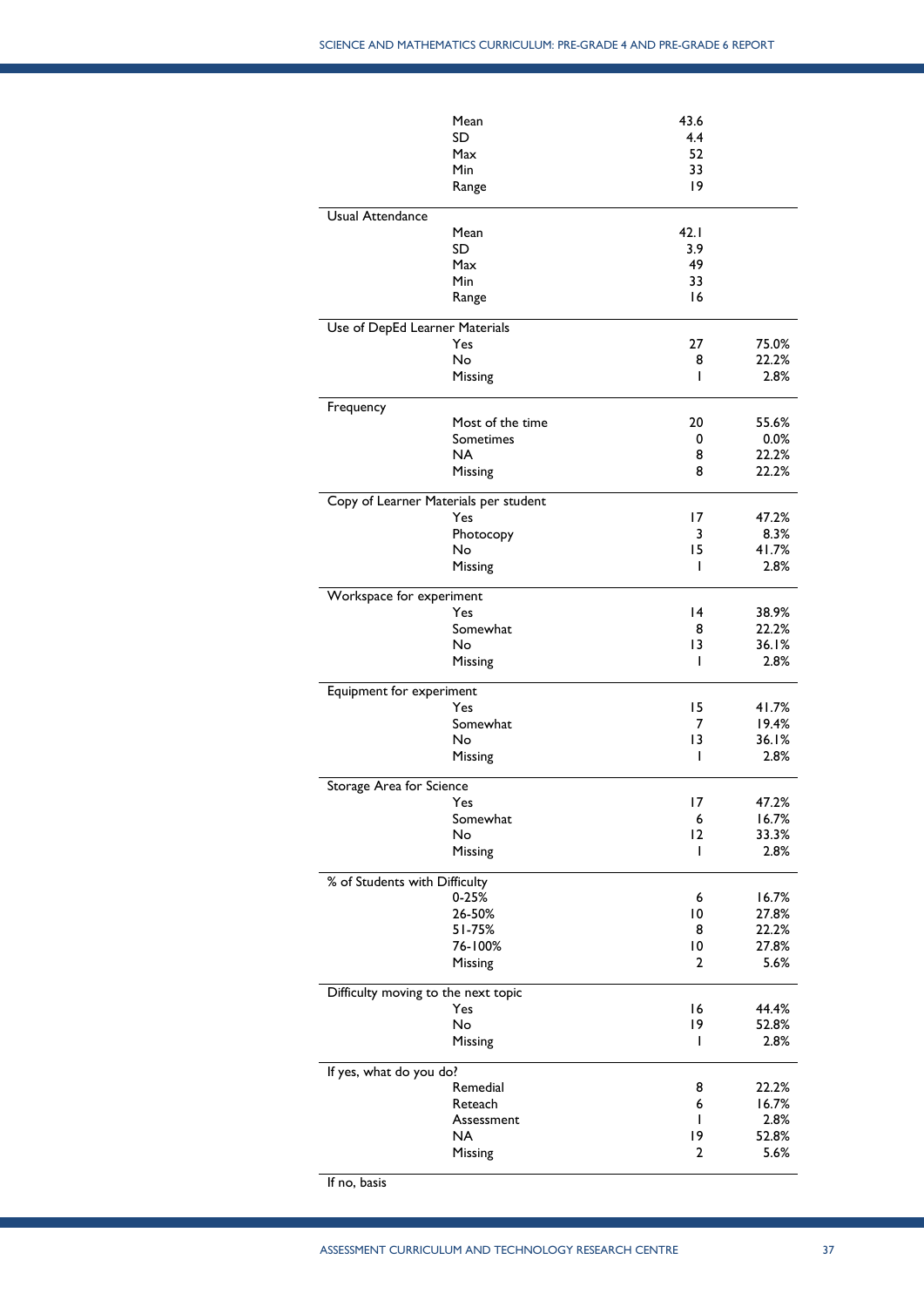| <b>Test or Assessment</b> |    | 30.6% |
|---------------------------|----|-------|
| Time constraint           |    | 5.6%  |
| Remedial/Enrichment       | 3  | 8.3%  |
| NA                        | 16 | 44.4% |
| Missing                   | 4  | 11.1% |

# <span id="page-37-0"></span>**Table 15. Class information for Mathematics (N = 34)**

 $\mathbb{R}^2$ 

| Class size                     |                                       |                 |       |
|--------------------------------|---------------------------------------|-----------------|-------|
|                                | Mean                                  | 43.2            |       |
|                                | SD                                    | 4.7             |       |
|                                | Min                                   | 30              |       |
|                                | Max                                   | 52              |       |
|                                | Range                                 | 9               |       |
|                                |                                       |                 |       |
| Usual attendance               |                                       |                 |       |
|                                | Mean                                  | 41.9            |       |
|                                | SD                                    | 4.3             |       |
|                                | Min                                   | 30              |       |
|                                | Max                                   | 49              |       |
|                                | Range                                 | 9               |       |
|                                |                                       |                 |       |
| Use of DepEd Learner Materials |                                       |                 |       |
|                                | Yes                                   | 20              | 58.8% |
|                                | <b>No</b>                             | $\overline{14}$ | 41.2% |
| Frequency                      |                                       |                 |       |
|                                | Most of the time                      | 17              | 50.0% |
|                                | Sometimes                             | 2               | 11.8% |
|                                |                                       | $\mathbf{I}$    | 6.7%  |
|                                | Missing                               |                 |       |
|                                | <b>NA</b>                             | 14              | 45.2% |
|                                | Copy of Learner Materials per student |                 |       |
|                                | Most of the time                      | 17              | 50.0% |
|                                | No                                    | 17              | 50.0% |
|                                |                                       |                 |       |
|                                | Workspace for math manipulatives      |                 |       |
|                                | Yes                                   | 20              | 58.8% |
|                                | Somewhat                              | 7               | 20.6% |
|                                | No                                    | 6               | 17.6% |
|                                | Missing                               | ı               | 2.9%  |
|                                |                                       |                 |       |
| Equipment for manipulatives    | Yes                                   | 15              | 44.I% |
|                                |                                       |                 |       |
|                                | Somewhat                              | $12 \,$         | 35.3% |
|                                | No                                    | 7               | 20.6% |
| Storage area for mathematics   |                                       |                 |       |
|                                | Yes                                   | 21              | 61.8% |
|                                | Somewhat                              | 7               | 20.6% |
|                                | No                                    | 6               | 17.6% |
|                                |                                       |                 |       |
| % of Students with Difficulty  |                                       |                 |       |
|                                | $0 - 25%$                             | 4               | 10.0% |
|                                | 26-50%                                | 20              | 50.0% |
|                                | 51-75%                                | 9               | 22.5% |
|                                | 76-100%                               | 3               | 7.5%  |
|                                |                                       |                 |       |
|                                | Difficulty moving to the next topic   |                 |       |
|                                | Yes                                   | 28              | 76.5% |
|                                | No                                    | 8               | 23.5% |
|                                |                                       |                 |       |
| If yes, what do you do?        |                                       |                 |       |
|                                | Remedial                              | 21              | 43.8% |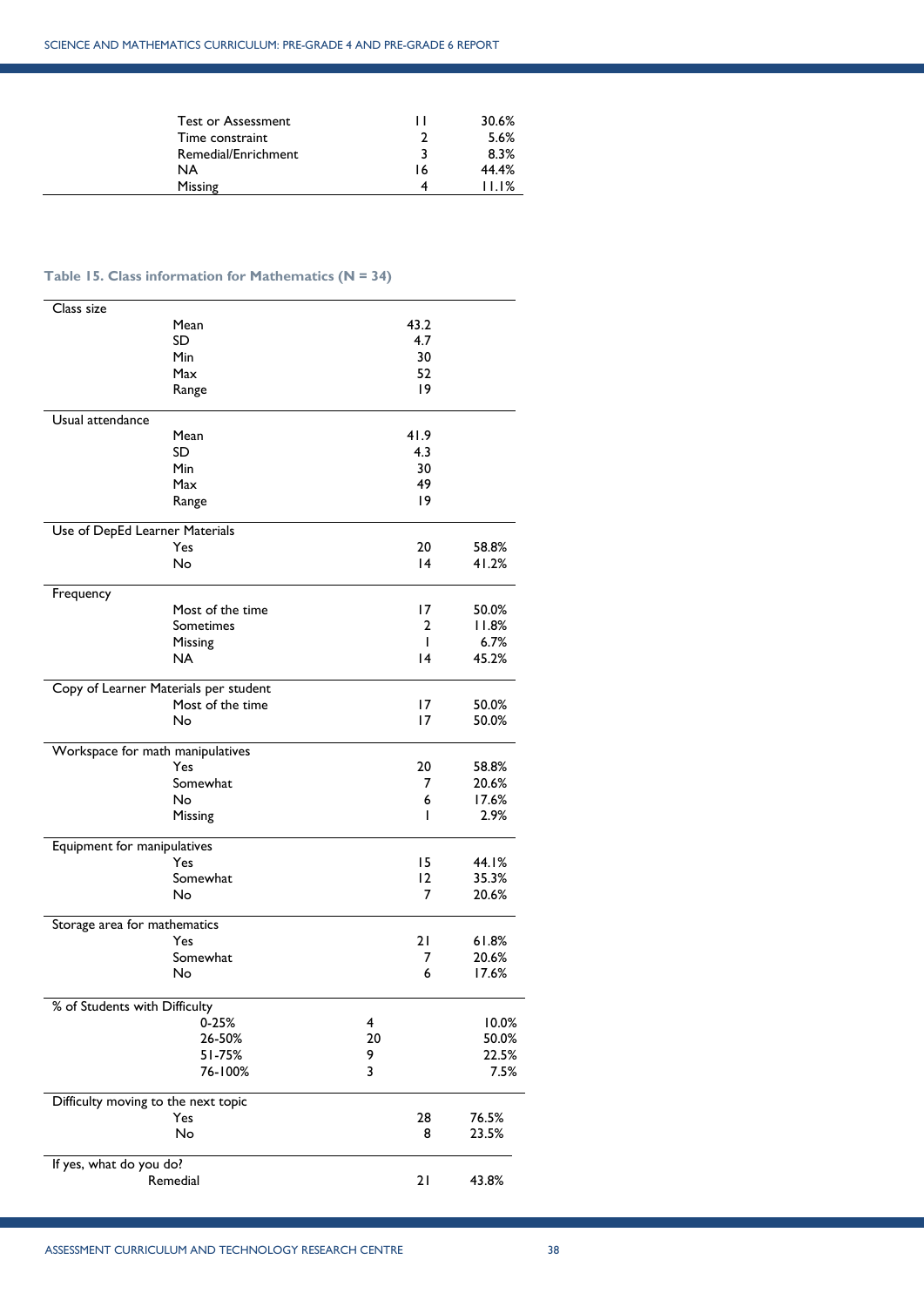|              | Enrichment<br>Reteach<br>NA. | 9<br>9<br>8 | 18.8%<br>18.8%<br>16.7% |
|--------------|------------------------------|-------------|-------------------------|
|              | Missing                      |             | 2.1%                    |
| If no, basis |                              |             |                         |
|              | Test or assessment           |             | 80.0%                   |
|              | Missing                      |             | 20.0%                   |
|              | NA.                          | 28          |                         |